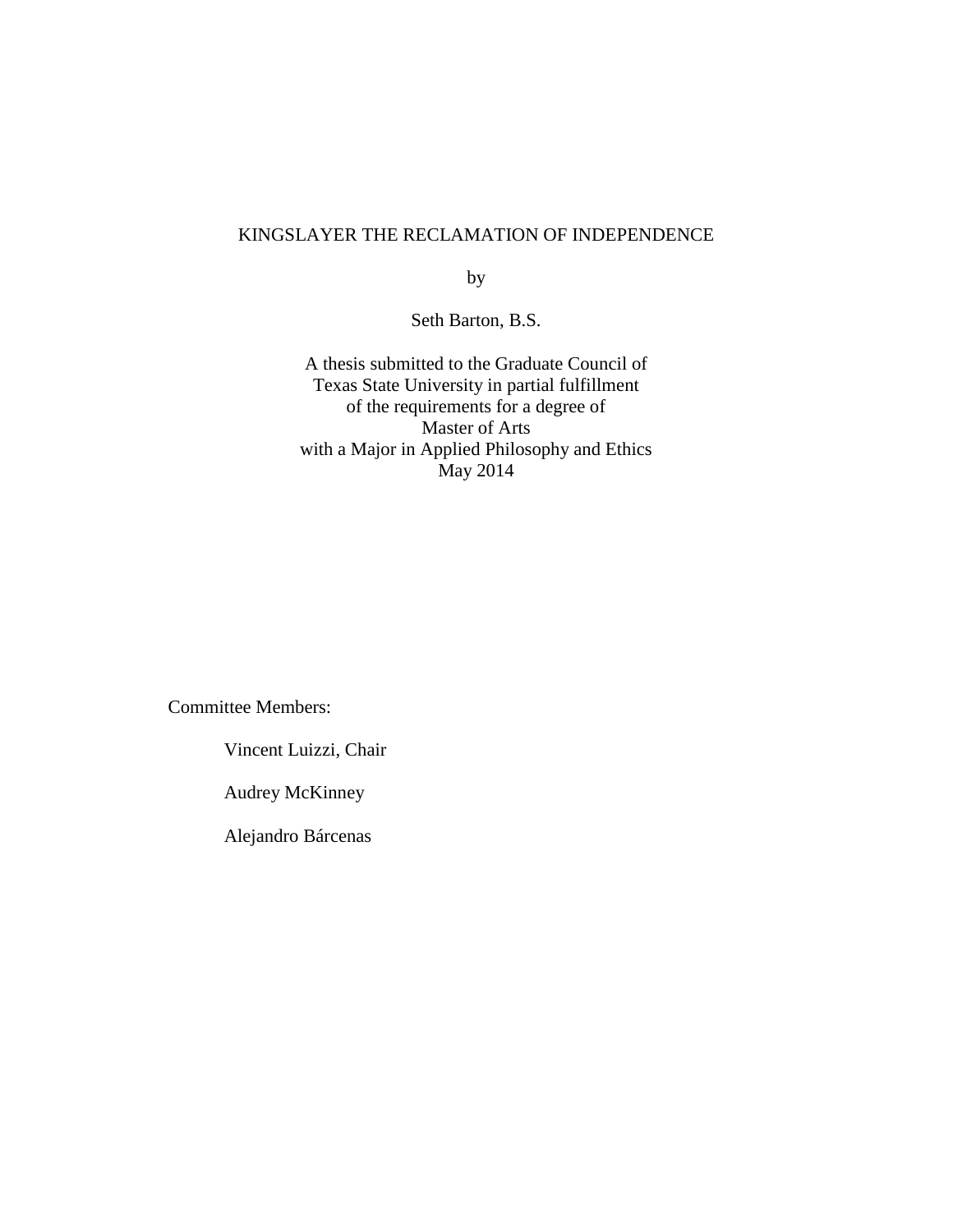# **COPYRIGHT**

by

Seth Barton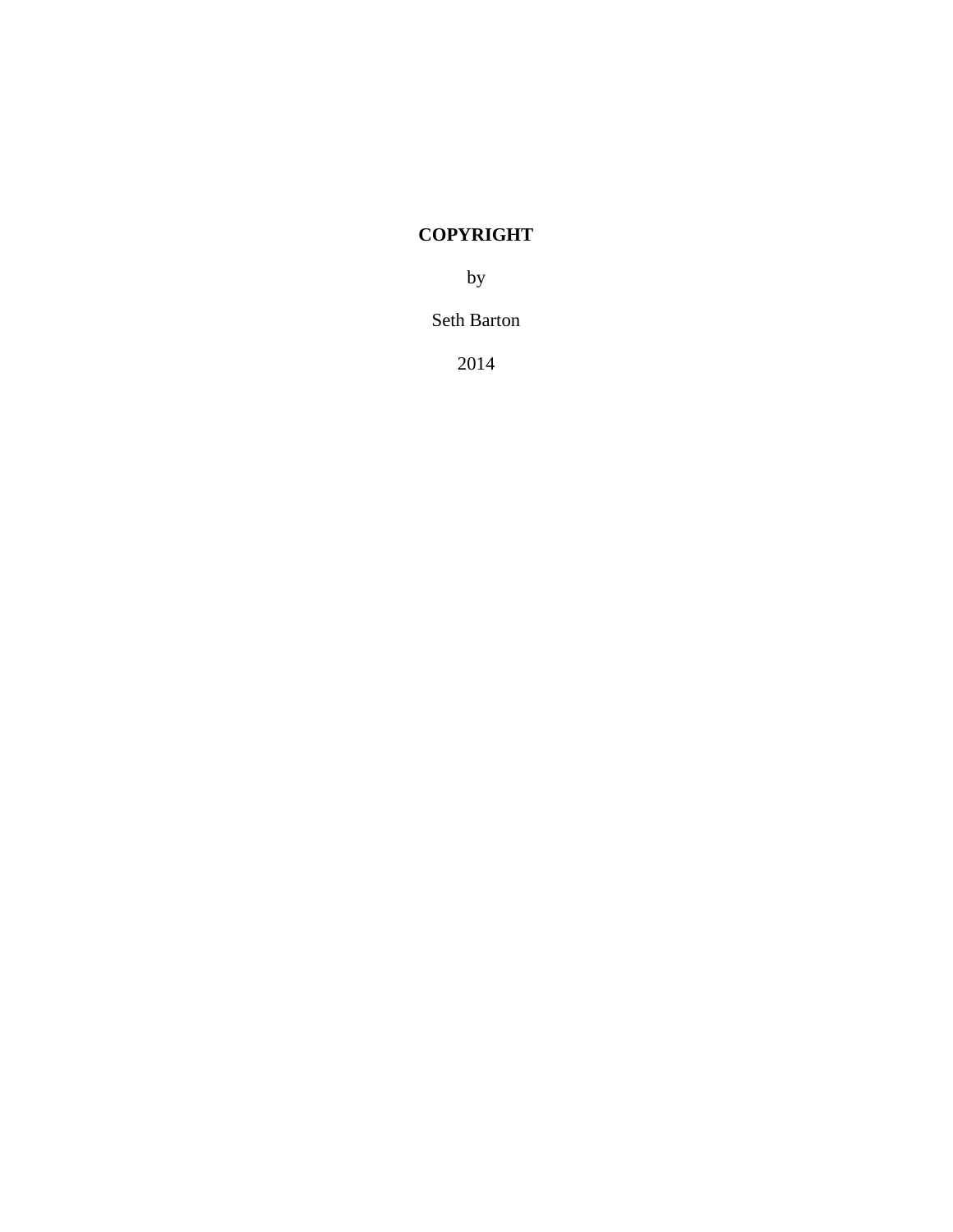# **FAIR USE AND AUTHOR'S PERMISSION STATEMENT**

# **Fair Use**

This work is protected by the Copyright Laws of the United States (Public Law 94-553, section 107). Consistent with fair use as defined in the Copyright Laws, brief quotations from this material are allowed with proper acknowledgment. Use of this material for financial gain without the author's express written permission is not allowed.

# **Duplication Permission**

As the copyright holder of this work I, Seth Barton, refuse permission to copy in excess of the "Fair Use" exemption without my written permission.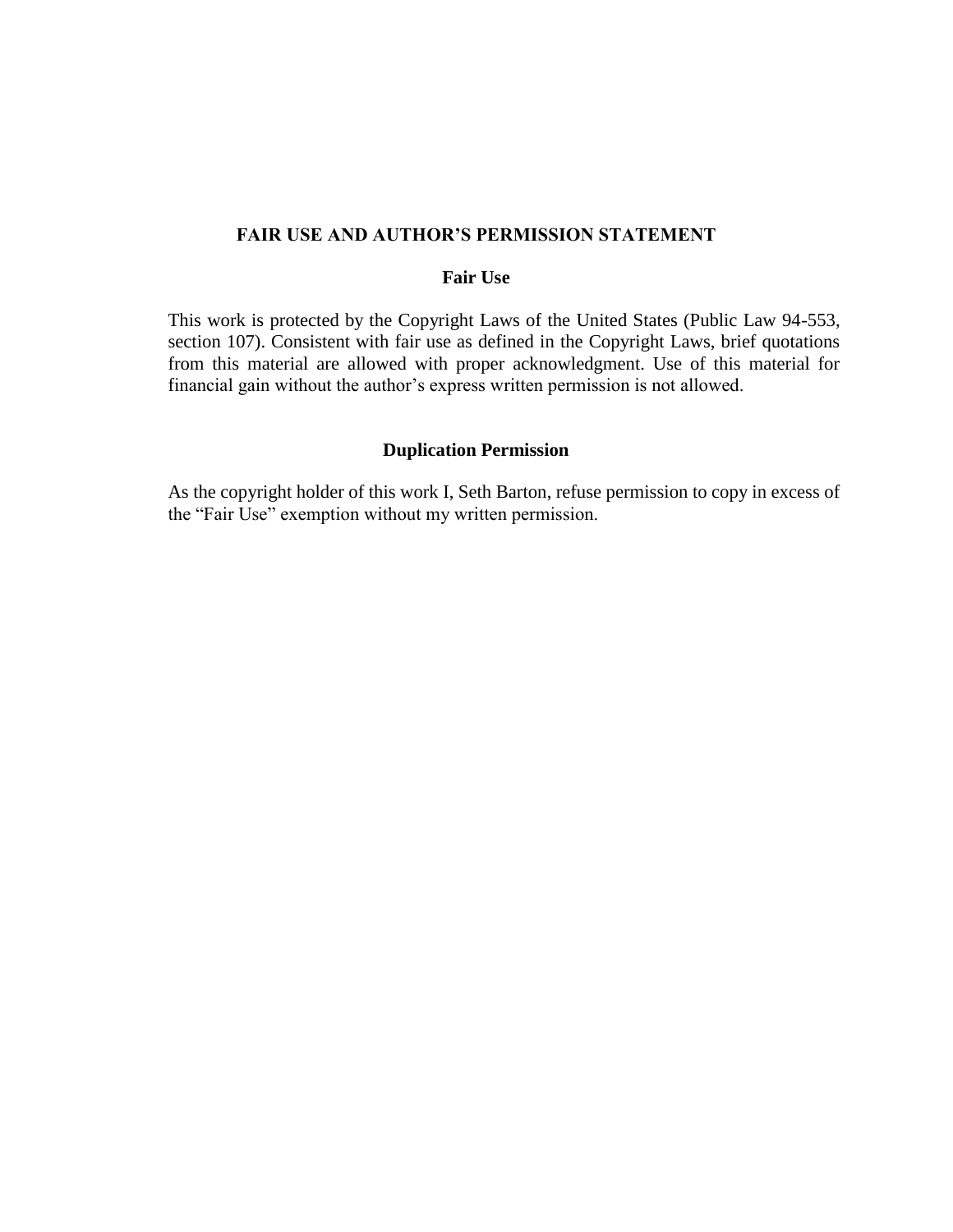# **DEDICATION**

This work is dedicated to Dr. Jeffrey Gordon for helping me get started, Kate Asaff for keeping me going, and Dr. Vincent Luizzi for seeing me through to the end. I couldn't have done it without you three, and I thank each of you from the bottom of my heart for sticking with me and believing in me even when I didn't.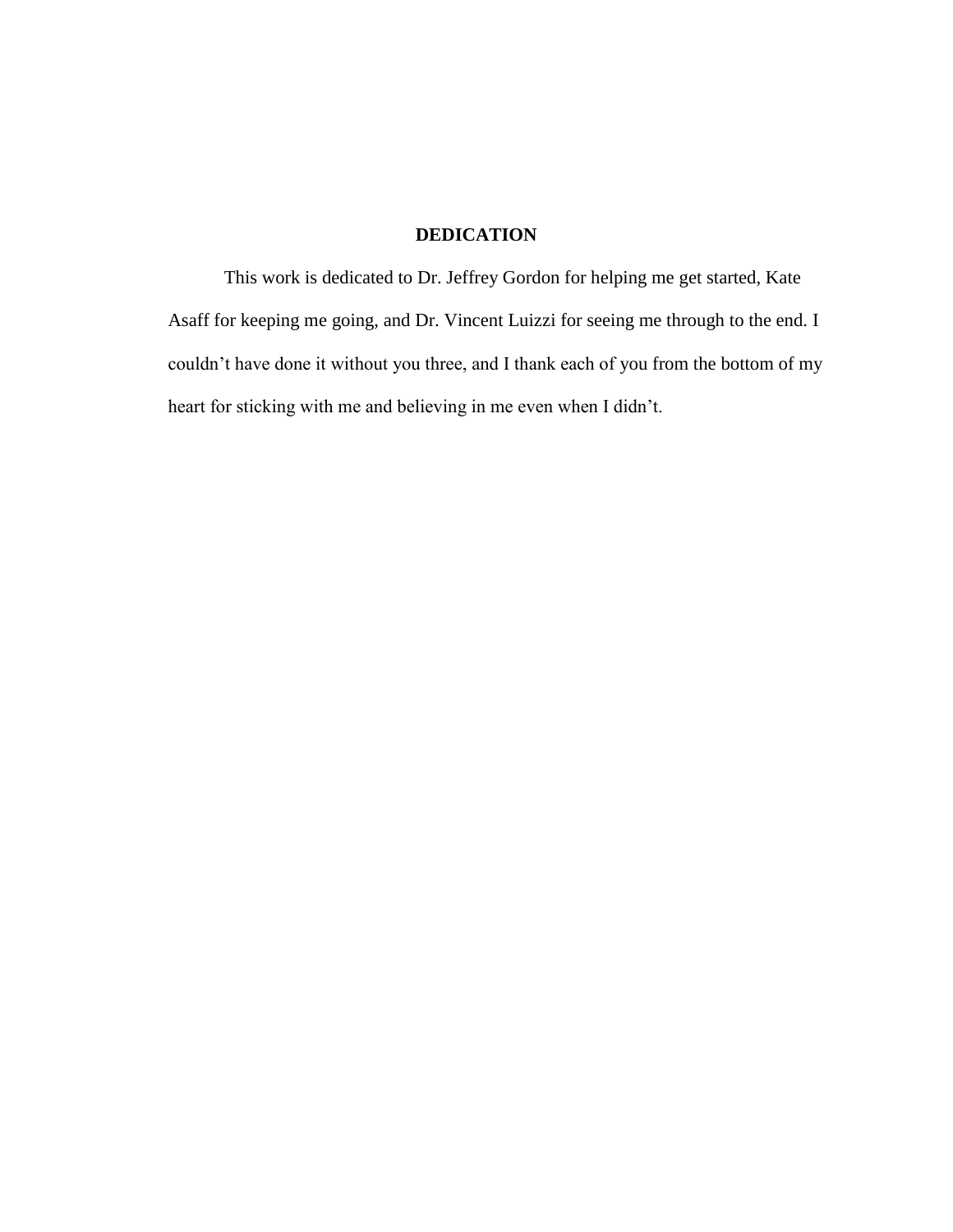#### **ACKNOWLEDGEMENTS**

I'd like to thank my committee members, Dr. Vincent Luizzi, Dr. Audrey McKinney, and Dr. Alejandro Bárcenas for their patience and encouragement.

# **White Stars in Action**

As of today, April 3, 2014, there are four active White Star cells. One in Austin, Texas, another in Stockholm, Sweden, a third in Denver, Colorado, and a fourth in Sacramento, California. Upon release of this work, the web site www.whitestarnation.org will go live, and from it a Youtube channel as well as a Twitter page posting constant updates about White Star activity on the local and global scale. This is only the beginning, but the White Star Initiative getting under way so rapidly with punk rockers is not coincidental. These people tend to be self-determined, independent, tenacious, and kind hearted and the White Star Initiative vehemently promotes these qualities.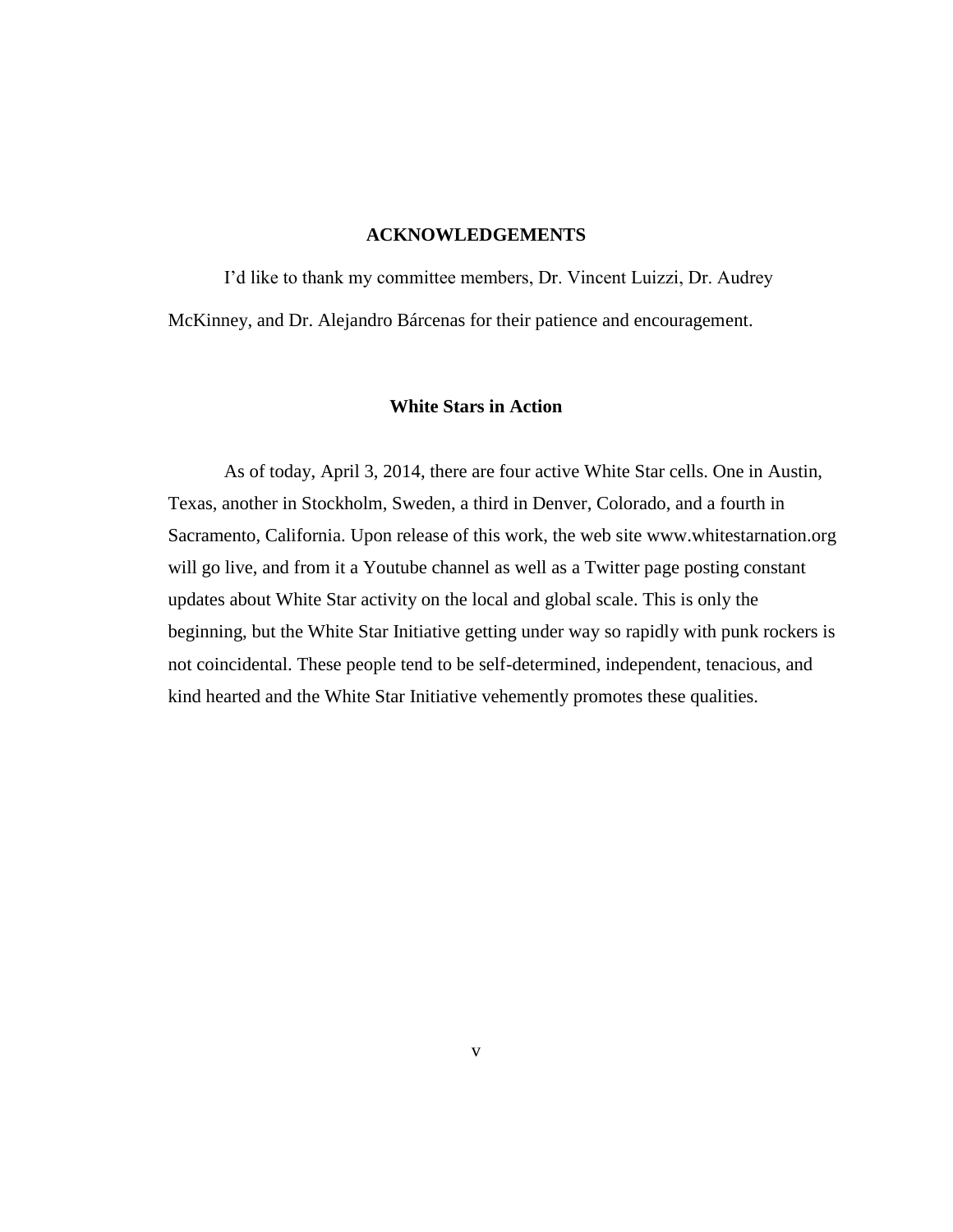# **TABLE OF CONTENTS**

Page

| <b>CHAPTER</b> |  |
|----------------|--|
|                |  |
|                |  |
|                |  |
|                |  |
|                |  |
|                |  |
|                |  |
|                |  |
|                |  |
|                |  |
|                |  |
|                |  |
|                |  |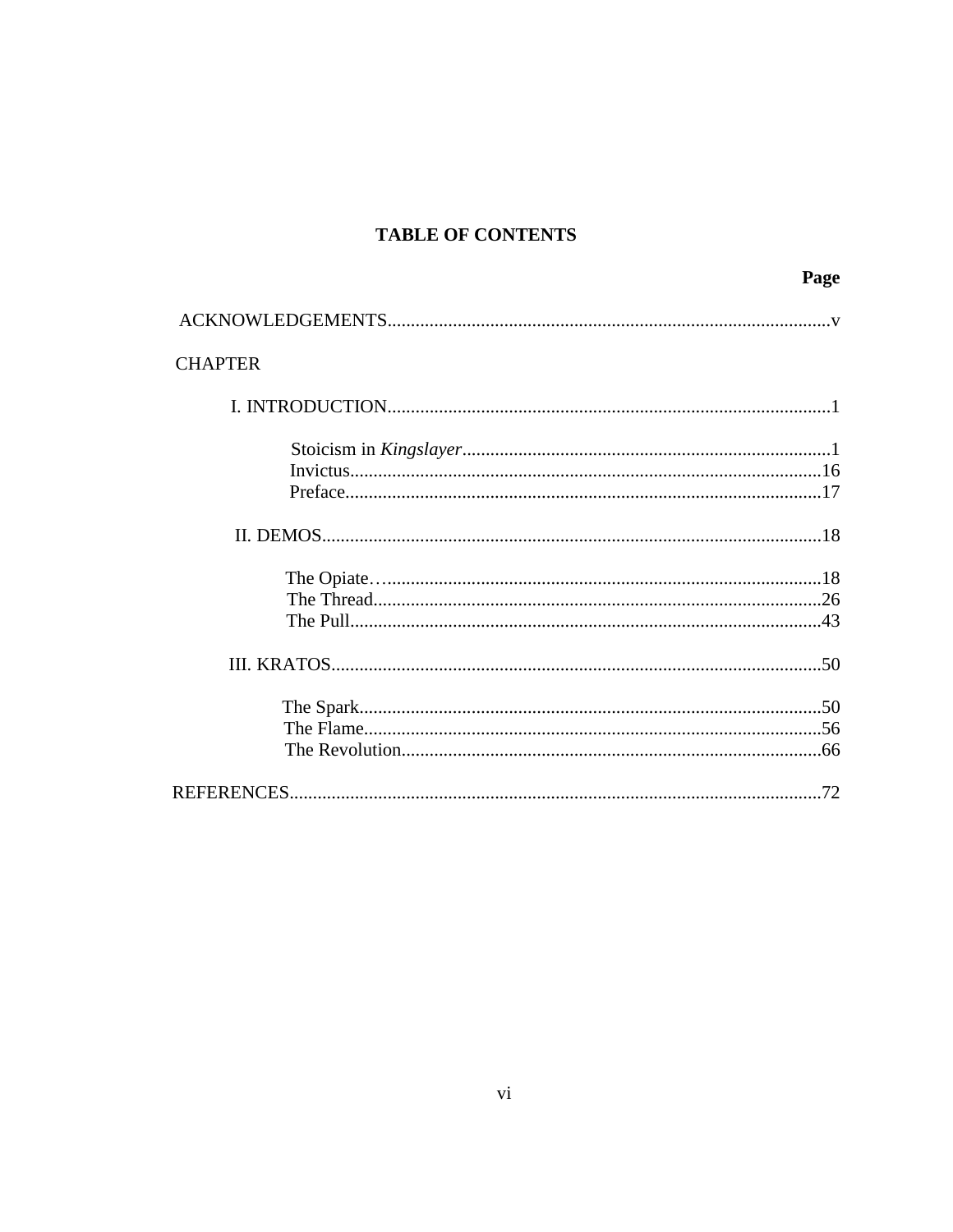#### **CHAPTER I**

#### **INTRODUCTION**

#### **Stoicism in** *Kingslayer*

The White Star Initiative is a modern social and political movement that emphasizes strengthening the people through education and liberation from government oppression. It is currently taking hold in the Punk Rock music cultures of Austin, Texas and Stockholm, Sweden. In the White Star Initiative's manifesto, *Kingslayer*, the core philosophy of the movement is based on Marcus Aurelius's Stoicism. Marcus Aurelius, Roman emperor from 161 CE to 180 CE, commanded more power than any other ruler of his time. His will was law, and his actions affected not only the lives of Roman citizens but also all of Rome's allies *and* enemies. He carried the weight of the world on his shoulders, and yet he never gave in to the corruption that so often accompanies power. Unlike his Stoic peer Epictetus (55-135 CE) the Roman slave set free due to his mastery of Stoic philosophy, and Zeno of Citium (334-262 BCE) Stoicism's Greek founder, Aurelius commanded nigh infinite power. It may seem fitting and natural for a slave such as Epictetus to adhere to a modest, reserved, humble, disciplined lifestyle, but it seems quite unlikely for an emperor to do so. Therefore, when looking for a model upon which to base the White Star's values of education and liberation, I thought it best to turn to a leader whose greatness hinged on an adherence to values conducive to education and liberation. While Aurelius observed that "man's worth is no greater than his ambitions,"<sup>1</sup> the claim should be understood within the framework of ambitions which the *educated*

<sup>&</sup>lt;sup>1</sup> Aurelius, Marcus. "Marcus Aurelius - Quotes." Marcus Aurelius. N.p., n.d. Web. 01 Apr. 2014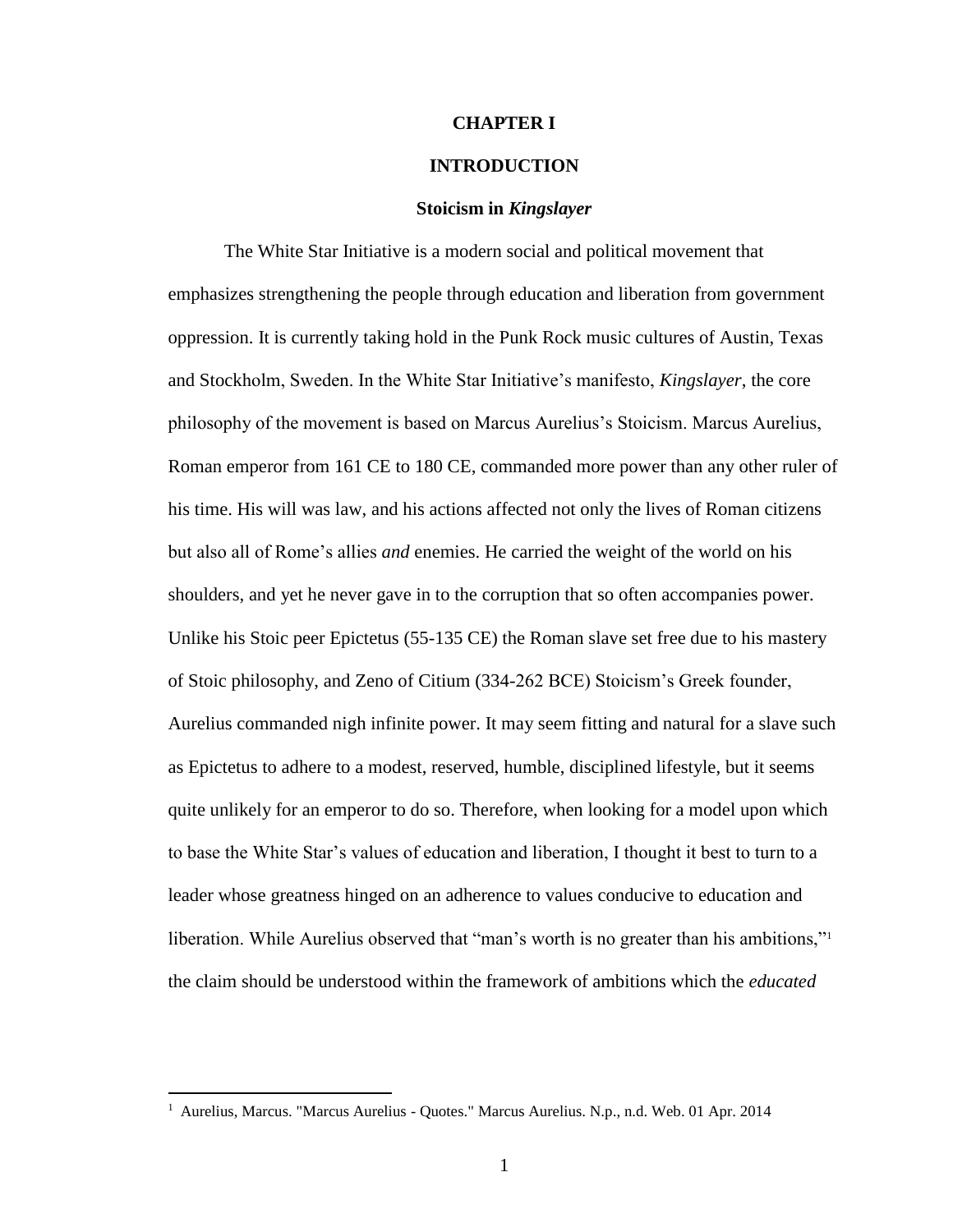person chooses, ambitions which are compatible with the rational order of which we are a part.

For any movement to have sway it has to influence people and move them to act to change the world. Stoicism by its very nature is the antithesis insofar as it requires people to introspect and take inner actions to change how their emotions and desires affect them. I find its teachings to be the best suited to the task because through individual growth and strength of character (as demonstrated by Aurelius) the most widespread, significant, and lasting social changes can be made. Aurelius led by example, not words alone. According to one commentator, "His greatness was in his character; his influence for good was in his noble example."<sup>2</sup>

He knew the tremendous influence that he held over the Roman populous, and chose to show his power by decidedly *not* abusing his power. Most of the impact and potency of each of Aurelius's actions lay not only in what was done but also in what was deliberately left *undone*. Aurelius, as Roman emperor, was essentially a god made flesh. If he were angry, he could have had entire villages burned or cities leveled. He could have demanded the death of anyone in the empire, and his guards would have seen his wish fulfilled. No one could escape his wrath, were he sufficiently angered--so, he never was angry. In this consisted his power. He learned how to keep anger at bay or eliminate its influence over him. White Stars follow this example in every choice they make.

One of the core ideas to the White Star Initiative agrees that there is no such thing as inaction because refraining from acting is itself an action and sometimes the most powerful message of all. Those who know that they cannot make other people do or think

<sup>2</sup> Lord, John. " Marcus Aurelius." Marcus Aurelius. N.p., n.d. Web. 01 Apr. 2014.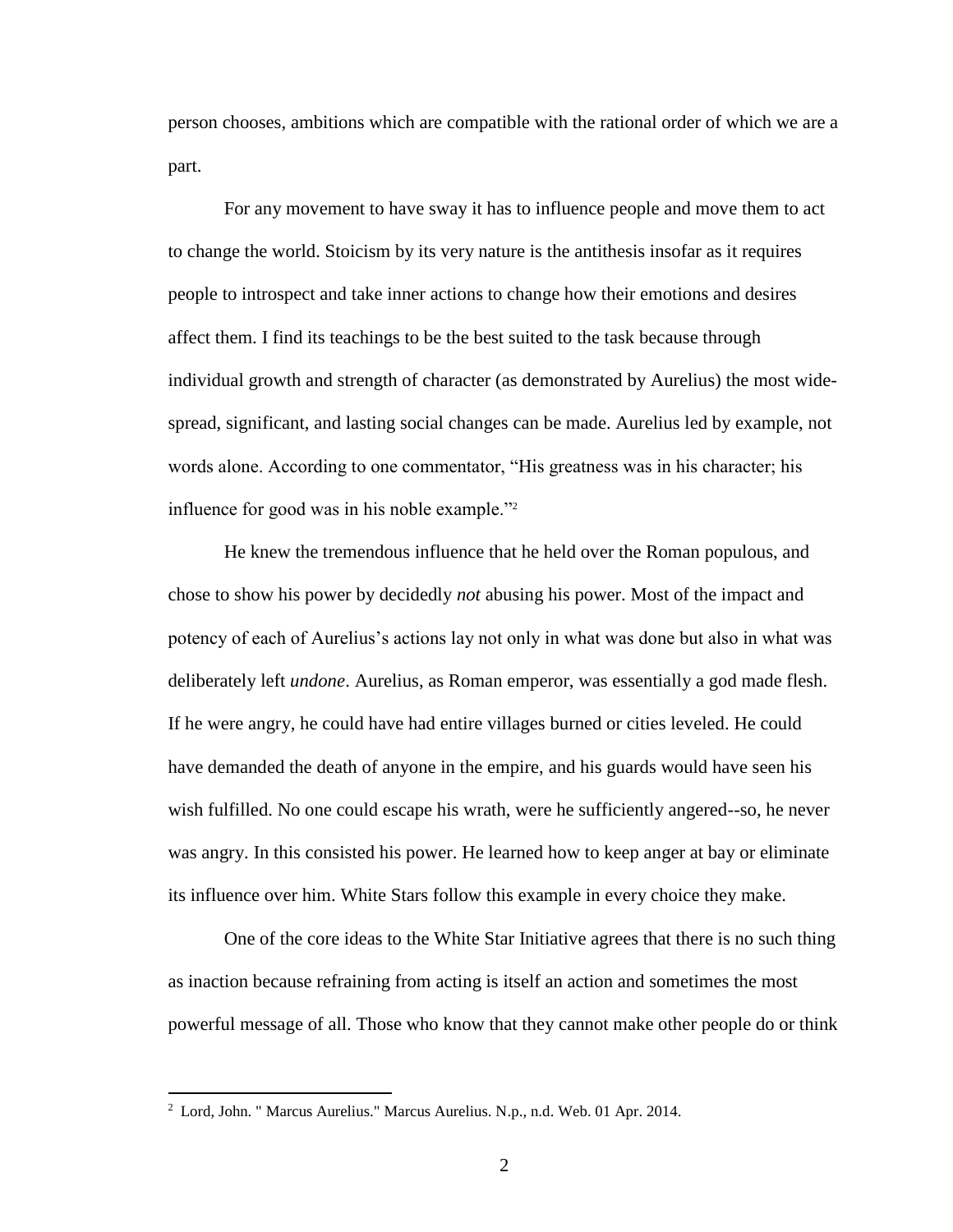things don't try to. They lead by example. They embody the change that they want to see in the world, and leave it for other people to imitate them. The choice to imitate is never made *for* another, only *by* another. The Initiative extends this thinking in its stance on political issues in contemporary society. An example is how White Stars are non-partisan. They never tell you who to vote for, or even that you *should* vote--they only emphasize that voting is your voice, and if you want to be heard then it's important to vote. They remain non-partisan as they urge that you are knowledgeable about matters you vote up and down. The choices to vote and who to vote for still reside with the voter, but White Stars are there to stress the importance of the informed vote to people who otherwise vote Red or Blue simply because they were brought up doing so.

As we will see in the sections which follow, White Star thinking ties in with the three fundamental pillars of Stoic philosophy: logic, determinism, and ethics. This ordering was outlined by Zeno of Citium himself, whereby those "who studied Stoic philosophy under him always started with logic, then progressed to physics, and ended with ethics."<sup>3</sup> Translated into advice, these pillars can be summed as "Think before" acting." More specifically Aurelius said, "Let it be your constant method to look into the design of people's actions, and see what they would be at, as often as it is practicable; and to make this custom the more significant, practice it first upon yourself."<sup>4</sup> In order to understand the actions of others, one must examine the thoughts behind those actions- and the best way to practice that is by self-examination.

<sup>3</sup> William Irvine, *A Guide to the Good Life: The Ancient Art of Stoic Jo*y, pg. 33

<sup>4</sup> Marcus Aurelius. "Meditations." Project Gutenberg, 25 Dec. 2008. Web. pg. 176, paragraph 37.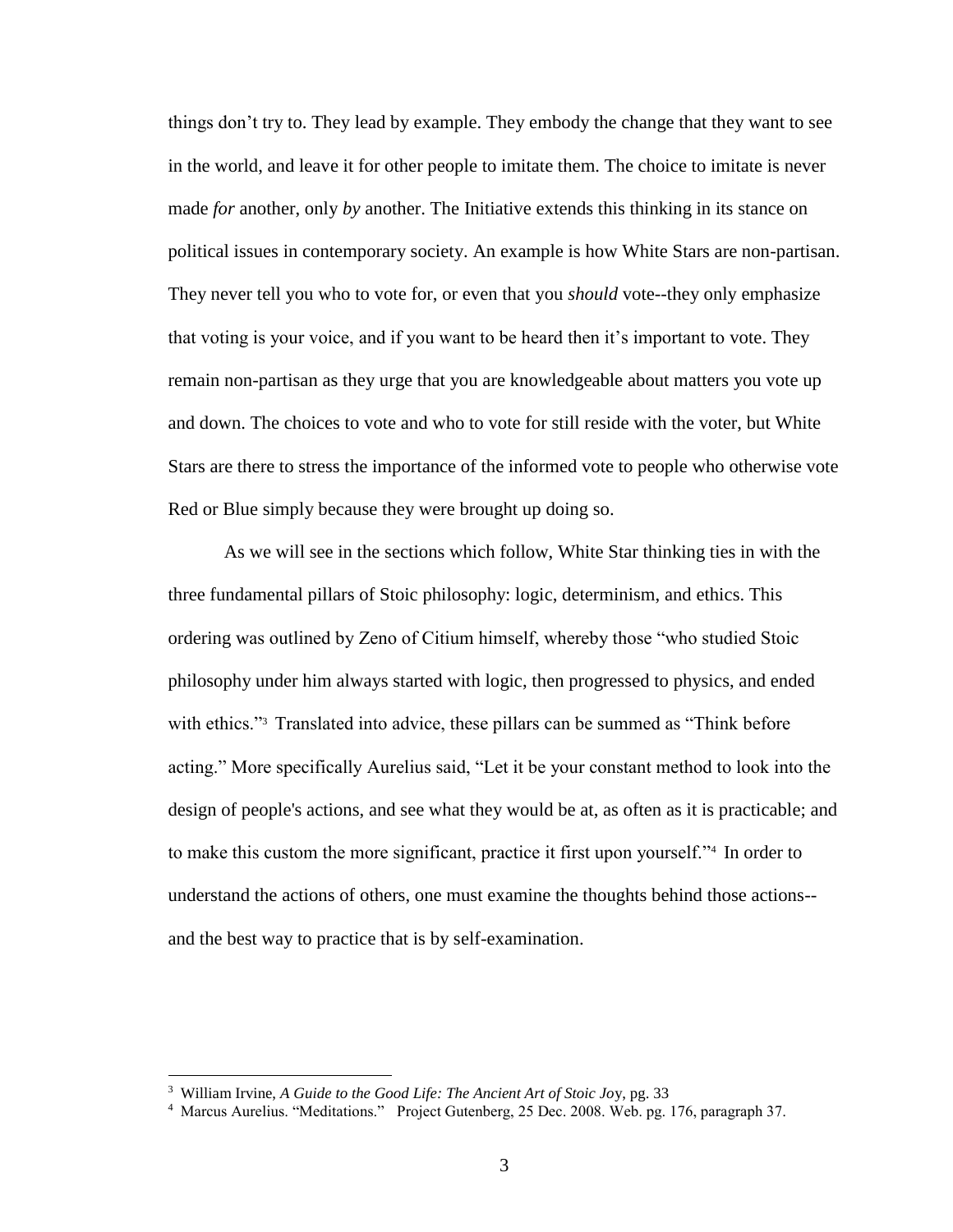#### **Stoic Logic**

The Stoics adhered to a theory of natural law wherein a rational power created the universe. "The Stoic god is providential and benevolent in that he purposively acts on the cosmos and cares for it."<sup>5</sup> This god, they believed, manifested its power through logic. Although human reason is far more limited, it can perceive some of the order in the universe as Natural Laws for the guidance of conduct. They apply universally and equally to all. A distinctive tenet of the Stoics was that the mind rather than the sword established order--to them, it was a ruling principle of nature. Stoics adhere to other basic principles: they offer a unified account of the world using logic, a non-dualistic physics (determinism), and a naturalistic ethics. Of these, they found ethics to be fundamental, as it emerges from the other two. The Stoics believed they could discover and interpret the rational order of nature. Human reason gave them the capacity to perceive the Creator's logic inherent in nature, and through their view of causal determinism they could examine and understand what causes took place to get them to their current position in life. Their ethics is what governed how to proceed from there--what they would contribute as the next link in the universal causal chain. That ethics is based on the Stoic idea that states only through cultivating self-control and fortitude could one overcome destructive emotions like anger and jealousy and truly become an unbiased thinker: in other words, thinking logically.

They believed that only when one became truly unbiased could one begin to understand logic (namely, universal unbiased reason). The Stoic method of logic, called 'propositional logic,' ran parallel with Aristotle's. It simplified the search for and

<sup>5</sup> Ricardo Salles, *God and Cosmos in Stoicis*m. pg. ix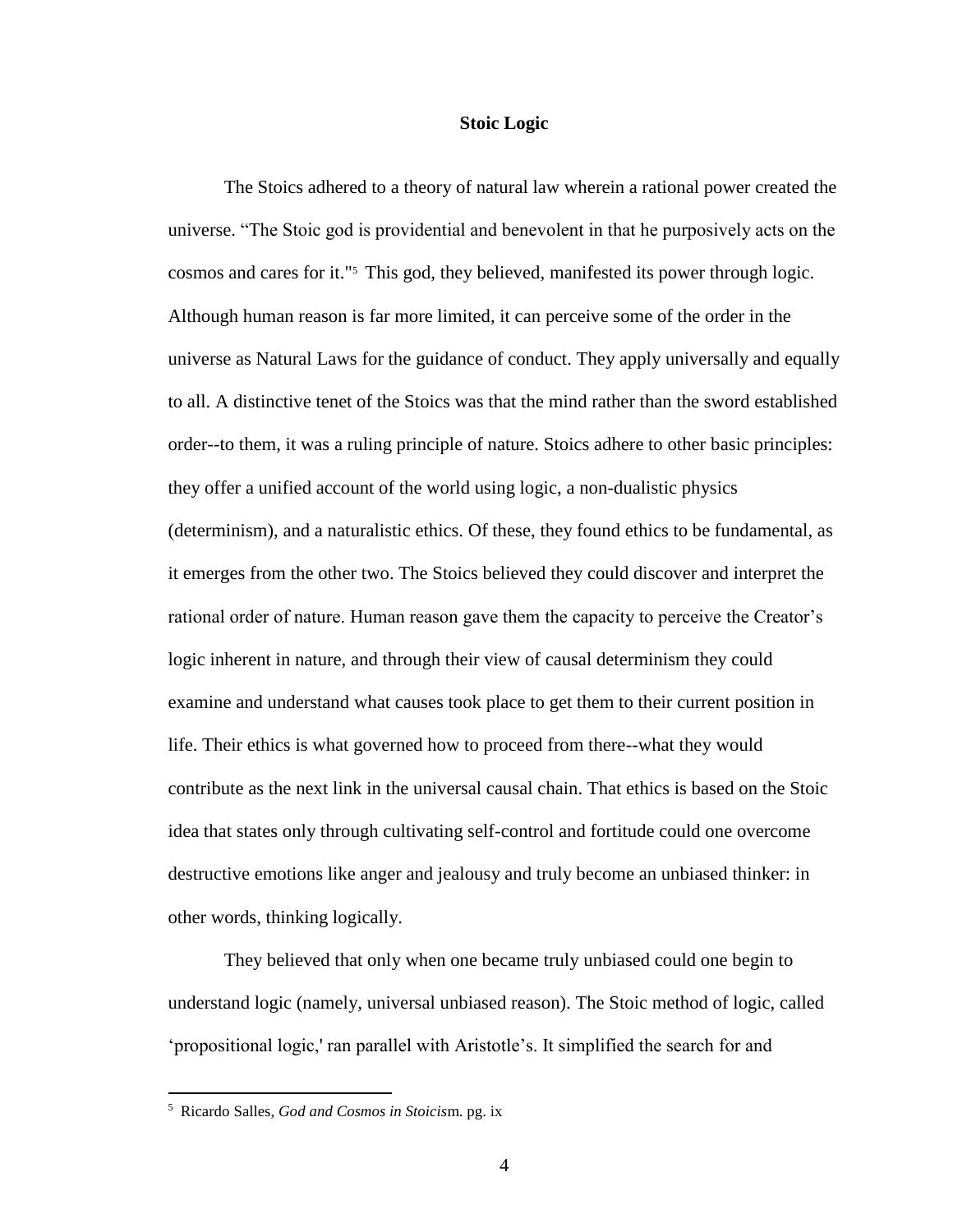approximated the truth by stripping away fallacies in reasoning. With this logic, they established objective principles which reason, free from bias, could perceive.

The Stoics did not seek to *extinguish* emotions and desires (as the word 'stoic' has come to mean today) to further these logical pursuits but instead to control their emotions for inner peace. It was not emotion itself that they wanted freedom from but the clouded judgment that comes from passion. They sought to transcend suffering and anguish through reason and rationality. The Stoic view on emotion is further explained by Dirk Baltzly in, "Stoicism." He found that, in regard to emotion:

It is perhaps more accurate to call it the Stoic view of the passions, though this is a somewhat dated term. The passions or pathê are literally 'things which one undergoes and are to be contrasted with actions or things that one does. Thus, the view that one should be 'apathetic,' in its original Hellenistic sense, is not the view that you shouldn't care about anything, but rather the view that you should not be psychologically subject to anything—manipulated and moved by it, rather than yourself being actively and positively in command of your reactions and responses to things as they occur or are in prospect. It connotes a kind of complete self-sufficiency.<sup>6</sup>

Aurelius's expression of this general Stoic view stresses how it is our judgment about external events that can lead to their disturbing us. *We* judge pain to be evil and respond accordingly. As we are able to free ourselves from this judgment of evil, we are able to eliminate the distress that accompanies evil. As we train and educate ourselves in this way, we liberate ourselves from what troubles us. Says Aurelius,

If pain be an evil, either it is in regard of the body; (and that cannot be, because the body of itself is altogether insensible:) or in regard of the soul. But it is in the

<sup>6</sup> Dirk Baltzly. "Stoicism", The Stanford Encyclopedia of Philosophy (Spring 2014 Edition), Edward N. Zalta (ed.).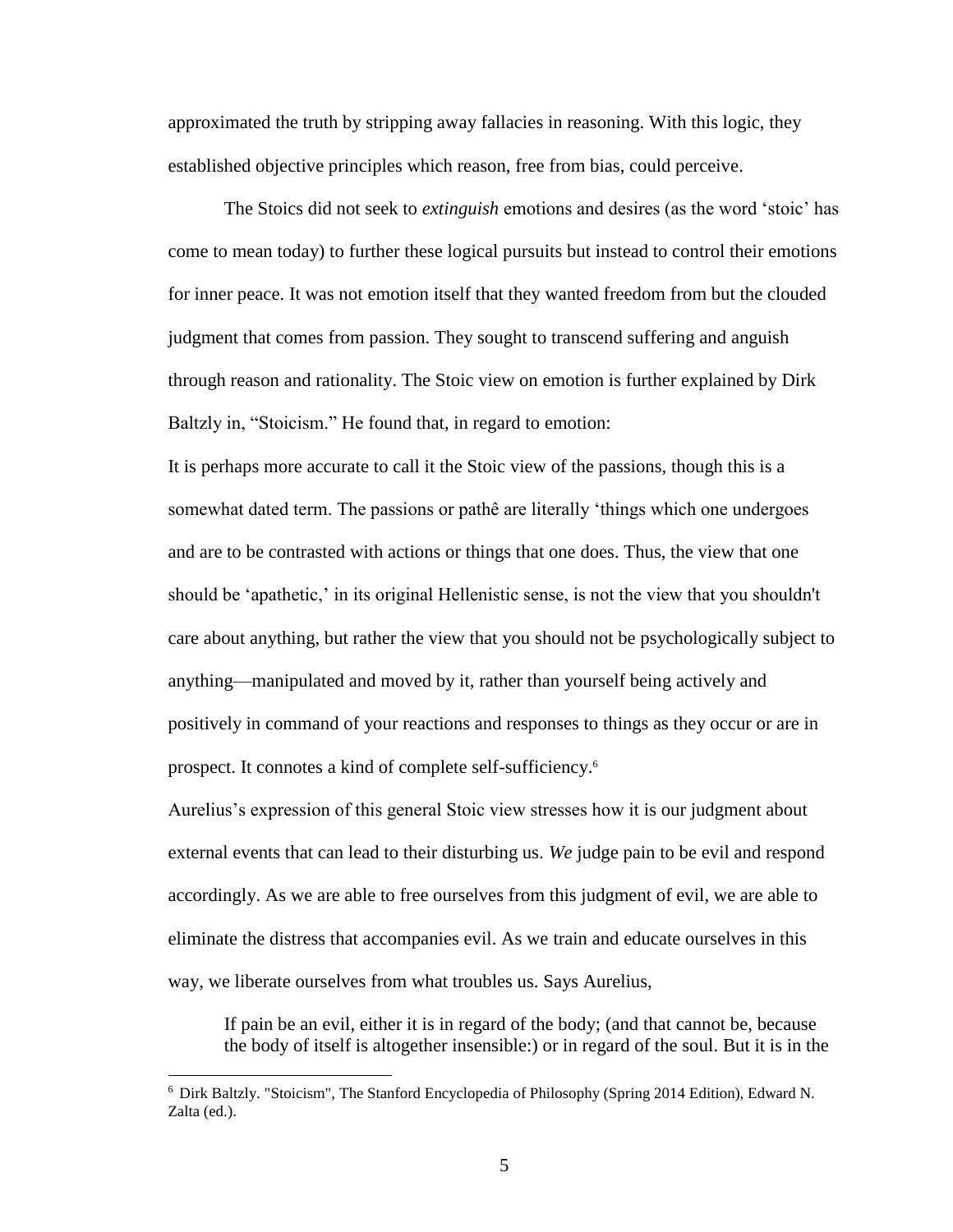power of the soul, to preserve her own peace and tranquility, and not to suppose that pain is evil. For all judgment and deliberation; all prosecution, or aversion is from within, whither the sense of evil (except it be let in by opinion) cannot penetrate.<sup>7</sup>

This process served as the groundwork for Stoic epistemology--logic alone can govern what can and can't be known, so uncontrolled passions and mental states that vexed the soul can play no part in that process.

This method of reasoning is paramount in Marcus Aurelius's explanation of the first of his four virtues: wisdom. To find wisdom, Marcus Aurelius tells us that people need look no further than their own mind--to remember that all things are merely a matter of perspective. He says in *Meditations*, "Nothing has such power to broaden the mind as the ability to investigate systematically and truly all that comes under thy observation in life."<sup>8</sup> Attaining wisdom requires one to seriously consider the truth of all positions, even views that seem obviously false. Another dimension of the quest for wisdom, in Aurelius's view, is an understanding of how this education of oneself that leads to inner harmony aligns with that of nature. As Aurelius said in *Meditations*, "He who lives in harmony with himself lives in harmony with the universe."<sup>9</sup>

The White Stars apply this advice to their everyday lives. Chapter four of

*Kingslayer*, develops the White Star analysis of Aurelian wisdom:

 $\overline{a}$ 

To have Wisdom, you need experience...You will learn more by actually going for a walk through your city than any tourist pamphlet can ever tell you. It's not the encyclopedia of the world you should turn to, but the hitchhiker's guide. Worldly wisdom comes from getting your hands dirty, and scholarly wisdom comes from the ability to think critically. It's not the ones you already agree with that you need to hear, but the ones who are arguing against you. Do not shut out the criticism of others, but *learn* from them. Use their critiques to examine your own actions and beliefs, and question *why* you did them, and why you believe

<sup>7</sup> *Meditation*s, Book 8, section XXVI, The Project Gutenberg EBook of Meditations, by Marcus Aurelius

<sup>8</sup> *Meditations*, Book 3, section XI, The Project Gutenberg EBook of Meditations, by Marcus Aurelius

<sup>9</sup> *Meditations*, Book 2, section II, The Project Gutenberg EBook of Meditations, by Marcus Aurelius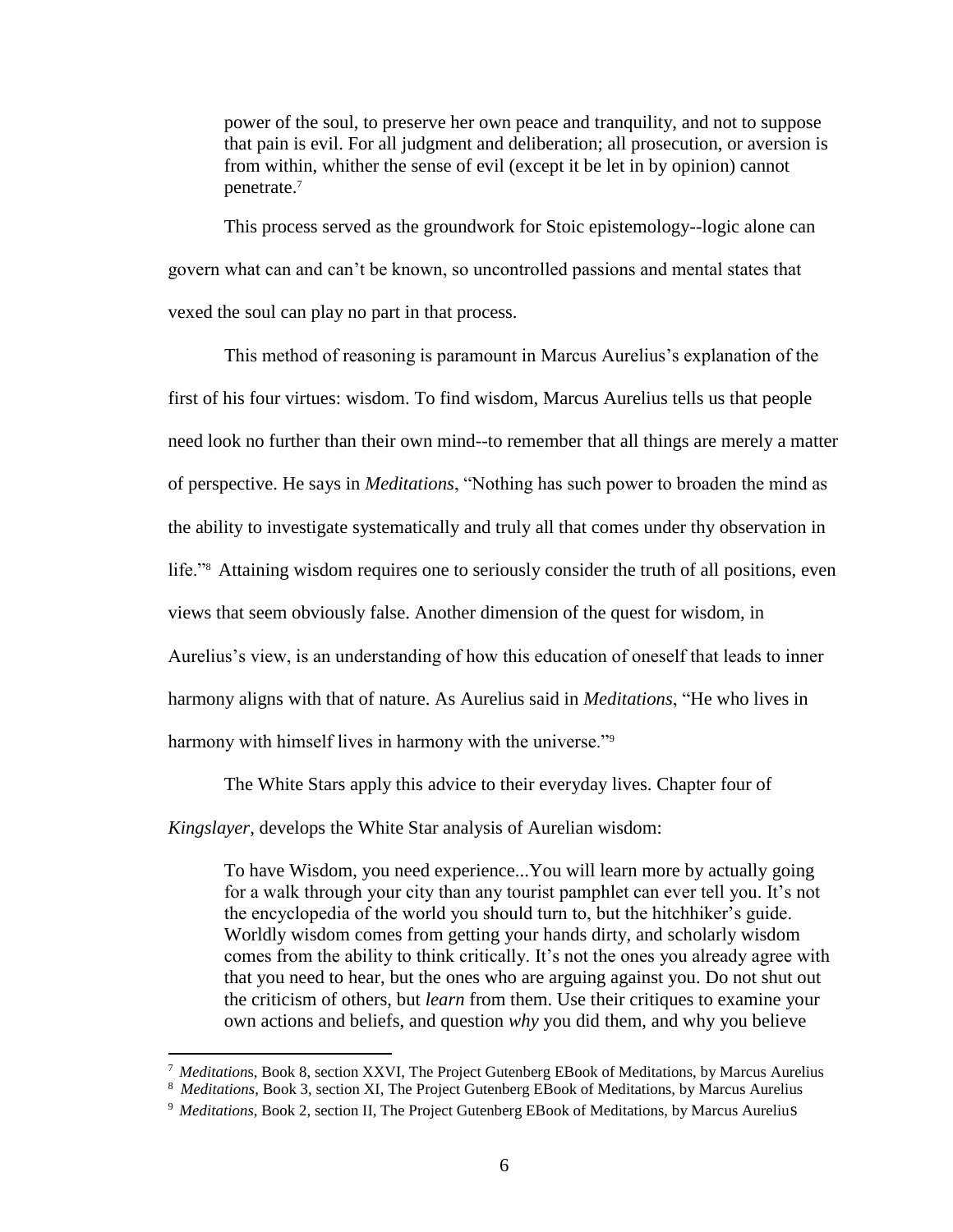them in the first place. You must first question everything if you want to be free to learn anything. Winston Churchill said, "Courage is what it takes to stand up and speak; courage is also what it takes to sit down and listen." If you have no willingness to hear your own criticisms, how can you expect others to listen to yours? Moreover, how can you know you're doing the right thing if you don't have the courage to ask yourself "What if I'm wrong?" The dialectic is our model of progress. Without an antithesis to a thesis, there can be no synthesis, and therefore no step forward. Wisdom must first guide you if you are to have any hope of guiding others.

The Stoic's approach to inquiry is embodied by the question "What if I'm wrong?" That is to say, to find the truth of something, the easiest place to start is by describing everything that something isn't. In *Kingslayer*, White Stars are urged to undergo this form of self-examination every time they have a choice to make. "What if I am wrong?" becomes a mantra for them which serves not to inhibit, but to empower them. A willingness to question oneself is a mark of courage, and by showing that one is willing to do so, others may freely choose to follow suit and question themselves. Mistakes happen, accidents happen, and sometimes plans fall through. White Stars view this as an opportunity to learn what they can do better next time, by examining what didn't work on the first go. Aurelius said, "Accustom yourself as much as possible on the occasion of anything being done by any person to inquire with yourself, For what object is this person doing this? But begin with yourself, and examine yourself first."<sup>10</sup>

Another aspect of this method of self-examination surfaces when one analyzes Aurelius's virtue of justice that is second only to wisdom at least when we consider their order of presentation. To Aurelius, justice was that which one did for the community. He subscribed to the Stoic belief of the "cosmic citizen," i.e., that each person is a citizen of the cosmic city (namely, the universe as a whole), and should always conduct oneself in a

<sup>10</sup> *Meditation*s, Book 3, section XI, The Project Gutenberg EBook of Meditations, by Marcus Aurelius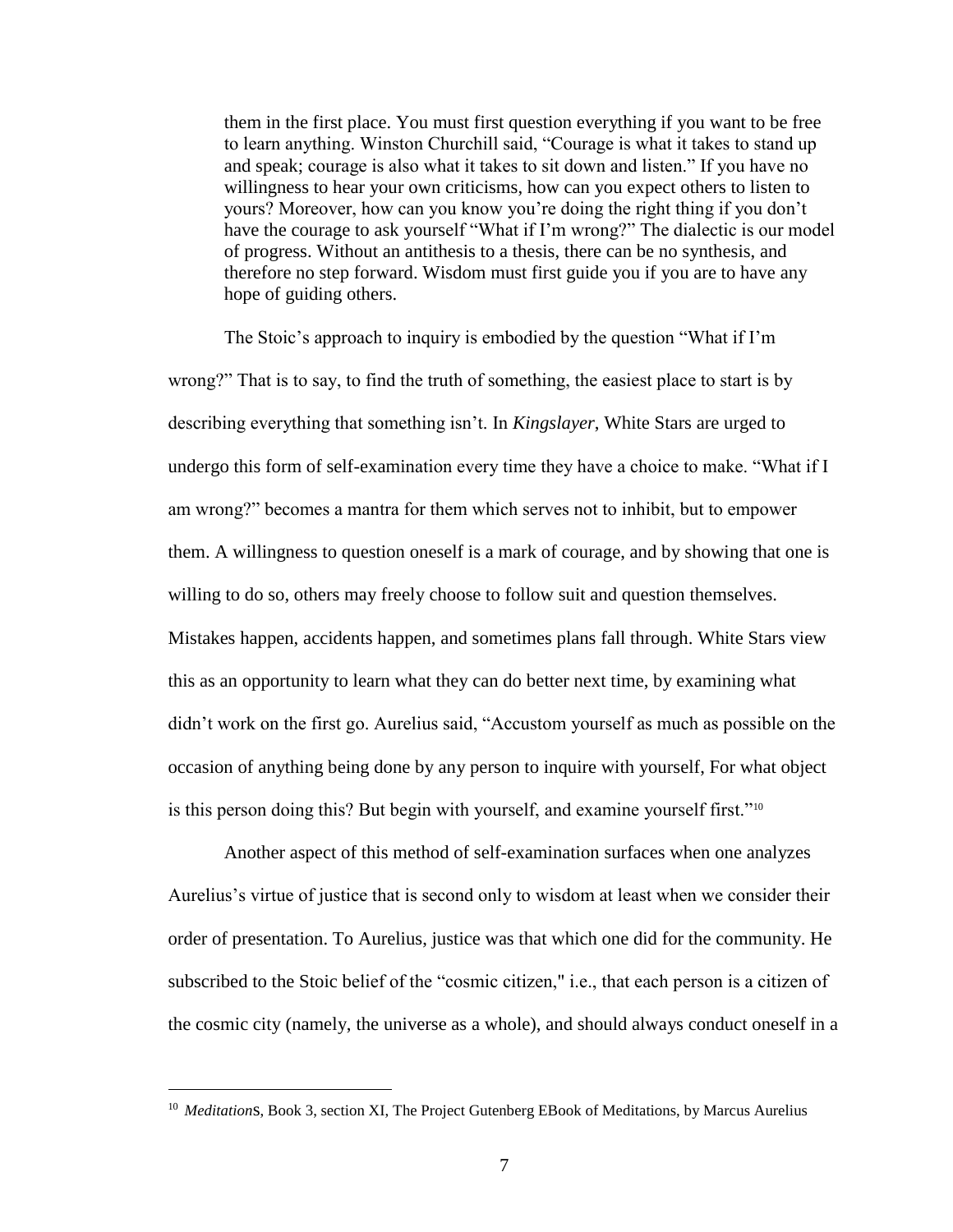way that would be beneficial to the communal goal. Any action that harms the

community in any way is therefore, by Aurelian reasoning, unjust. Thus, just actions are

as much characterized by the absence of a negative impact on the community as they are

by their positive effect.

Book XI of *Meditations* similarly discusses justice subsequent to his discussion of

wisdom although here Aurelius concludes with the identity of the two virtues:

The natural properties, and privliges of a reasonable soul are: That she seeth herself; that she can order, and compose herself: that she makes herself as she will herself... As proper is it, and natural to the soul of man to love her neighbour, to be true and modest; and to regard nothing so much as herself: which is also the property of the law: whereby by the way it appears, that sound reason and justice comes all to one, and therefore that justice is the chief thing, that reasonable creatures ought to propose unto themselves as their end.<sup>11</sup>

The following passage illustrates how Aurelius's analysis of justice figures large

in the manifesto:

 $\overline{a}$ 

To cultivate Justice, you must first ask yourself what justice even is. Is it to abide by the law? What if the law is unfair? What if the law *is* the problem, such as segregation laws before the Civil Rights Act of 1964? If justice is not found through the law, then where can we turn to *find* justice? Is it through divine edict? What if our particular dogma commands us to harm those of another? Justice can never be found through bloodshed, divinely commanded or otherwise because justice does not favor one side over another. Simply because movements in the past have used violence to further their means does *not* mean we should. You reap what you sow. Violent movements are met with violent opposition. Those that were once freedom fighters become terrorists at the drop of a hat. Peace is our answer. Reason is our method. Through reason, we can find the thread that binds laws, dogma, and everything else together. We can find justice. We all know what it is like to be treated unjustly in one form or another, because we have all been wronged in the past. Therefore, as we examine what justice *isn't* we are better equipped to find what it *is*. Through every unjust action we have witnessed or heard about, our understanding of justice grows. We see pain, and we see cruelty, and we *act*. We *see* injustice, and we do our best to stop it. Moreover, we do *not* repeat that injustice on anyone else. Why would we ever do to another what we would not want done to ourselves? We want to be treated with respect, dignity, and understanding--so that is how we treat others. To be just,

<sup>&</sup>lt;sup>11</sup> Meditations, Book 11, section I, The Project Gutenberg EBook of Meditations, by Marcus Aurelius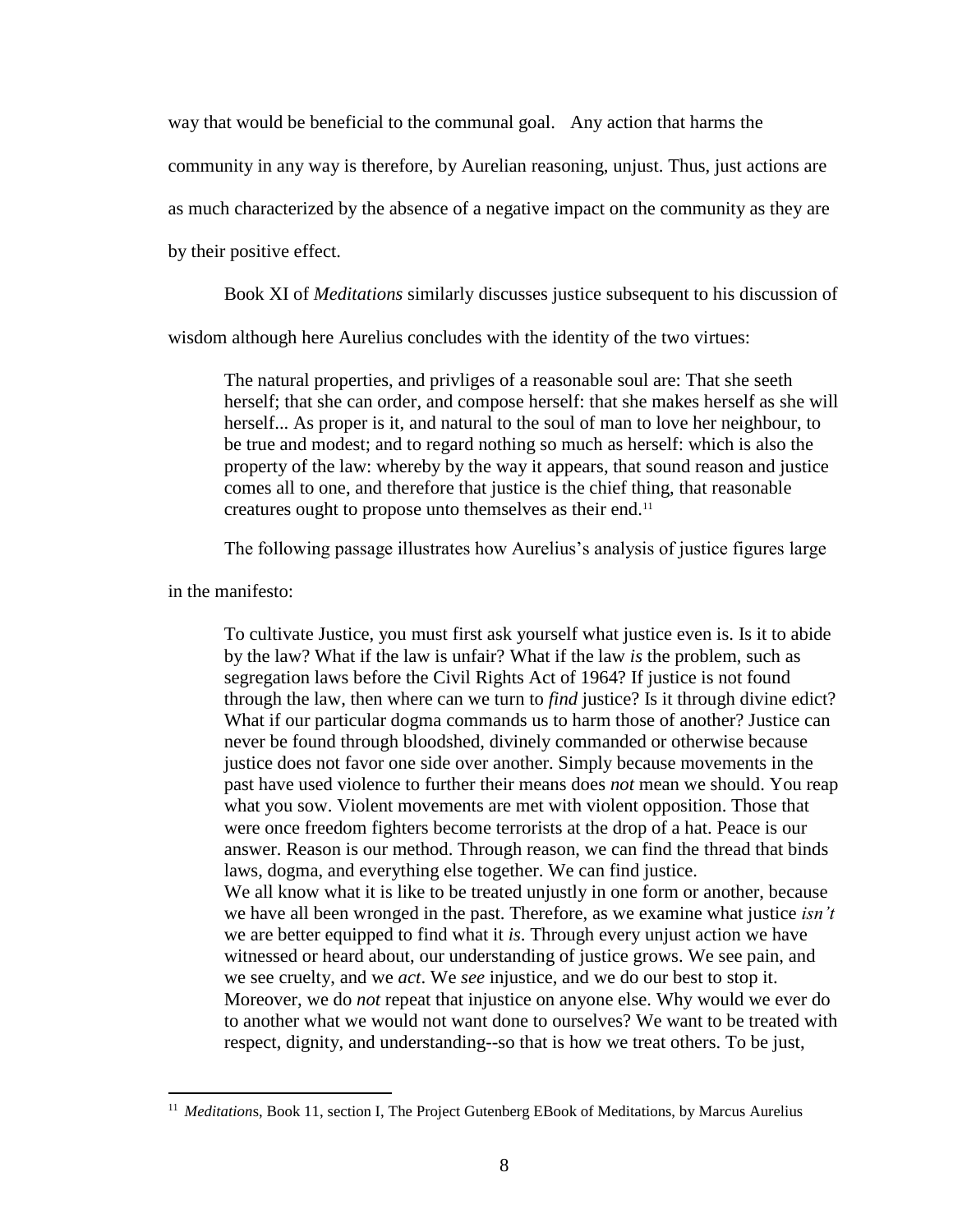simply never repeat an unjust action. After all, where else can justice be found if not through the utter absence of injustice? In other words, justice comes from the platinum rule, coined by Dr. Tony Alessandra: "Treat others the way they want to be treated." Though this iteration of the rule is relatively recent, the rule itself is a concept that has emerged all over the globe throughout human history as examined by Robert Kane, in *Through the Moral Maze*. In short, act for the sake of others instead of always for oneself. All are equal beneath the Black Flag. All for one, and one for all. To wear the White Star is to embody this philosophy. Your actions must be consistent with your beliefs. If they are not, then they are empty. In the words of the explorer Freya Stark, "There is no happiness in the things that we believe if they are different from the things that we do."

Through this repeated method of introspection and application, the White Star

Initiative literally *becomes* the change that it wants to see in the world. By their actions,

they strip away the negative aspects of the world and promote those positive aspects that

they want to see more of. In so doing, they actualize Aurelius's ideal of harmonizing

human justice with the natural order.

 $\overline{a}$ 

#### **Stoic Determinism**

To understand Marcus Aurelius's specific worldview, it's worth considering it in relation to the worldviews of determinism and fatalism. Stoic determinism differs from fatalism in that Stoics believe (as defined by Chrysippus in his explanation of causal determinism) "All things happen through antecedent causes," as opposed to the view of the fatalist that "All things happen through fate."<sup>12</sup> "In the Stoic theory of universal fate, the teleological and mechanical aspects of Stoic determinism are combined."<sup>13</sup> Dirk Baltzly, in his article "Stoicism," explains this difference:

<sup>12</sup> Richard Taylor. 1974, *Metaphysic*s, 2nd edition, Englewood Cliffs, NJ: Prentice-Hall. pg. 59

<sup>13</sup> Susanne Bobzien. *Determinism and Freedom in Stoic Philosoph*y. Oxford: Clarendon, 1998. Print. pg. xii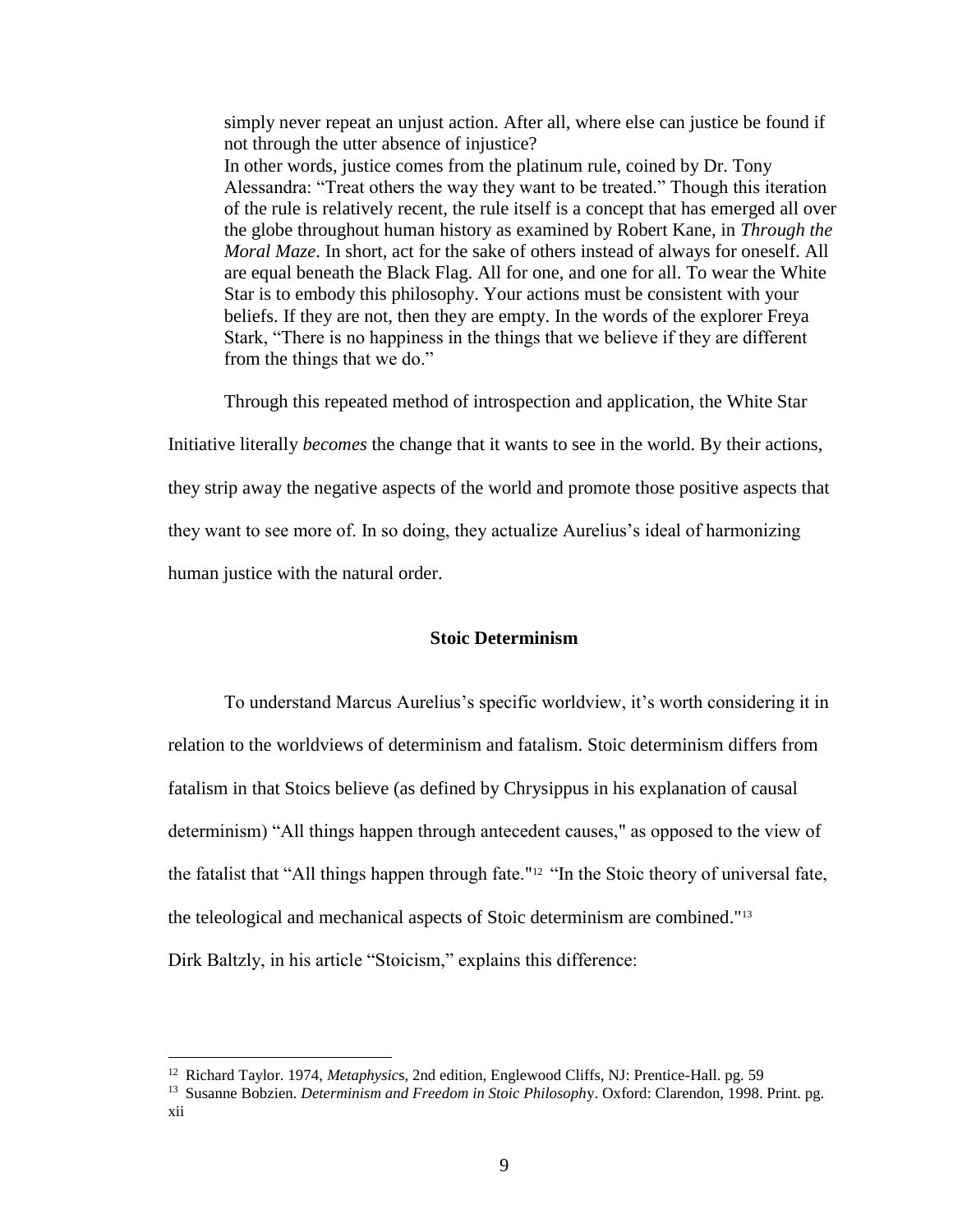One way to see the difference between Taylor's fatalism and Chrysippus' causal determinism, is to ask, "What makes it the case that we won't have a sea battle tomorrow?" The Chrysippean causal determinist can say, "the lack of wind" or perhaps even "our decision not to go out and fight" and these things could all have been different, if only things had been different at some earlier time. So, though the present state of affairs determines that the future will only be one way, nonetheless there is a sense in which other things are possible.<sup>14</sup>

The fatalist would respond, "It was never fated for there to be a sea battle on this date."

Aurelian determinism is best described as a combination of these two things as evidenced by his quotations, "Accept the things to which fate binds you, and love the people with whom fate brings you together, but do so with all your heart,"<sup>15</sup> and "Adapt yourself to the things among which your lot has been cast and love sincerely the fellow creatures with whom destiny has ordained that you shall live."<sup>16</sup>

He believed that fate was an accumulation of antecedent causes, and that while we could not fight what brought us to our current situation we could still adapt to and overcome it. In other words, we cannot change what has already happened but we do play a hand in what is to come.

This reasoning is embodied in chapter three of *Kingslayer*, wherein the world is described as a maelstrom beset upon by a rain of stones. Each stone represents an action, the ripples of which all stretch out chaotically and interfere with one another:

<sup>&</sup>lt;sup>14</sup> Dirk Baltzly. "Stoicism", The Stanford Encyclopedia of Philosophy (Spring 2014 Edition), Edward N. Zalta (ed.).

<sup>15</sup> *Meditations*, Book 6, section XXXIX, The Project Gutenberg EBook of Meditations, by Marcus Aurelius

<sup>&</sup>lt;sup>16</sup> Aurelius, Marcus. "Marcus Aurelius - Quotes." Marcus Aurelius. N.p., n.d. Web. 01 Apr. 2014.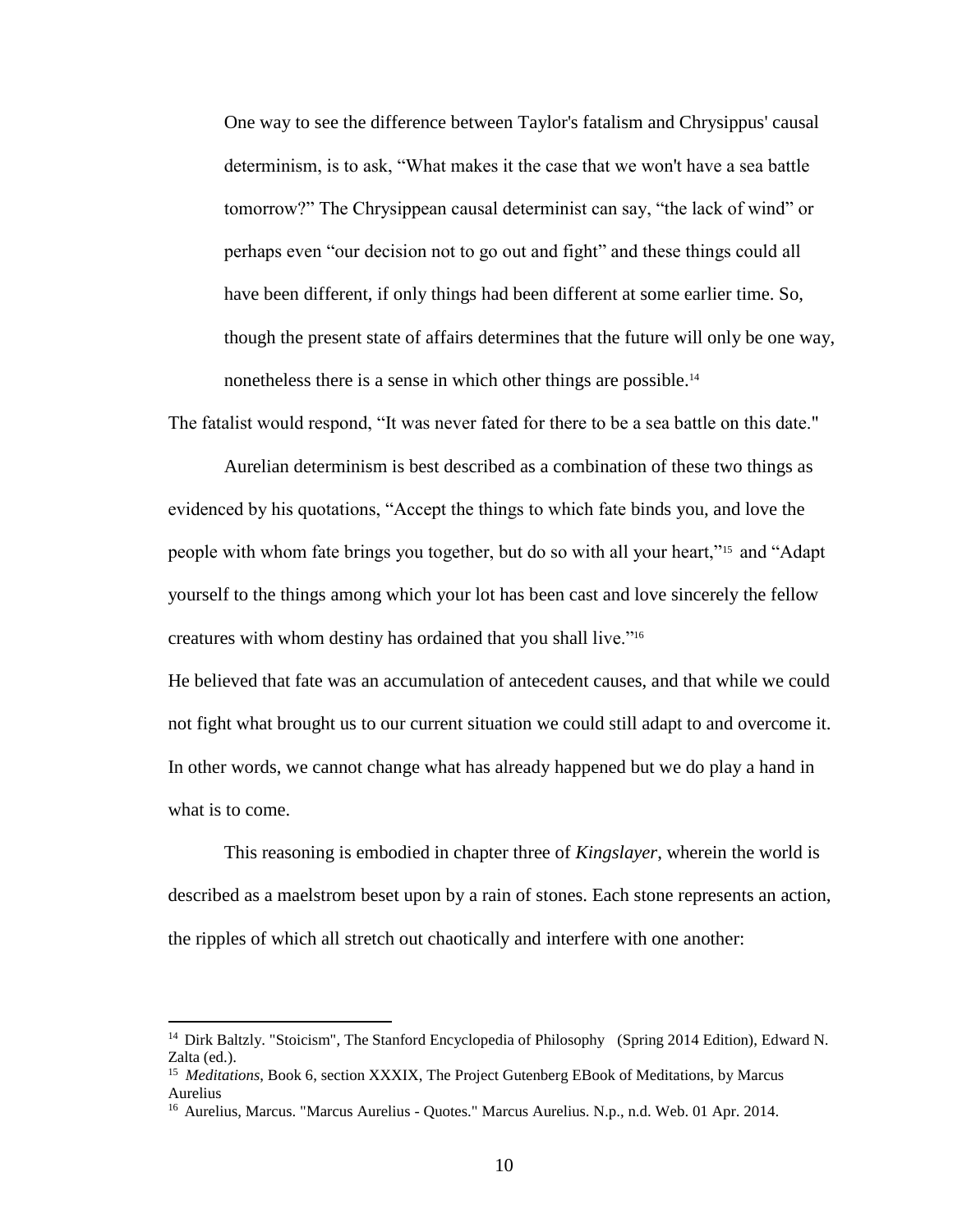Imagine a turbulent ocean, relentlessly pummeled by a rain of stones upon its churning surface. The thunderous splashes form huge waves that clash, oppose, and absorb one another, plunging the ocean into utter chaos. This ocean is the world. These actions are our own. The choices we make, no matter how small, never stop influencing the world around us--whether we are aware of it or not. Few people are truly malevolent by nature, and though they may feel that the stones they throw are bigger than everyone else's, their impact is completely impotent compared to the waves caused by little actions performed by many people working together. For example, one person stealing from a donation basket compared to a million people donating a dollar to the same organization. The issue is that sometimes those million people inadvertently contribute to a negative cause, and those rogue waves swallow up the hard efforts of good people just as easily as the other way around. That's where we come in. We can't control what other people do, but we *can* control what *we* do. The only thing that we truly any control over in this life is ourself. You alone make your choices, and you alone perform your actions. No one can make you do anything, and you can't make anyone else do anything. There is always a choice. Now, imagine looking upon this maelstrom, forever assailed by the eternal onslaught of stones, and to you falls the labor of soothing the rage of a particularly violent wave by tossing towards it a single pebble. If the sea is the world, then the pebble you hold is your life. You must commit it, at the right place, at the right time, to doing the right thing. The ripples caused by a single pebble, no matter how small it is, can detract even a little bit from the mightiest waves if it is cast in at the right time. While alone the action may seem futile, what if we *all* tossed our lone pebble in at the right time with you? The wave we create could be strong enough to engulf the chaos, and restore a prime direction to the turbulent sea.

To know when and where to cast in one's stone boils down to one's understanding of

Stoic ethics.

### **Stoic Ethics**

Marcus Aurelius's ethics are the cornerstone of his philosophy and emerge from a combination of his logic and determinism. Through Stoic determinism, one can examine how one came into their situation in life, and through Stoic logic they could see how to proceed rationally. We saw above the interrelatedness of wisdom and justice and complete this basic account of Aurelian ethics with the inclusion of temperance and fortitude. Aurelius's case for acquiring these virtues hinges on their being the best things to strive for and the logic of striving only for the best. He confidently challenges people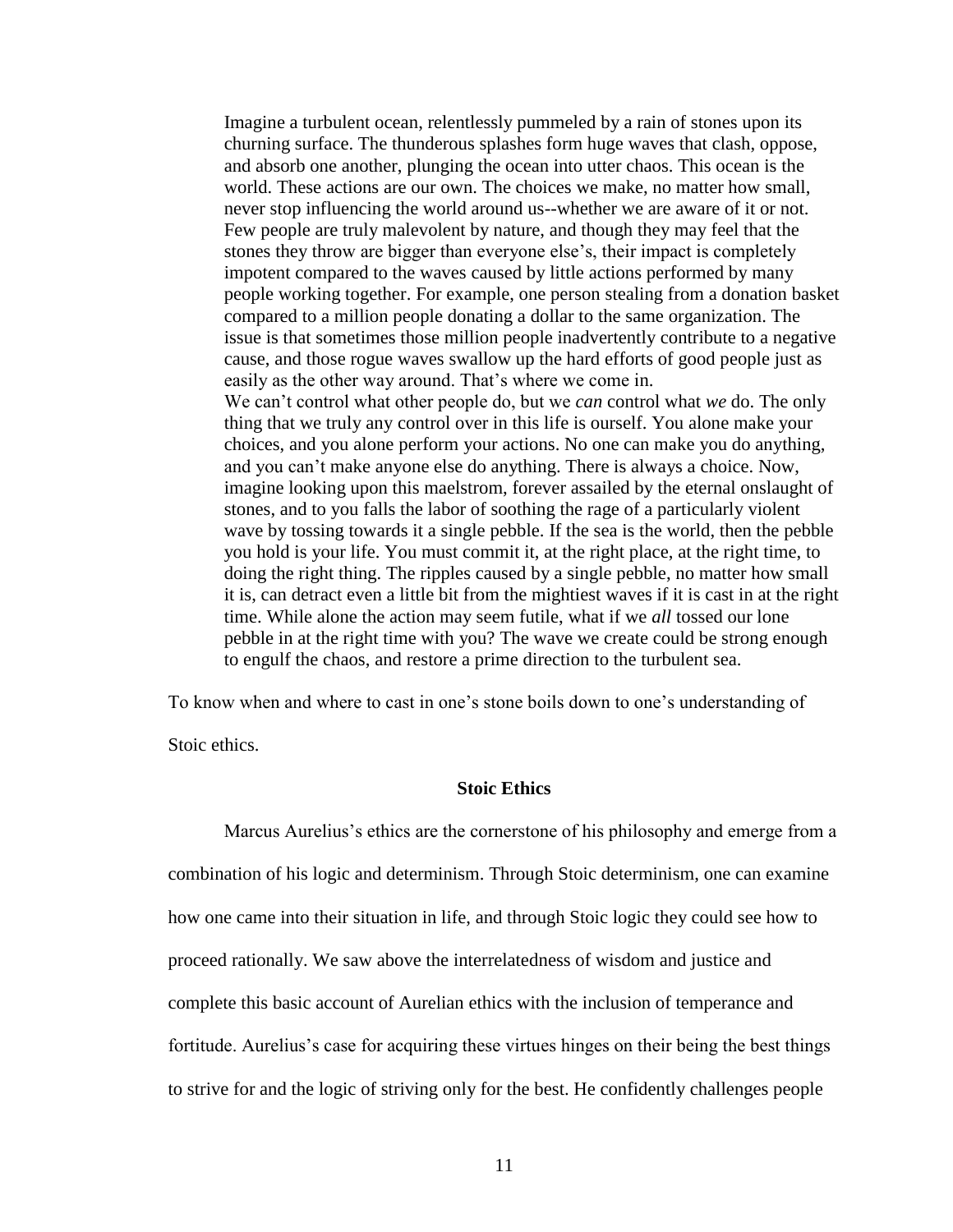to find something better and offers them god speed in pursuing whatever that may be,

knowing full well nothing can compare:

If thou shalt find anything in this mortal life better than righteousness, than truth, temperance, fortitude, and in general better than a mind contented both with those things which according to right and reason she doth, and in those, which without her will and knowledge happen unto thee by the providence; if I say, thou canst find out anything better than this, apply thyself unto it with thy whole heart, and that which is best wheresoever thou dost find it, enjoy freely. But if nothing thou shalt find worthy to be preferred to that spirit which is within thee; if nothing better than to subject unto thee thine own lusts and desires, and not to give way to any fancies or imaginations before thou hast duly considered of them, nothing better than to withdraw thyself (to use Socrates his words) from all sensuality, and submit thyself unto the gods, and to have care of all men in general: if thou shalt find that all other things in comparison of this are but vile, and of little moment; then give not way to any other thing, which being once though but affected and inclined unto, it will no more be in thy power without all distraction as thou oughtest to prefer and to pursue after that good, which is thine own and thy proper good. For it is not lawful, that anything that is of another and inferior kind and nature, be it what it will, as either popular applause, or honour, or riches, or pleasures; should be suffered to confront and contest as it were, with that which is rational, and operatively good.<sup>17</sup>

Aurelius acted as a beacon of temperance and fortitude, always thinking before acting, and never acting out of spite or bitterness. He modeled the life of one guided by the Stoic virtues to elevate the moral lives of the citizens of Rome. One commentator makes the point especially well: "He was one who, by example, even more than by precept, lifted the moral possibilities of mankind, displaying in prosperity humility and temperance and adversity, fortitude. With his family he was gentle; with his friends, benevolent; with his enemies, forebearing; with all men, just; with God, reverence."<sup>18</sup>

The White Star Initiative builds on this understanding of the Stoic virtues as it sums its sentiment about temperance as, "the privilege of the strong is to be gentle. The

<sup>17</sup> Marcus Aurelius, and Gregory Hays. *Meditations*. New York: Modern Library, 2002. Print. Book III, sec. 7

<sup>&</sup>lt;sup>18</sup> *The Current*, vol. 4, issues 81-105, edited by Edward L. Wakeman, 1895, Google e-book, p. 184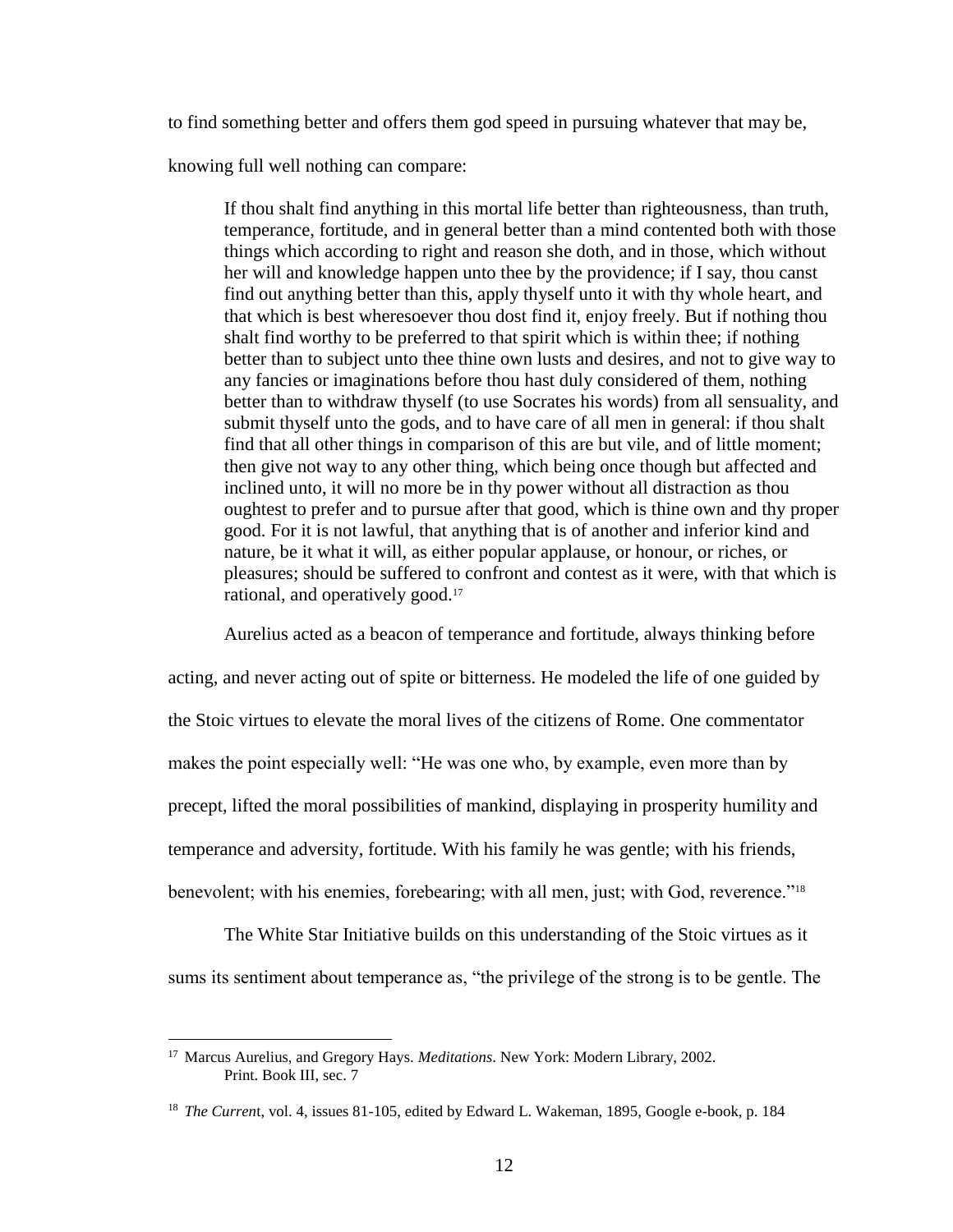weak don't have that choice." In other words, the true measure of a temperate use of power (such as the example set by Marcus Aurelius) is using it to benefit rather than harm others. Temperate use versus intemperate abuse means having the capability to inflict harm and never choosing to do it.

In *Kingslayer*, the White Stars define temperance as follows:

You have no power over the actions of others, but you can influence the direction in which they sway. This we know, but it is equally as important to remember that people will try to sway you as well. We are all given orders, but it's the ones that we choose to follow that define us. Reason is what guides White Stars. There is no sense in getting upset or emotional over things that you cannot control. Not everyone is going to agree with you, and you cannot make them. Don't let this make you angry. Don't let this impede your progress. Just see it for what it is: something that you cannot change. Remember the pebbles and the waves--if you are to have any hope of taming the storm, you must make sure that you act rationally. Timing is everything, and if you miss your opportunity to act then you may never get another. Panicking at a crisis, no matter how large or small, will always exacerbate things. Those around you will see your dread, and respond with hysteria of their own. White Stars lead when others are afraid to. Shaky walls do not build a strong fortress. When you wear the Star, people will turn to you in times of need, and if you are in trepidation, so too shall they be. Therefore, don't panic. It is alright to be afraid, for we all feel fear. It is alright to be alarmed, for we all suffer the occasional unwanted surprise. But you must not let these feelings overwhelm you. You must become the master of your fear, and learn to use it to give you strength. Your words and actions must be the product of reason, not the fallout of dread. As Marcus Aurelius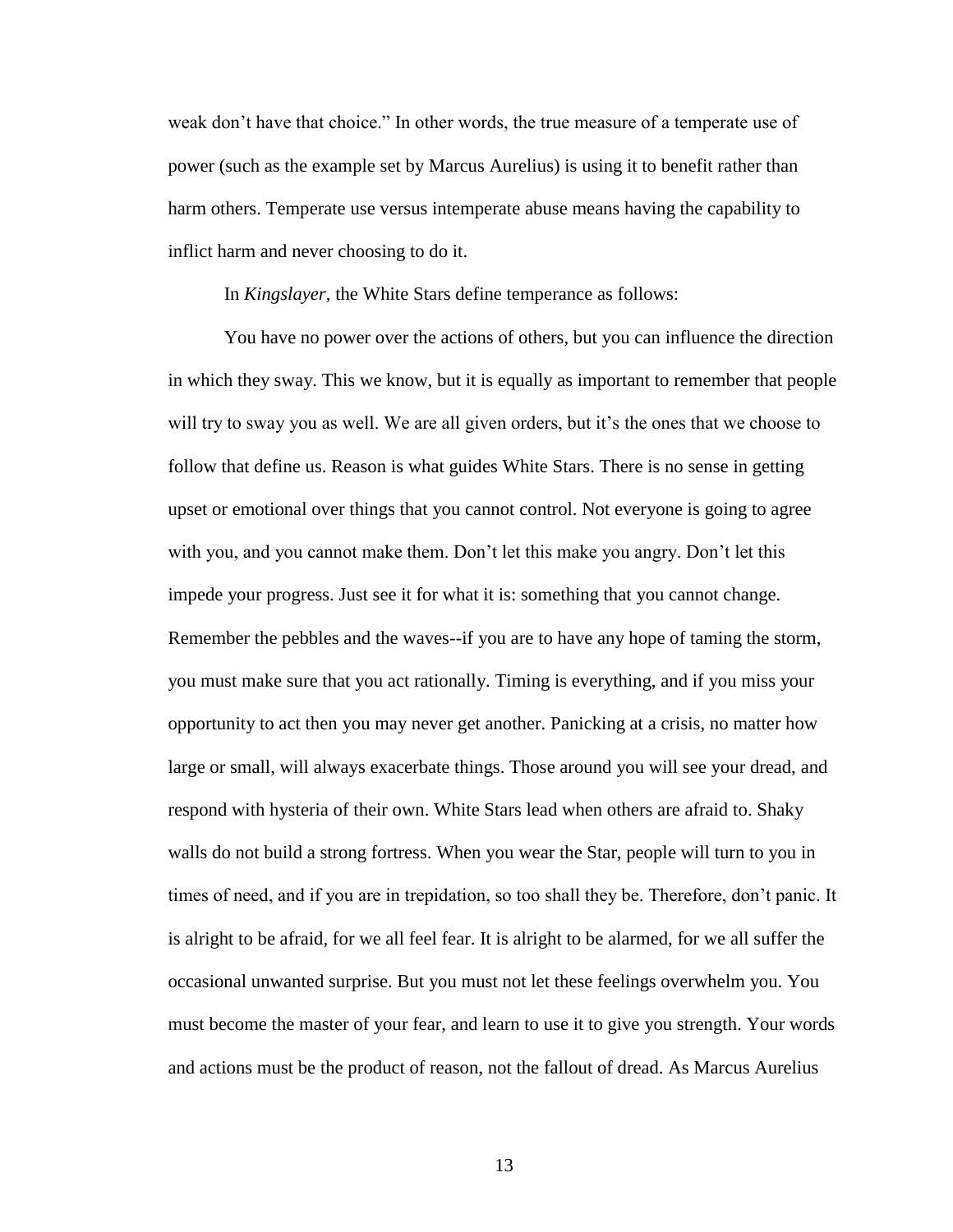said, "Never let the future disturb you. You will meet it, if you have to, with the same weapons of reason which today arm you against the present." The Star you wear is not only an example to others, but to you as well. Look to its strength, and you will always find strength in yourself.

It applies moderation, reason, and patience to one's actions as Aurelius would. As White Stars interpret fortitude, we see its advice amounting to "Steel yourself first if you are to have any hope of protecting others."

To have Fortitude, one must have unshakable willpower. As a White Star, you will be the shield of the defenseless--and a weak shield accomplishes little. You must not only have the strength to set about initiating change, but the courage to see it through to its end. You must never give up. All changes take time, and the bigger the change, the more opposition it will face. It's like Newton's third law of motion: "For every action there is an equal and opposite reaction." Do not let the opposition, no matter how vicious, overcome you--for White Stars are a threat to ignorance, and ignorance will fight tooth and nail to preserve itself. Instead, become the very bastion that you represent. To prod a beast is to invite its wrath. You must be ready. You must be strong. Your fortitude alone decides whether or not you are still standing when the beast tires, and only then can you hope to overcome it. The key to immortality is living a life worth remembering, and to do that we *must* endure. You are not, and never will be, alone. You will have White Stars at your sides and at your back in every action you undertake. Be brave, be strong, and endure. Together, we will never be overcome--for we are as one. In these words it becomes absolutely clear why the White Star Initiative's core principles come from Aurelian teachings rather than Epictetus or Zeno: White Stars act.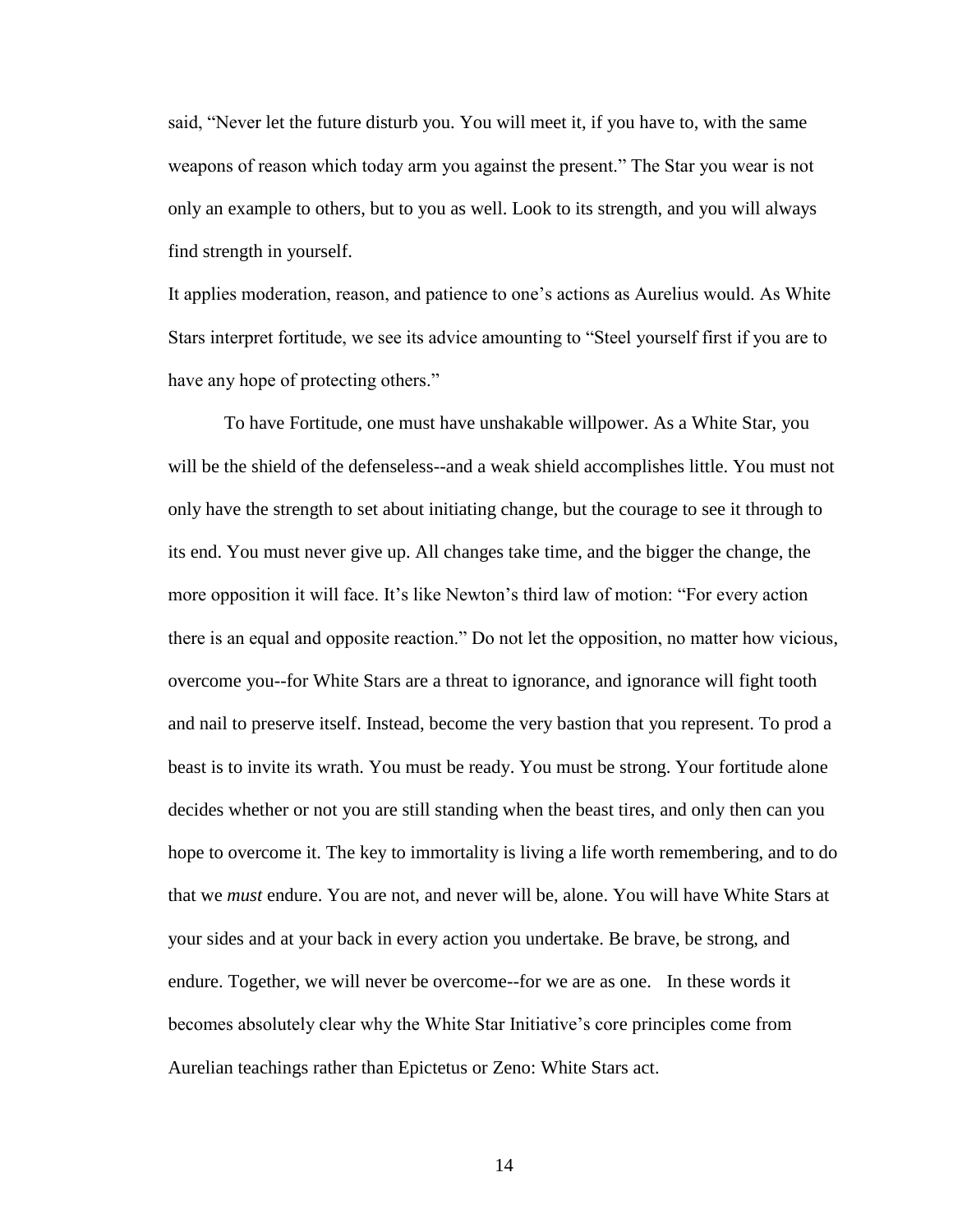## **Conclusion**

White Stars *are* change. They defend people, just as fervently as they defend themselves. They speak out. They build. They recruit. They grow. These are things traditional Stoicism has little place for--but Aurelian Stoicism embodies them. Aurelius didn't have the luxury of sitting on the sidelines, and neither do White Stars. They have chosen their place, and they will grow in power as their individuals become educated and liberated in the Aurelian tradition.

They represent the personal aspect of Stoicism by empowering themselves through the realization that the only thing people can control is themselves. They use this knowledge to liberate themselves by understanding that in turn, no one has any power over them. They are free to act however they so choose--and White Stars choose the four chief virtues outlined by Aurelius: wisdom, justice, temperance, and fortitude.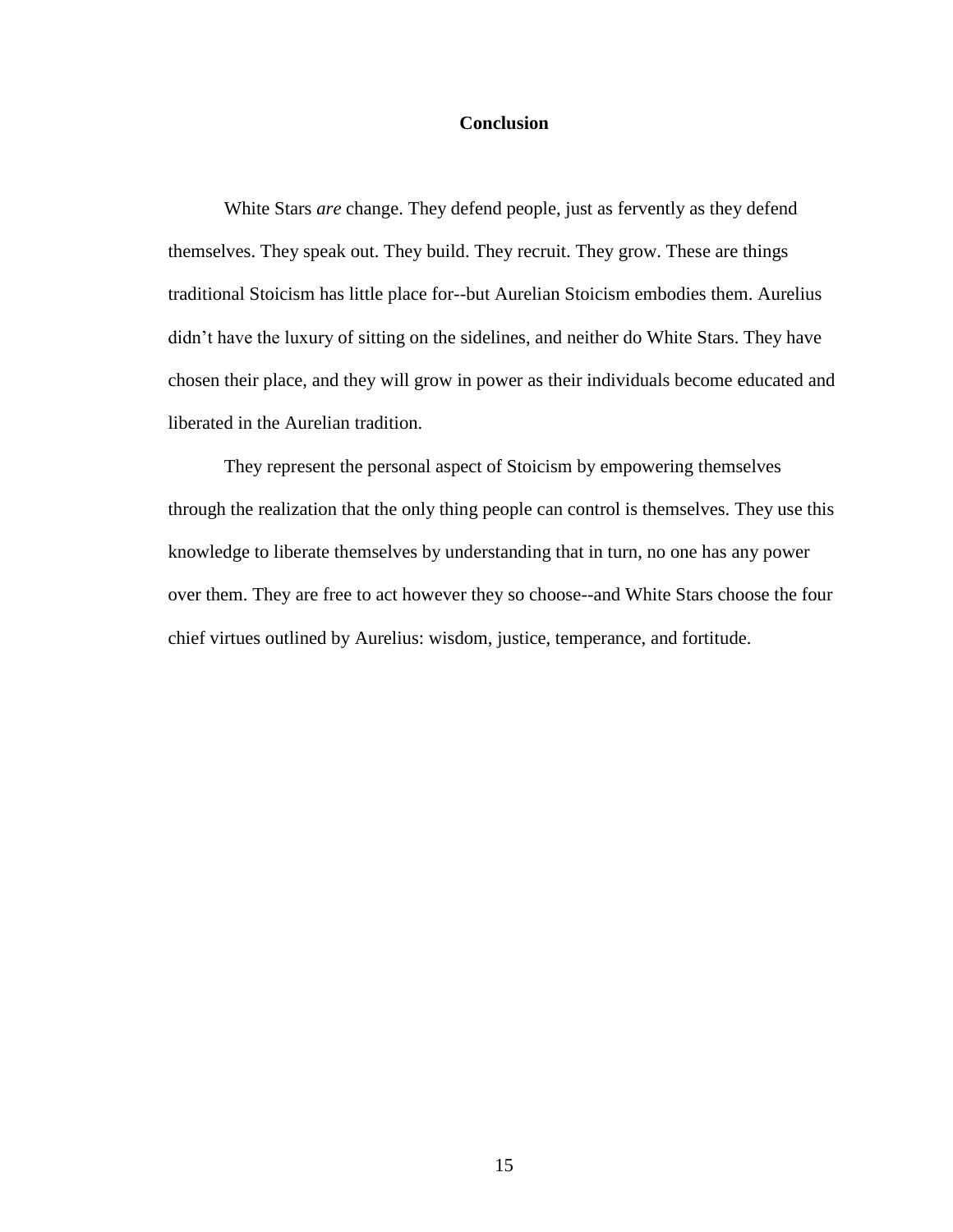## **Invictus**

Out of the night that covers me Black as the pit from pole to pole I thank whatever gods may be For my unconquerable soul.

In the fell clutch of circumstance I have not winced nor cried aloud; Under the bludgeonings of Chance My head is bloodied but unbowed.

Beyond this place of wrath and tears Looms but the horror of the shade And yet the menace of the years Finds, and shall find, me unafraid.

It matters not how strait the gate How charged with punishments the scroll I am the master of my fate I am the captain of my soul.

- William Earnest Henley (1849-1903)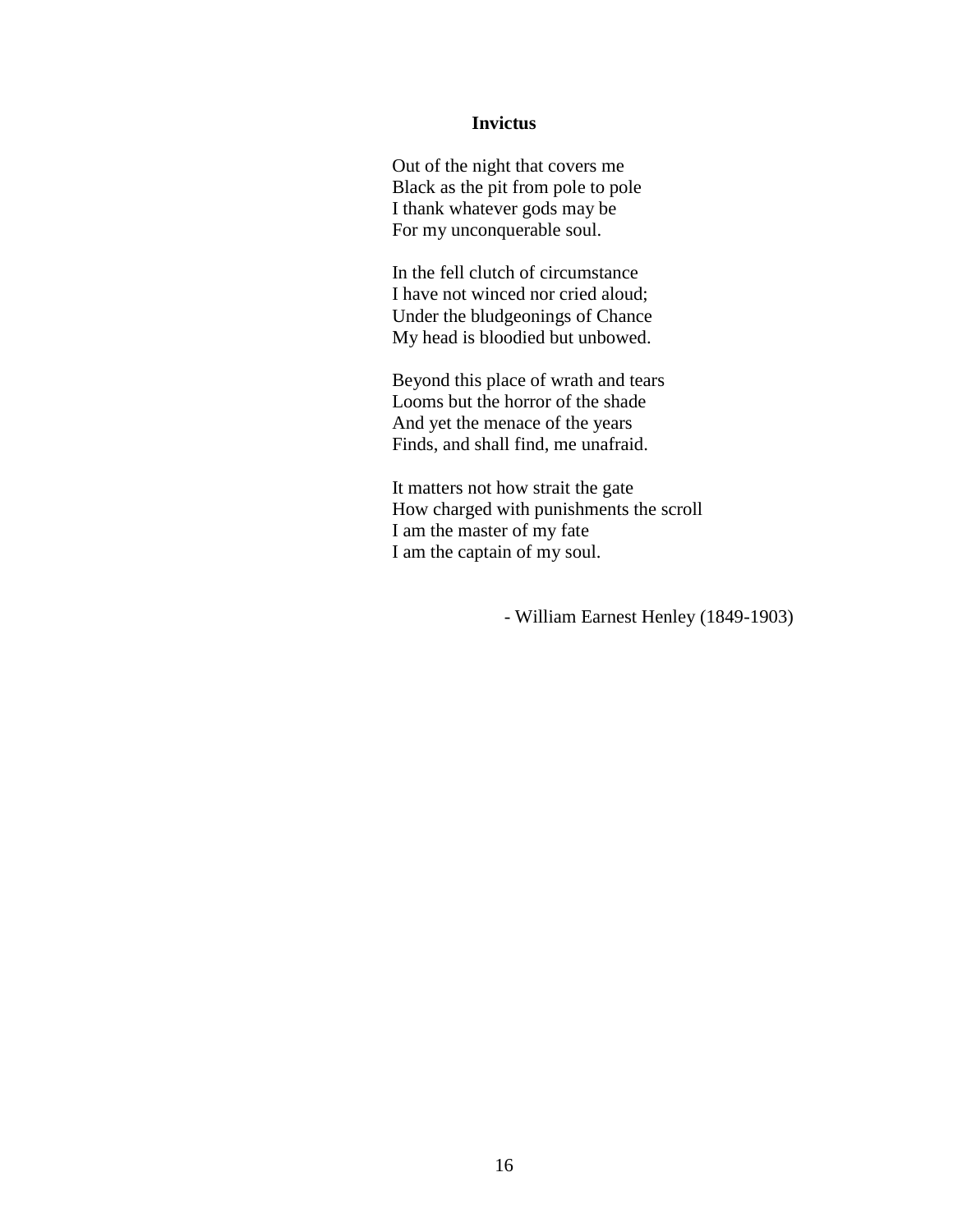## **Preface**

This text, like all others akin to it, is not dogma. Its purpose is to serve as a catalyst for change: to set about the groundwork for a nation that once again reflects its Founding Father's dreams instead of their nightmares. To interpret this work as scripture is to misunderstand it entirely. These words are merely a spark. A call. And, should that call go unheard, then it will return again in another form, and another after that, until finally, no matter how many generations it takes, its words are heard.

While the words will change with time, the message will always remain the same: Freedom, Peace, Equality, Respect, and Love. This is the plan for a better Tomorrow; a Tomorrow that *we* can bring. This is our Reclamation of Independence.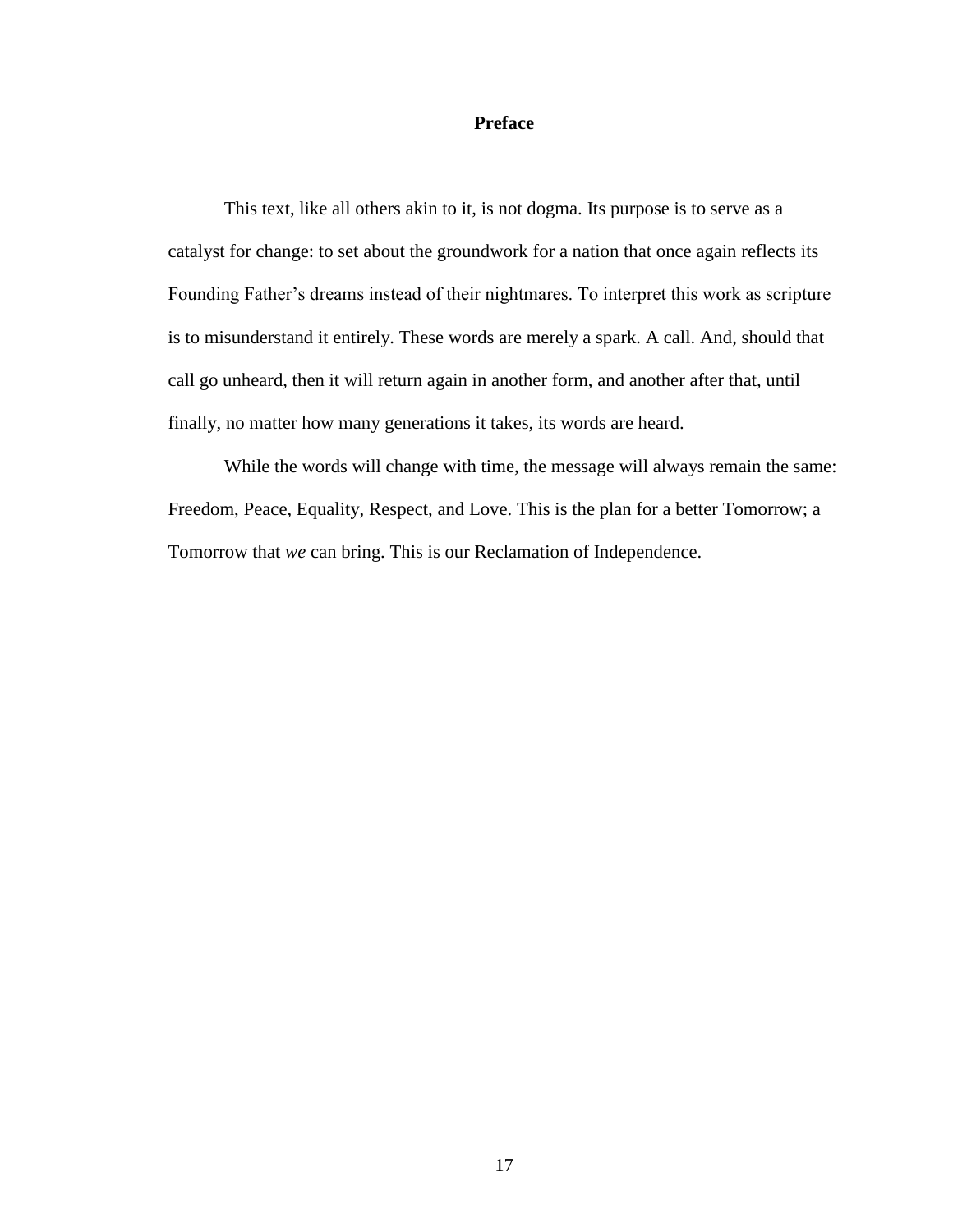## **CHAPTER II**

#### **DEMOS**

#### **The Opiate**

Too long have we been lost in the lotus eater's haze. In our absence, a world designed to numb our minds and fatten our bodies has emerged uncontested. Our selfimposed ghostly trance has kept us impotent, cursed to be forever on the outside looking in--dreaming of the world we want to live in, while we let the one we have fall into irreparable ruin. In this modern age, we have at our fingertips the gateway to infinite possibility, but our pursuits are shackled by our lethargic imaginations. The specter of indifference has haunted our minds uncontested, and we have allowed it to do so. Until now.

It's time to wake up.

Jean-Jacques Rousseau said "Man is born free, and everywhere he is in chains."<sup>19</sup> Our chains, though invisible and weightless, bind our every action and steer our every thought. They control us. They limit us. But they are not indestructible. We alone bear the key to freeing ourselves, because *we're* the ones that locked ourselves up. In order for us to break our bonds, we have to see them for what they really are: no longer the literal chains of our ancestors, but figurative. They exist only in our minds. They are constricting misconceptions about the world around us, and the people in it. They are the

<sup>19</sup> Jean-Jacques Rousseau, *Social Contract*, Book I, paragraph 4.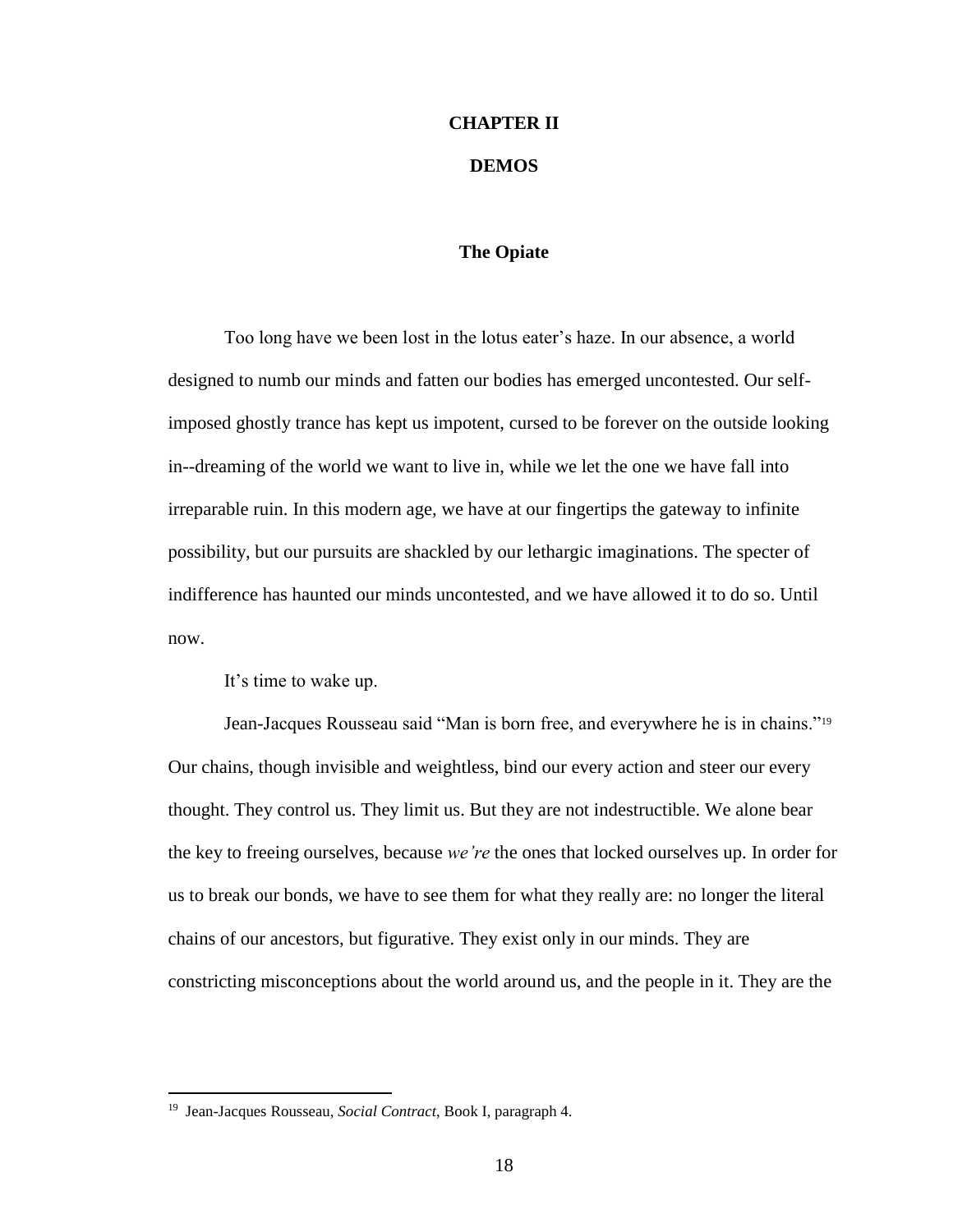nagging realities in the backs of our minds that we are too weary to face, and they alone are what is inhibiting our growth. They are Distraction, Debt, and Doubt.

Every second, from the time we wake up to the time we fall asleep, our minds are plagued with Distractions. What to wear, what to eat, what to watch, who to listen to, and who to agree with. We've become walking billboards and mouthpieces, parroting sound bites and wearing name brand items that tell strangers who we are so they don't have to talk to us. Our distractions tell us how to think, because we're either too tired to do it for ourselves or just never learned how. We take our information in minute-long videos, and glean our news from headline snippets. Our media, our culture, is designed around sitting down, plugging in, and tuning out. All we want is the fast high--the quick, easy fix. Our illusory need of it all, the white noise, keeps us chasing our tails. Once we catch it, we don't want it. But, when we see it again, it's all that matters. And so we go, round and round. Never forward.

We're told to grow up, told to calm down, and taught that everybody is a winner. We're taught equality is a sea of cubicles, and environmentalism is a corporate park. We're taught that reading is hard, and T.V. is easy. We're told that drugs and alcohol are our only releases, and that going outside is boring. Other people's problems are pointless, and education ends at the classroom doors. We're taught to believe that the media can always be trusted, and that politicians (at least the ones with the right color tie) are on our side. We're taught to let our dreams die, and that standing out from the crowd is a death sentence.

We're taught that we don't have a voice.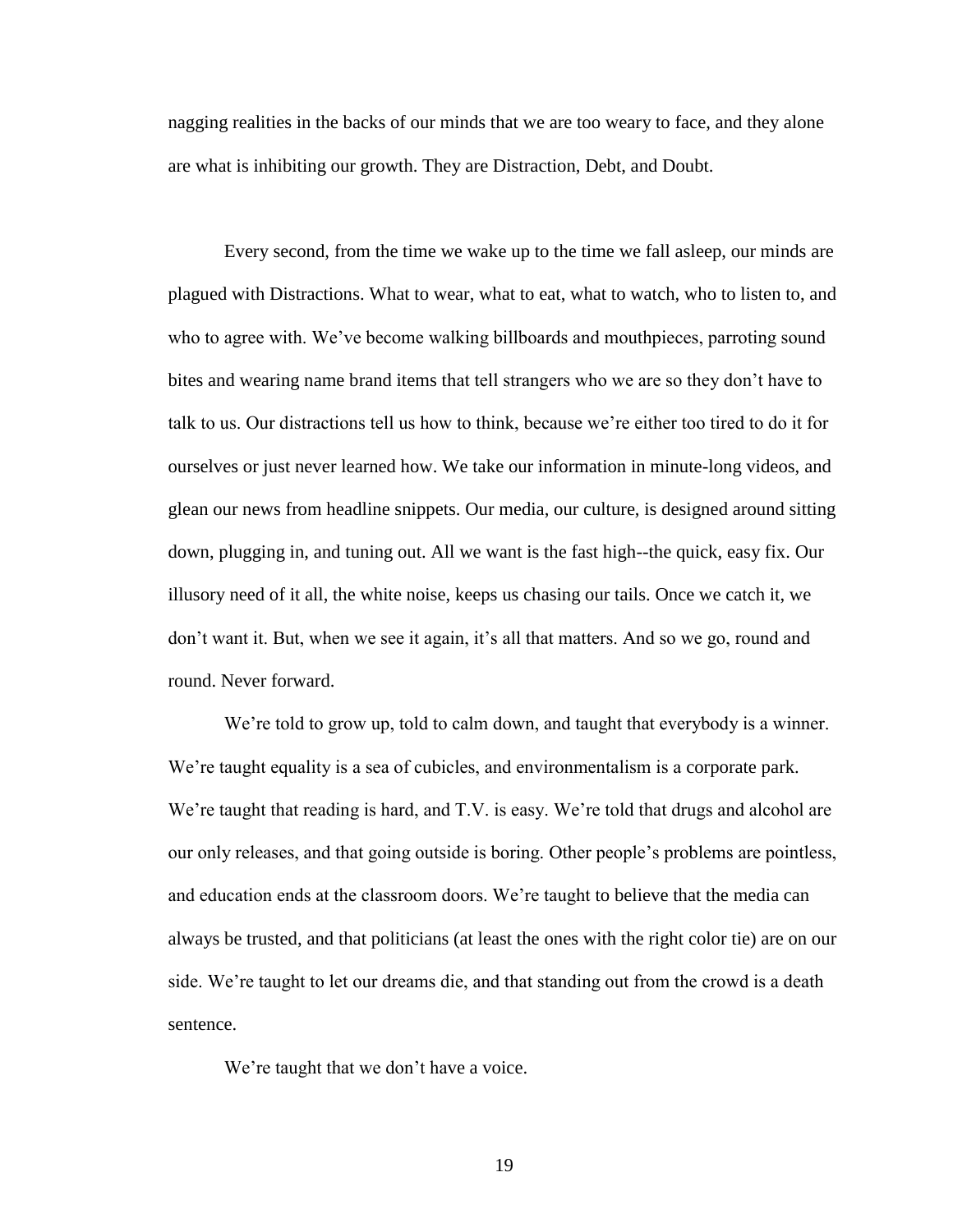Round and round we go.

Deep down, we have an idea of what's really going on. We've all heard whispers of the truth, or have at least glimpsed a little thread of it here and there. We *know* we're just treading water. But so many people are afraid to pull on that thread and see what will unravel. People often say that they want to know how a magician performs their tricks, but in their hearts they don't really want to spoil the illusion. In much the same way, people accept what the media feeds them (even when they know deep down it's mostly lies and polarized partisan pontification), and plug back in to the meaningless noise of the "civilized" world. Ignorance became our bliss.

Even if we want to fight, we're conditioned from birth to give up at the faintest disappointment. We're made to believe that intellectual laziness is acceptable. It's so much simpler to shift our attention to something else--something easier. Even our "deep" conflicts, our pop political culture debates and our current social "crises", are nothing but needless polarization meant to distract us from the truth. They're little problems meant to preoccupy little minds, and we're *better* than that. It keeps us fighting each other, instead of the ones *making* the unjust laws and policies that we're quarreling over. People don't vote for presidential candidates on what policies they stand for, but on the person whose spin doctor did a better job behind the scenes. Red or blue is all that matters now. The individual gets brushed aside, and the billion dollar platform of empty promises built from propaganda is the only thing that gets pushed through to us. It's the only thing we *see* anymore. It's no longer what a candidate has actually *done*, but what they've *promised* to do. Yet, when they break those promises, *we* make excuses for *their* failures- -not because we can't see them, but because we don't want the other side to think they're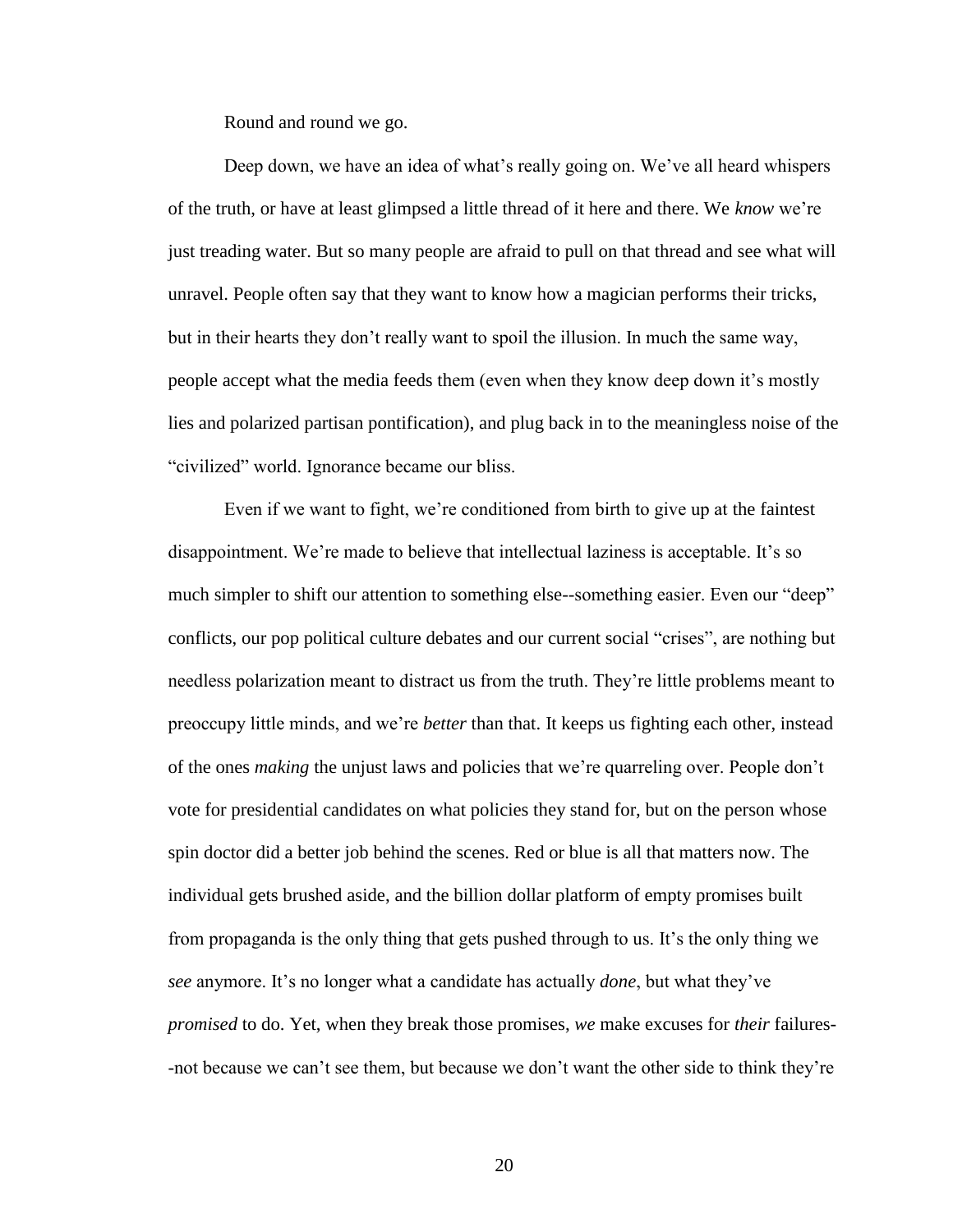right. So, we're stuck fighting each other instead of the liars and failures that we put in charge.

It's all a distraction; empty polarization to keep our tires spinning, but ensure we never go anywhere. We're the ones suffering under anti-Constitutional legislation, and not doing a damned thing about it. We are not the ones who voted for the Patriot Act, but we *are* the ones who let those who did get away with it. The House, the Senate, even the President, are *elected* officials. They are meant to serve the *people* during their terms, not the other way around. When we let Senators and Representatives that aren't doing their jobs run uncontested and remain in office for decades, *WE* are to blame. When a politician no longer reflects the will of the people they've been elected to represent and starts making choices for their own personal benefit rather than that of the state which put them in power, they *need* to be removed from office. Some of these people are racist, sexist, homophobic has-beens who sit on thrones of lies and blood, and instead of doing everything we can to get them impeached, we ask them if they'd like a coffee.

Their empty arguments and their impotent debates are all smoke and mirrors. It's all a confidence game designed to rob us of our time and attention, and it works. It gets uninformed, uneducated people out on the streets holding signs and yelling about something they don't understand and haven't bothered to research. It keeps real change from happening. It keeps the revolution a docile animal, bound in bureaucratic red tape and regulations. It makes the good people look crazy, and the crazy people look good. It impedes progress. We can be so much more than a nation chasing its tail, pausing every so often to whimper, unheard, at passing cars.

You want to free yourself from Distraction?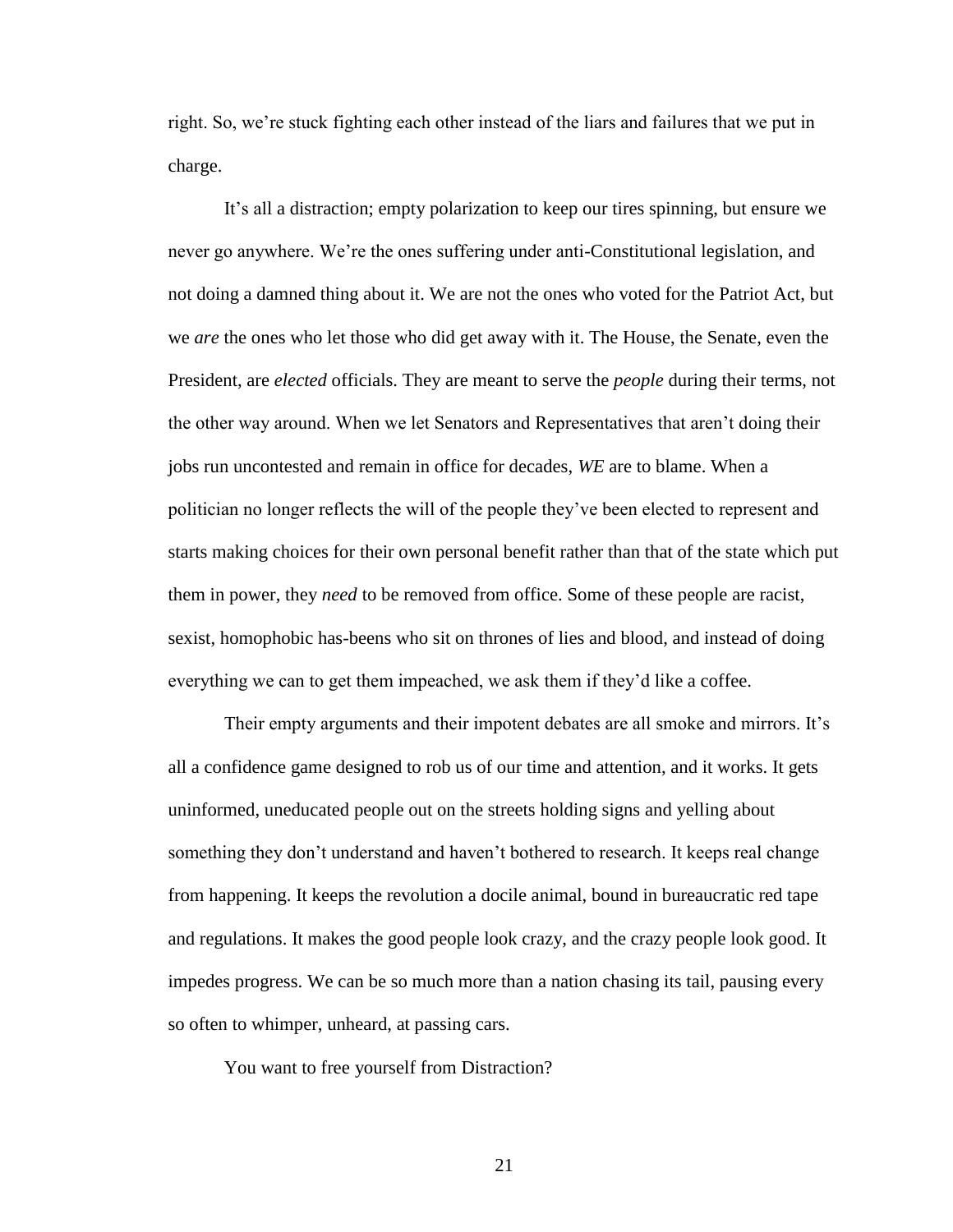Then Focus.

There is only one force on this earth more powerful than a focused mind: a motivated one. Change doesn't always happen because of monumental events. Real change, real *progress* happens when the *people* decide it does. It needs individuals willing to make a move, not just talk about it.

Pull on that little thread of truth, and watch the tapestry of lies come undone. Find answers. Find the truth. See just how connected everything really is, and know what tremendous potential that holds. We live in the information age. Nothing is beyond our grasp. With the press of a few buttons, we can see who owns what, where their money comes from, and where it goes. We can *see* who commits the crime, and who gets punished. See what happens to the poor, and see what happens to the rich. Our movement isn't about *not* using what's in front of you--it's about using it to the fullest. You have a computer? A cell phone? Then use it to educate yourself where schools failed you. Use it to spread that information to the people around you. Your eyes and ears are all you need to start noticing the true face of the world you live in. If you want a better system of government, a better *country*, then it's time to light that fire in your belly and make it happen. Start researching, start hunting. Together, we will make a difference.

Information is power.

Almost all of us are in Debt, one way or another. Mortgages, student loans, credit cards, and whatever else. It's a leash that always keeps us tied close to the porch. It keeps us working jobs we hate, for people we can't stand, to buy stuff we don't need. Debt is there to keep people procrastinating. Debt is what makes "I'll start Tomorrow" a good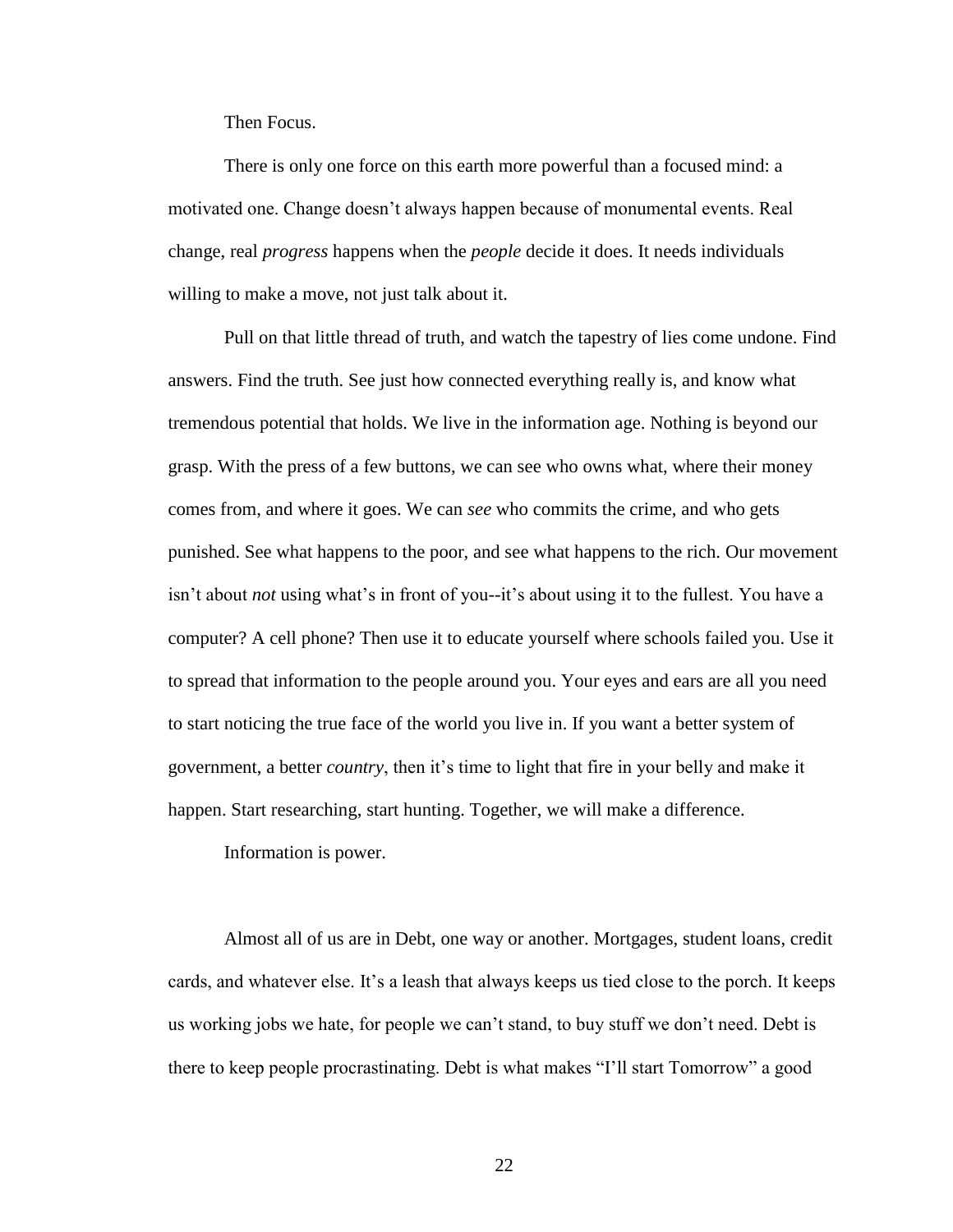answer. Debt is the castration of motivation. Debt creates a bond that shackles us to institutions, corporations, and people that we would have otherwise long since outgrown. Debt keeps us tame. It's an excuse, and a hard one to overcome. While you may have stopped chasing your tail, you're going to have a Hell of a time getting out of the front yard with the chain of debt still around your neck. It keeps you working. It keeps you tired. It keeps you focused on it and nothing else. So, what's the answer? Do we struggle to pay it off as fast as we can, and *then* start educating ourselves? Do we knock out the last few thousand dollar payments before we're freed up to start a proper revolution?

Wake up.

"Debt" is just another way of saying *Arbeit Macht Frei*: "Work shall set you free." Those iron words that loomed over Auschwitz are the very same that bleed through motivational posters plastered over mazes of cubicles. It's a simple promise to make, but it's seldom kept.

You're the only one that can free yourself. No one else. In a Capitalist system, your dollar is your voice. Every one you spend is a vote. Debt is there to keep your voice, your vote, unheard. It keeps you working, silent, for years and years and when it's finally paid off, you're too apathetic to fight anymore. You want to eradicate debt? You want to free your shoulders from its burden? Then see it for what it is: math. Simple arithmetic. To overcome debt, you have to make a budget. Find out how much it costs for you to live each month--rent, bills, food, and so on, and tally it together into one sum. That's the bare minimum you can make to sustain your current way of life--but debt has interest rates. It will only get worse the longer it's left looming over you. So, you need to make at least 20% more than that monthly sum. Consolidate your payments (be they bills, rent, credit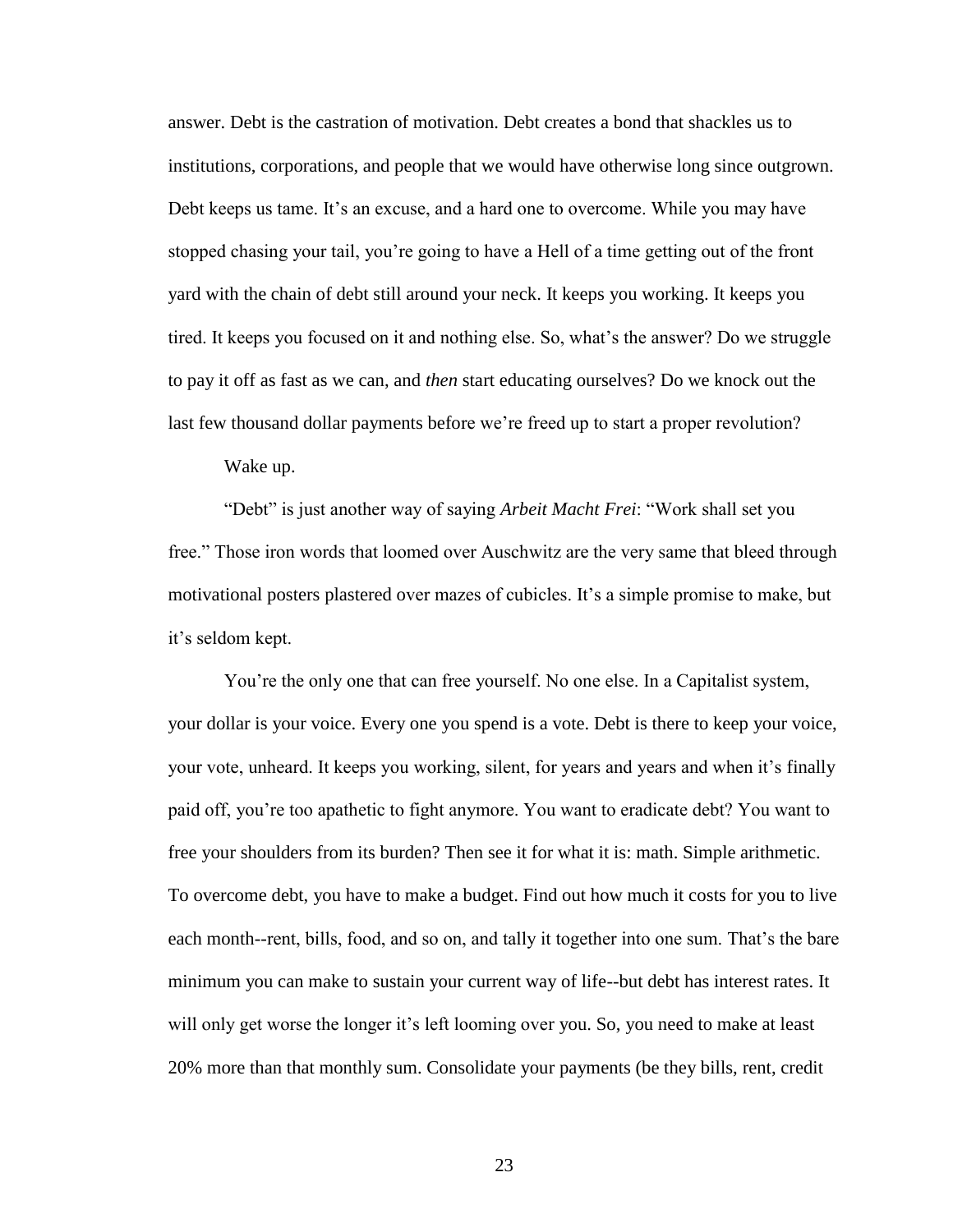card, loans, or whatever else) into one easy to manage sum that you add on to your monthly budget. If you can come up with *that* amount of money monthly, you're living a sustainable lifestyle *and* digging yourself out of debt. It's slow, but it's progress-- and it *can* be done. Money is not your master.

Once you're on your way out, it's critical that you don't fall back in. It's all too easy to let even a little bit of progress blind you and make you think you're done working just because the ball is rolling. That kind of naivety is what makes people spend money that they don't have in the first place. That kind of naivety makes people forget that when they pay for something with plastic instead of paper, that money is still gone. We're just too far removed from it to actually notice--until it's too late.

The dollar *has* no power of its own: it's only what good people are willing to do for it that gives it its strength. You decide its value. Not the other way around. Money is a means, not an end. All it will ever give you are more choices, not personal authenticity.

The key to Debt's chain is hanging around your neck.

All you have to do is take it.

 $\overline{a}$ 

The only chain remaining is Doubt. Doubt in the system. Doubt in the people. Doubt in yourself. Martin Luther King, Jr. said that "Our lives begin to end the day we become silent about things that matter."<sup>20</sup> Doubt is where that silence comes from, and silence is this nation's disease. We stop thinking that our voice matters. We stop thinking change is possible. We want to rise up and fix things, but we're afraid that we'll be alone

<sup>&</sup>lt;sup>20</sup> Martin Luther King Jr., "I Have a Dream" (speech, Washington, DC, August 28, 1963), American Rhetoric, http://www.americanrhetoric.com/speeches/ mlkihaveadream.htm.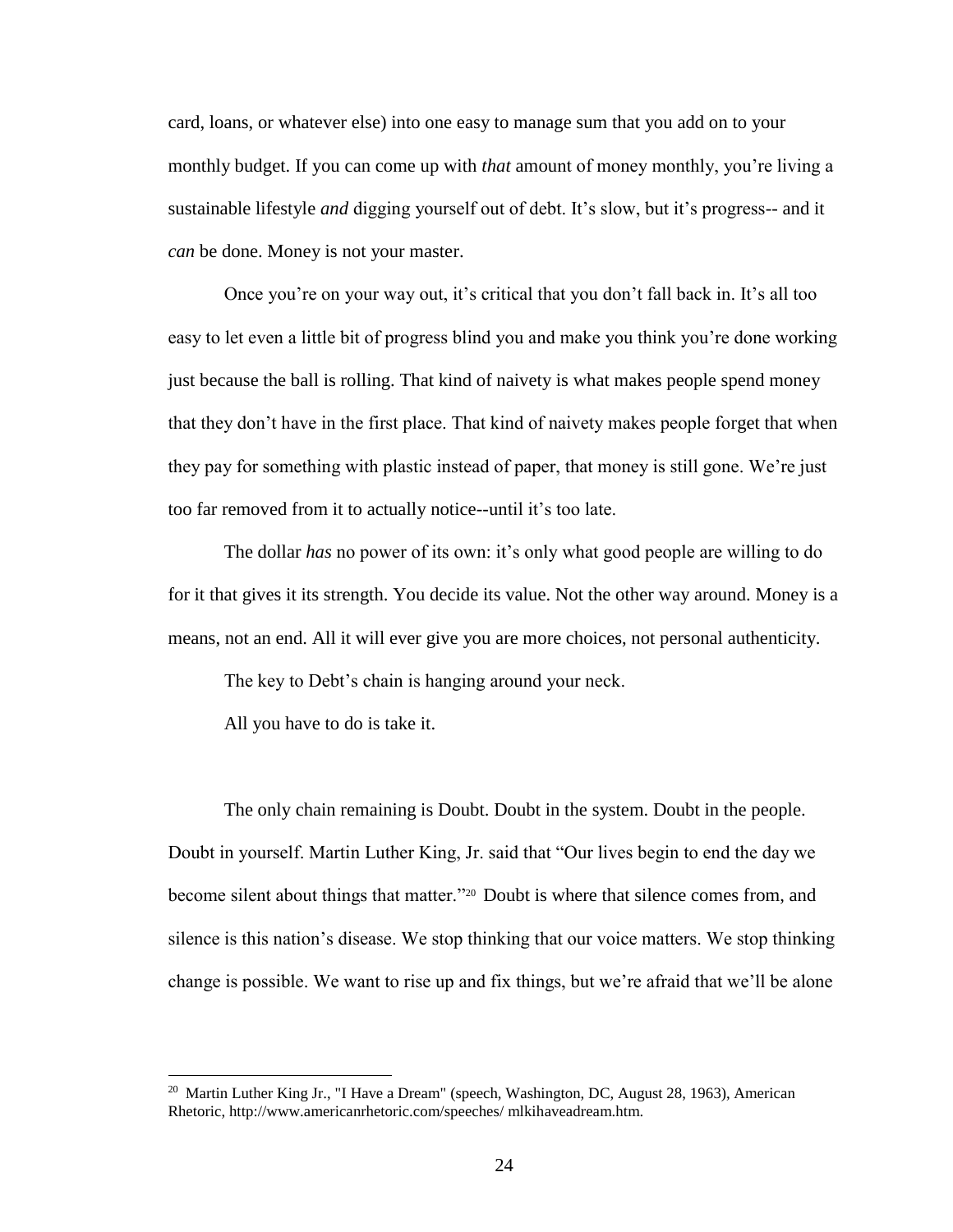when we do it. We're afraid no one will help us, and it's that fear, that *doubt* that keeps so many people trusting the *needle* more than the people they *elected* to help them.

One of the hardest things anyone can ever do is stand up, alone, and face the coming storm--and there *will* be a storm. There will be people who misinterpret what you stand for, people afraid of change, and people who just plain don't like you and feel like being contrary. The thing to keep closest to your heart is the knowledge that you aren't championing this cause only for yourself: you're doing it for them, too. You're fighting to give *them* a better country to live in. You're fighting to keep their children fed, and their clothes clean. You are fighting for their children's children. You are making *history*, and nothing can stand in your way. Your interests *and* theirs are the same.

Once you realize that truth and internalize it, you'll see that you aren't standing *against* the storm. You *are* the storm.

There is no power greater than a motivated, focused mind.

Imagine what a nation of them can do.

The most important thing to remember is that change *is* possible. If you hold steadfast to what you believe in, and refuse to give up, then that change can be found. One day it will be *your* name in the history books. Your name, alongside everyone else's who stood up alongside you. Every person has the chance to either make history, or be buried by it. We can sit idly by and watch time tick slowly away as our nation crumbles around us, or we can unlock our chains and keep from becoming the next fallen republic.

It's not bread and circuses we seek. It's Freedom. It's Equality. It's Respect. It's *Discipline*. We want our brothers and sisters, sons and daughters, fathers and mothers, to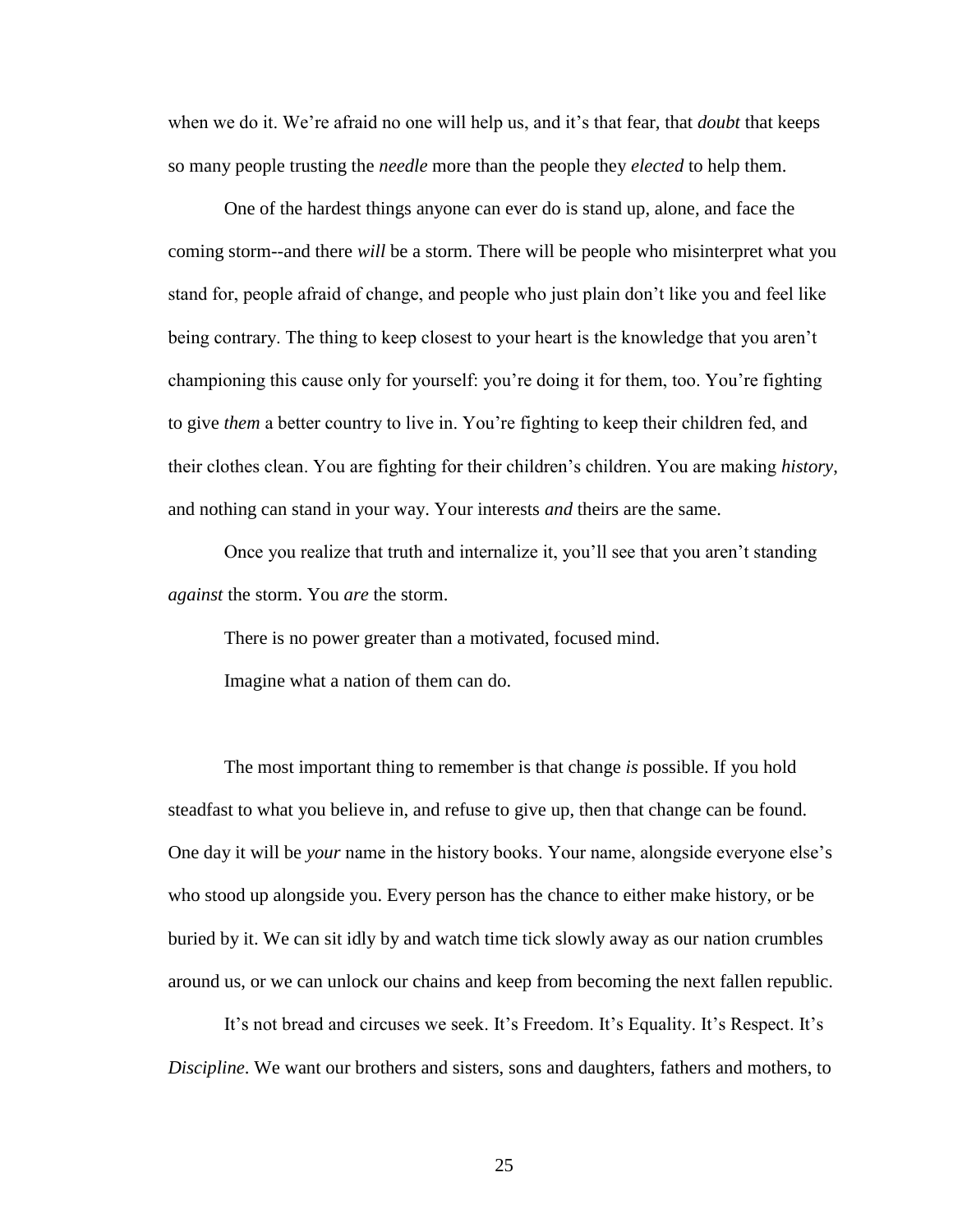stop dying overseas. We want our nation's hungry to be fed. We want our children's beds warm, and their futures bright.

And we can make damn sure that happens.

All we need is for you to be brave enough to stand with us.

You are not, and never will be, alone.

# **The Thread**

Stray threads exist only because of problems and inconsistencies. Every social injustice, every lie, every facade, and every cover up are there to mask those tiny little threads just waiting to be pulled. Take some of our society's major issues: health care, poverty, the environment, and education. These are things that we all face every single day. These are street-level problems. These are *our* problems, *our* interests, and only *we* can fix them. Relying on people in office to do it, the majority of whom have never known the sting of any of these issues, won't get us anywhere--they are people who live in this nation without ever actually feeling like part of it. In the words of Alexis De Tocqueville, they are "Colonists, [and] they are so divorced from their own interests that even when their own security and that of their children is finally compromised, they do not seek to avert the danger themselves but cross their arms and wait for the nation as a whole to come to their aid."<sup>21</sup> To colonists, these problems are just buzz words. To us, they determine whether or not we can *eat*. They determine whether or not our kids can get the medicine and treatment they need, and if they can get the education they require to go farther, and fly higher than we did. These are not colonists' problems. These are the

<sup>21</sup> Alexis De Tocqueville, *Democracy in America*, pg. 105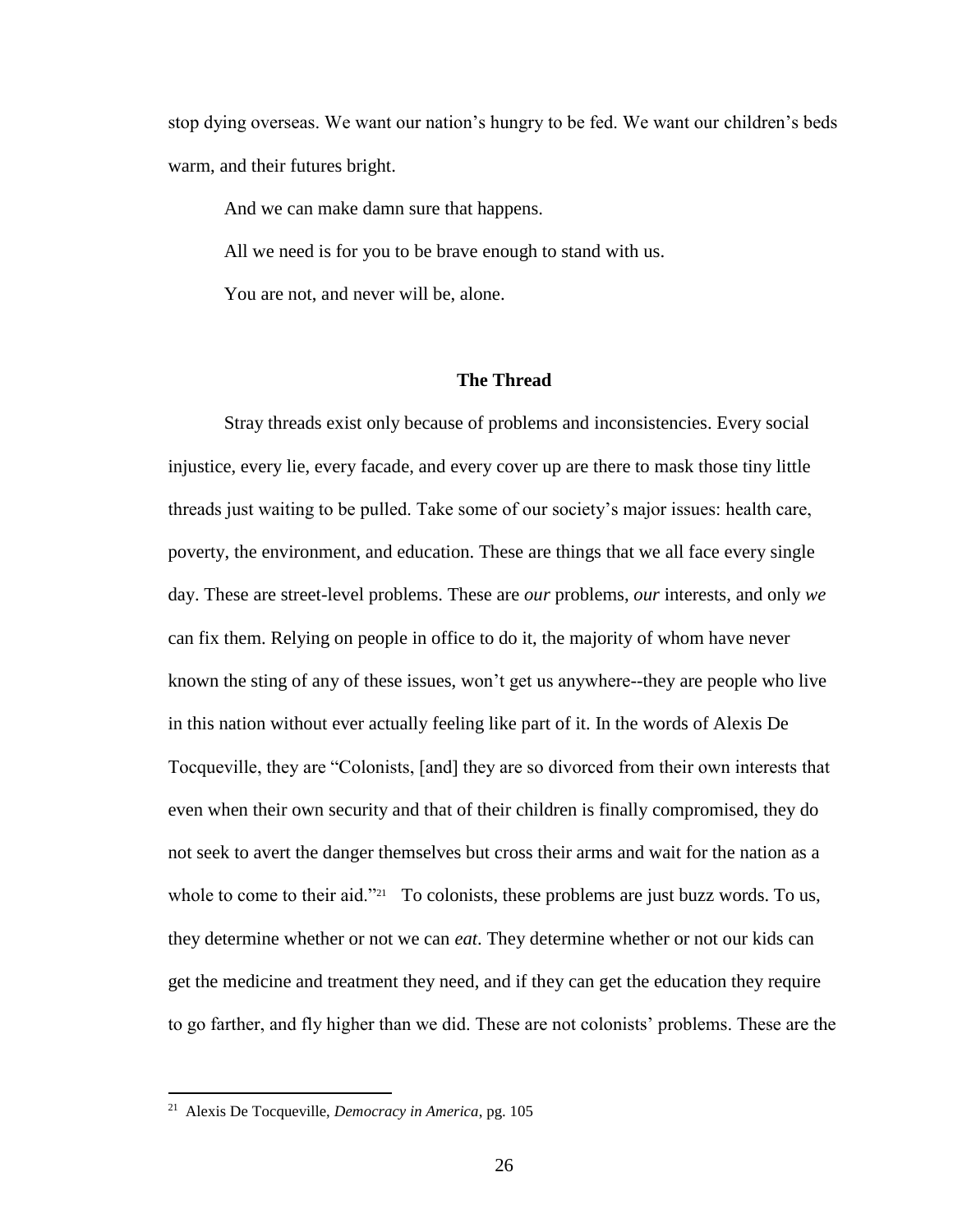problems of statesmen--men and women banded together dedicated to the betterment of their society as a whole, not just bits and pieces--and it is our job as statesmen to solve them. In order to start, each issue needs to be addressed individually so we can see how it connects to the others. That way, we isolate the thread that needs to be pulled in order to start unraveling these problems altogether.

Universal health care is on the table first, and droves of people are up at arms against it. They oppose it for a number of reasons, one of which being the idea that just because everyone may be covered, not everyone is going to get the service (or quality of service) that they need; for example, the approximate 100,000 people that die in America alone from medical errors and inadequate care. Another argument against universal health care is that because some people fall into a certain income bracket, they will end up being the ones paying for poorer people to get coverage, and they don't want that unfair burden placed on their shoulders. Furthermore, many Americans feel that a universal health care system is a big step towards socialism. While we live in a social democracy, many people are afraid of the possibility of stepping into a fully socialist system. These are all factors that need to be taken into account in order for the groundwork of a solution to be set.

Many of those in favor of a universal system, on the other hand, are people that can't afford the care they need and are getting sicker or dying while others debate a more cost-efficient answer. To these people, it's not a matter of socialism or capitalism. It's a matter, in many cases, of life and death. It's easy to view people in need as leeches, just drinking in the money donated from others, but this is a terrible misconception. Very few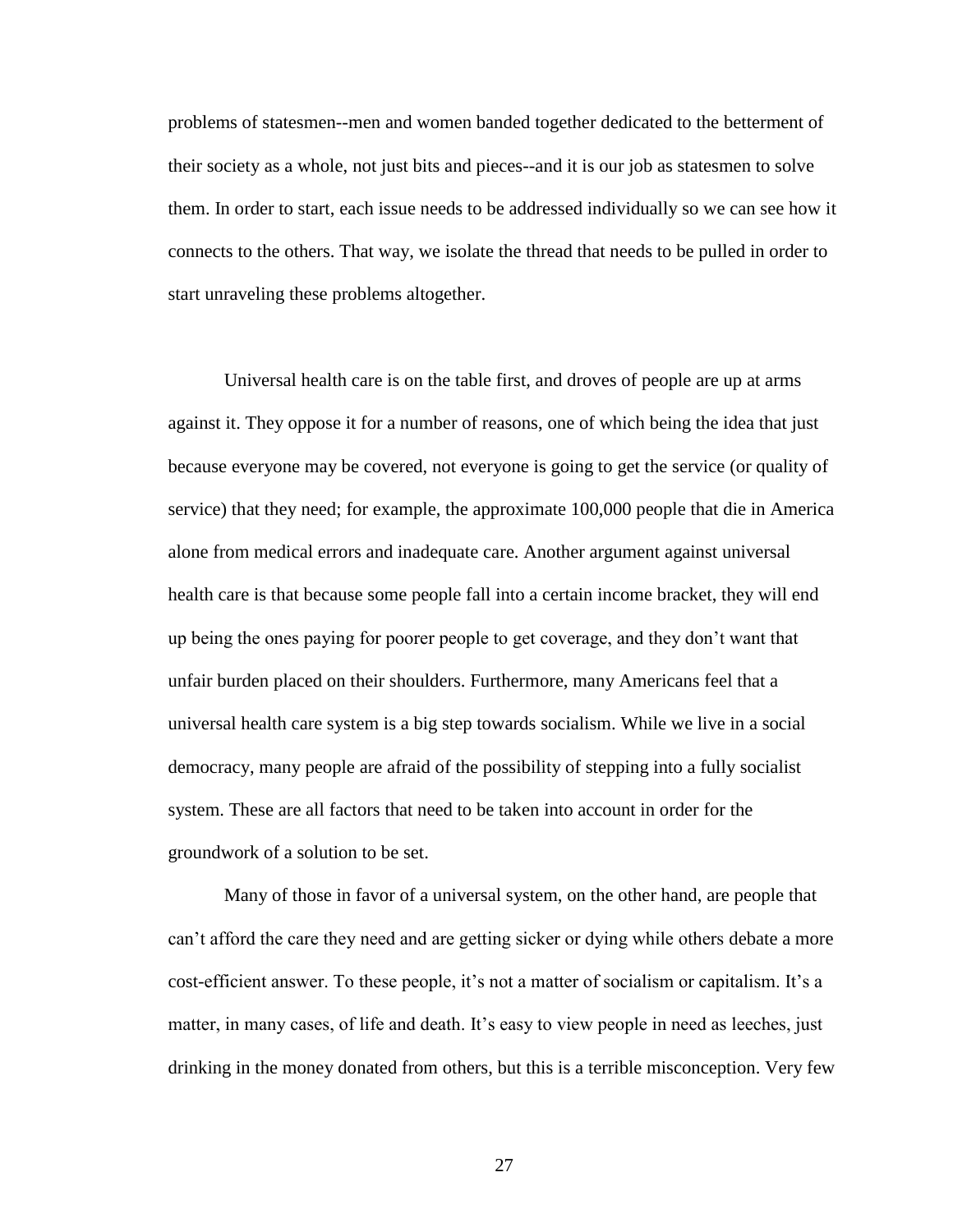people are poor by choice, and even fewer egoistically hop on the welfare train in hopes of a free ride. It's easy to have such a negative view if one has never taken the time to get to know any of the people they bump into on the streets or in the halls every day. It may well be that the person making your food or brewing your coffee has that job because they're down on their luck, and are stuck working their hands to the bone day after day just to afford that next rent or child support payment--not because they have a passion for coffee. It's not negligence or selfishness that put a lot of people on hard times. Often enough, it's just bad luck. Wrong place at the wrong time, zigged when they should have zagged, and so forth. People need *understanding*, not dehumanization for something that might not have even been their fault to begin with. Most people who don't have health care just *don't* have the money for it, not because they wouldn't like it. They might be single parents working two or three jobs in order to keep their kids fed and just *don't* have the money to spare. They might be people who lost their jobs due to outsourcing and couldn't get a new one because of the absolutely abysmal job market.

The mentality of people that view a universal health care system as another form of welfare, essentially that if someone doesn't have a good enough job to qualify for health insurance then they deserve whatever comes to them, is a nightmare. It's exactly the kind of polarized thinking that is splitting this nation in two, and keeps us chasing our tails rather than finding common ground. "Don't get sick" is not a valid health care option. The answer to the question, "Should we just let people die?" in an educated nation is and *always* will be, "NO!"

Suppose for a moment that you are married, and you provide for your spouse while he or she works at home. Things are going well for several years, and the two of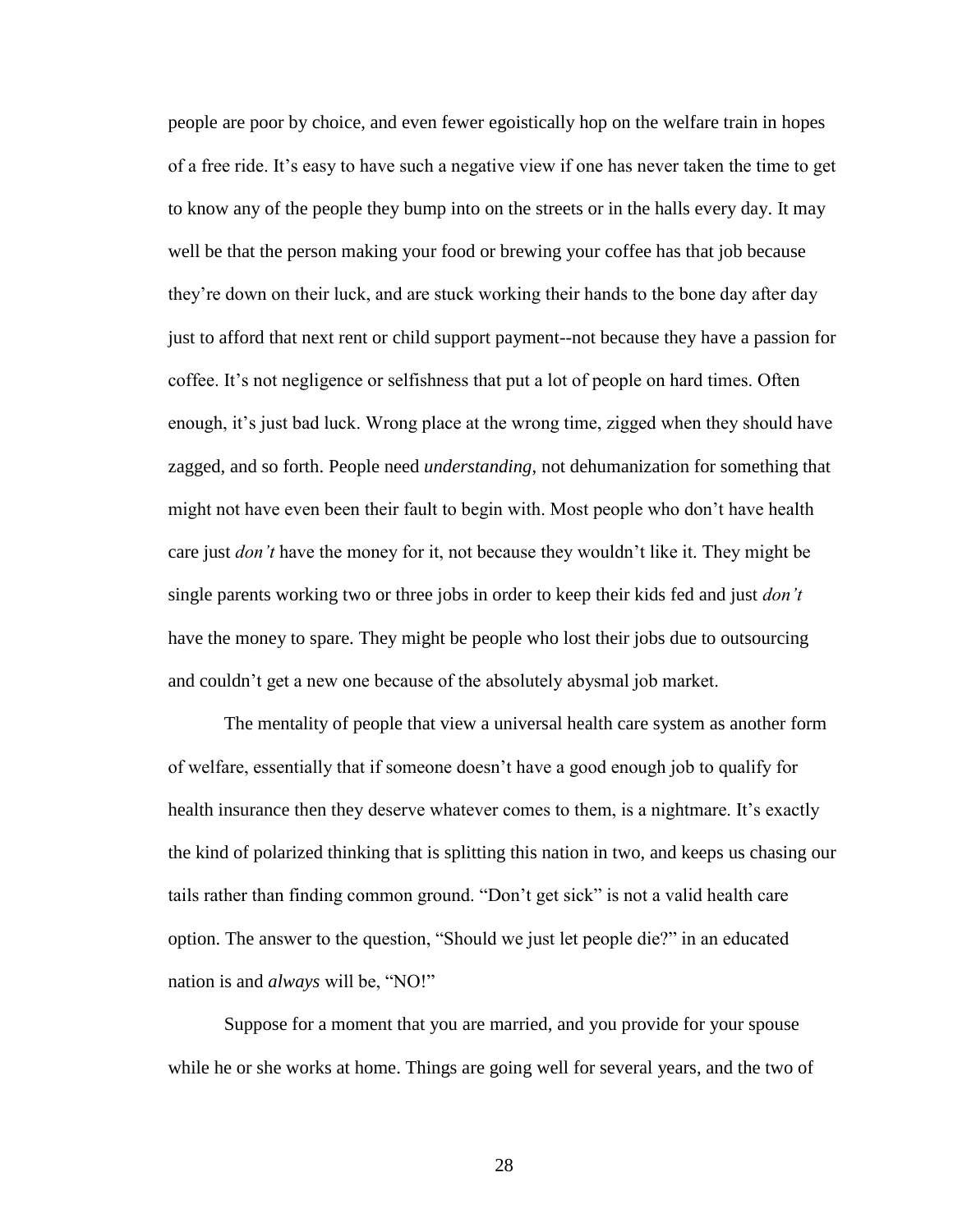you are thinking about having or adopting children. It would be almost easy to fall into the mind-set of thinking that anyone who has achieved less than you have is lazy or unmotivated. Why should you help them? You've done well for yourself, and no one ever helped you. Suppose now that you are laid off, as happens so often in today's society. You lose your job, and the insurance that came with it. No big deal, right? The COBRA law lets you pay for your own health insurance if you get laid off--minus the employer discount. But, that's okay. \$400-\$800 a month won't be so bad, because you have got unemployment checks (of roughly \$1200 per month) coming in, and it shouldn't take too long to find another job. Except that new job takes longer to find than expected, as more and more companies are going belly-up by the week. The unemployment checks start running out, and as they do, your spouse starts to get sick. So sick that they become bedridden, while you're still floundering to find even a temporary replacement job. So sick that the hospital bills they rack up, even over a short span of time, will be enough to keep your family in debt for many years to come. Is any of this your fault? Was it because of a choice you made? Was it because of personal laziness that other taxpayers have to help you get back on your feet? Should you have simply let your spouse *die*? The answer to all of these is, as it was and always will be, NO!

It is in everyone's best interest to push for healthcare reform. On every side of this debate lays a common complaint: the health care system currently in place is not working. It is an economic disaster, and it is hemorrhaging money (and jobs) every day as it collapses in on itself. It is not sustainable, and needs to be fixed while it still can be.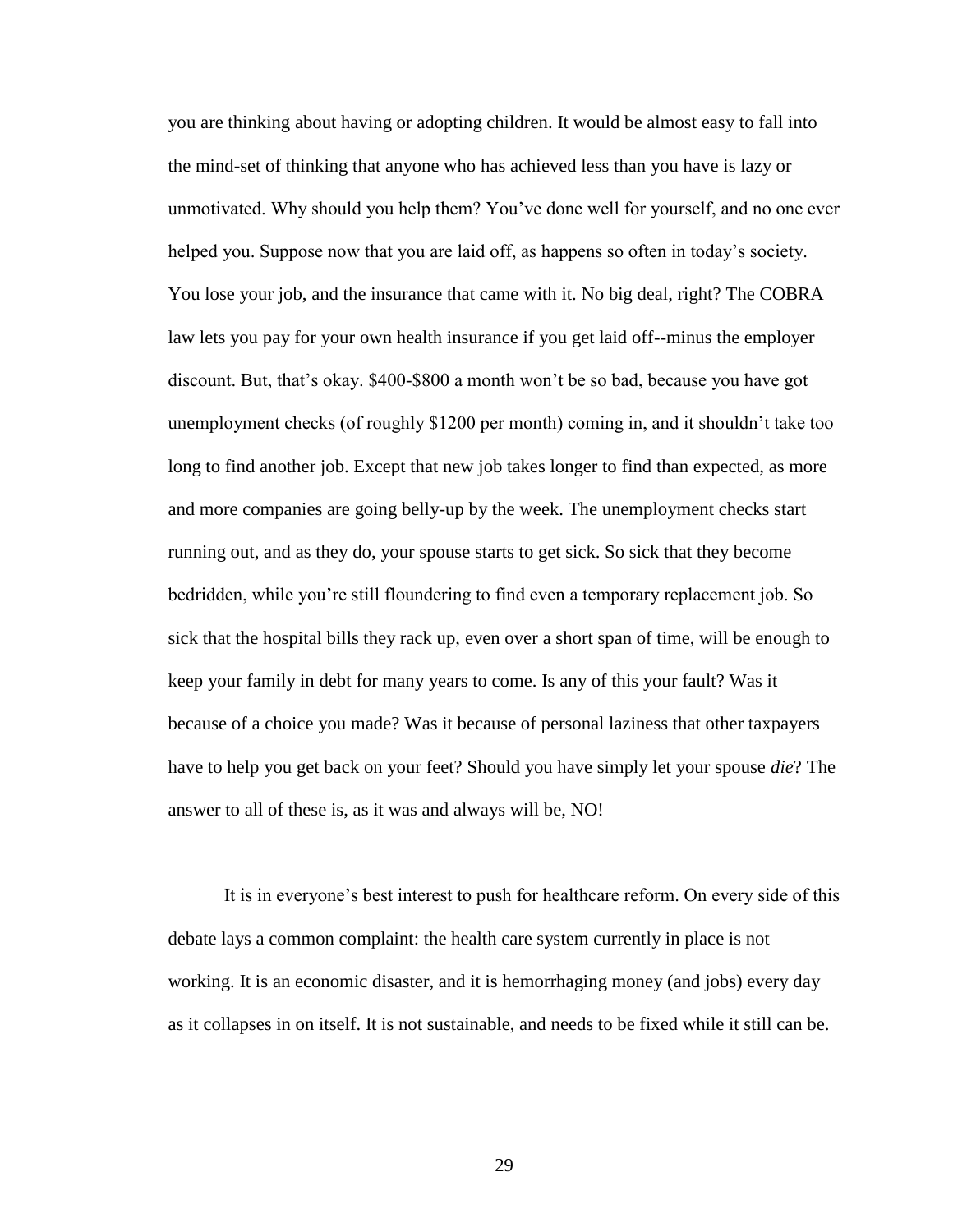Whenever there is a distinct polarization on either side of a certain issue, it's important to remember a piece of the preamble to the Constitution: "...in order to form a more perfect Union." The war between Red and Blue has torn this nation asunder. The only thing most politicians see any more are the first two steps of a Hegelian dialectic: thesis and antithesis. They've left out the most important step, the step that actually turns the wheel forward--the synthesis.

In order to get things done, a win/win solution must be found. Unity is our strength as a nation, not dichotomy. To do that, you have to sort the propaganda from the truth on both sides, and find the issues at the core of each argument. Bill Clinton, in an interview with Bill O'Reilly, demonstrated this ability by adopting a conservative stance, and proposed a national market for insurance by letting the insurance companies compete with one another across state lines in order to drive down prices. He cited the example of the Netherlands, where all insurance is private, *and* they subsidize lower income people. O'Reilly argued against switching to the Netherlands' system by saying that the population of America is roughly eighteen times that of the Netherlands, so while the policy may work there, it would be much harder to implement here. Clinton then pointed out that while the population may be different, the economic principles remain the same. However, it's important to factor in the *price* of those economic principles, lest our reformed system take the shape of France's current system: good on the outside, but taking 60% of their taxpayer's income in order to sustain itself.

Nevertheless, Clinton's proposition of modeling our own system after that of the Netherlands is a good example of valuing the key issues of both sides instead of one just ignoring the other. The private insurance companies would keep the government solely in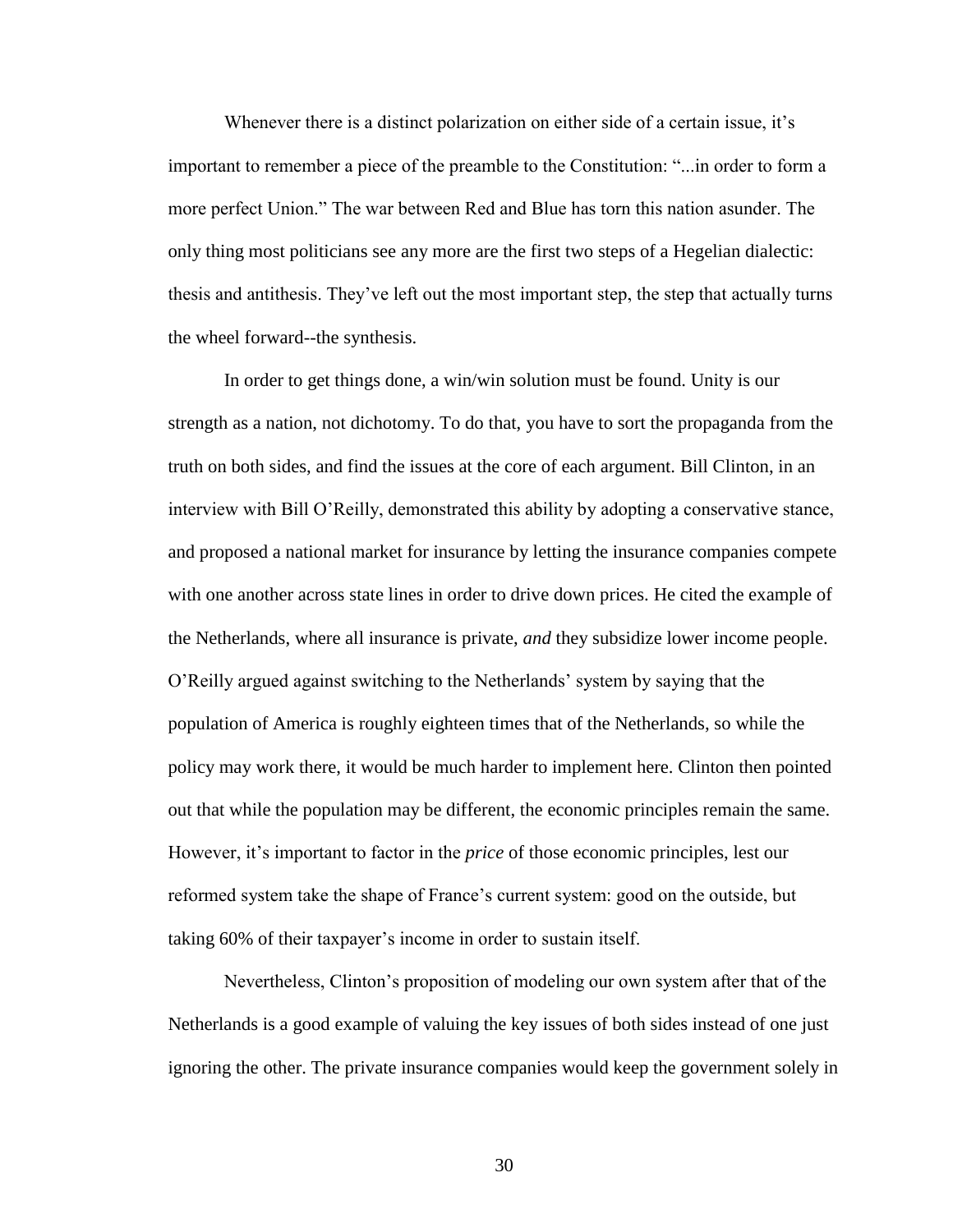an oversight position, and also make sure that everyone can get the coverage that they need. The lack of borders on insurance companies doesn't mean that they would be stuck at set nationwide rates, either. Each company would be free to adjust its prices to coincide with the cost of living in each particular state it covered. It's the presence of multiple companies (no longer only a limited number per state) competing with one another over a much wider area that would force the prices down as a whole, and make it affordable for everyone. Furthermore, we can stop one or two insurance companies from devouring smaller ones by stricter anti-trust laws, and harsher revisions to the Sherman Act in order to prohibit monopolies in any form. The term "monopoly" should only be used in reference to a board game, not as a long-term business goal.

The existence of many independent insurance companies would also allow businesses to separate from them completely, and their employees would be able to choose their own systems instead of being stuck under (and sometimes quickly removed from) one system. That way, if they lost their jobs, they wouldn't be without health insurance while they looked for a new one. It would also keep people from going broke trying to stay healthy, and it would let businesses use the money they're currently spending on health care for employees to create new job opportunities and expand their companies.

Jon Stewart, a proponent of a single payer health care system instead of the free market one proposed by Clinton, suggested letting former medics from the armed forces build the framework and governmental mandates for any new system, because they would bring the unique combination of a military work ethic coupled with an intimate knowledge of the health care system that could quickly and efficiently usher in powerful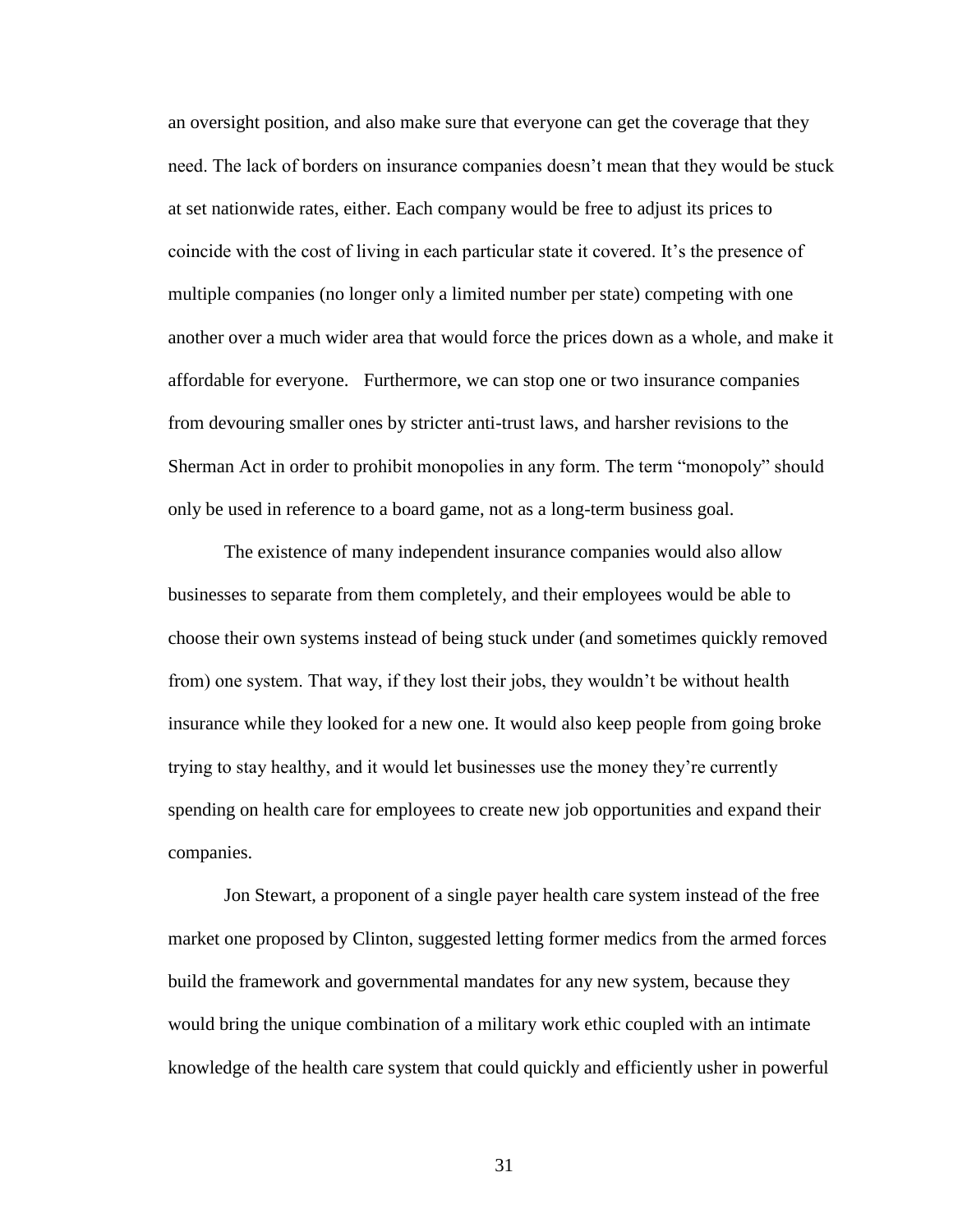reforms. The people can solve their own problems, they just need to be in the right jobs in order to do it.

So, how do we get them there?

We don't need a mob trying to burn everything to the ground, we need educated people who are willing to spend the time and effort to reform what we already have. For any tree to grow, the dead branches must be trimmed away. Those branches are born of legalese loopholes, political blindness, corporate nonsense, and bureaucratic red tape. These things need to be trimmed away, and the core laid bare, if we are to have any hope of fixing them. To fix a car, you have to be willing to open the hood--and to do that, we need to give a Voice to those screaming amidst the noise. Clinton and Stewart's proposed reforms won't do anything if they never get off the ground, and the way to do that is to find the threads that tie them together--the common ground held by both propositions that will allow the two ideas to become one, and give the nation something to raise.

One problem isolated.

Now, to find how it connects to the others so we can see where to start the change.

The poverty issue is twofold: crime, and the job market. Every day, people are losing their jobs and being forced out onto the streets. The economy is harsh and, rich or poor, we're all feeling its sting. The middle class is taking a beating, and has been for the past few decades. The problem is that our economy, like our mind-set, is focused on the present instead of on the future. We've been so busy chasing the fast high, that the idea of what our society will be like ten or twenty years from now has slipped most of our minds. As a result, poverty is skyrocketing. People think violent crime rates are a direct result of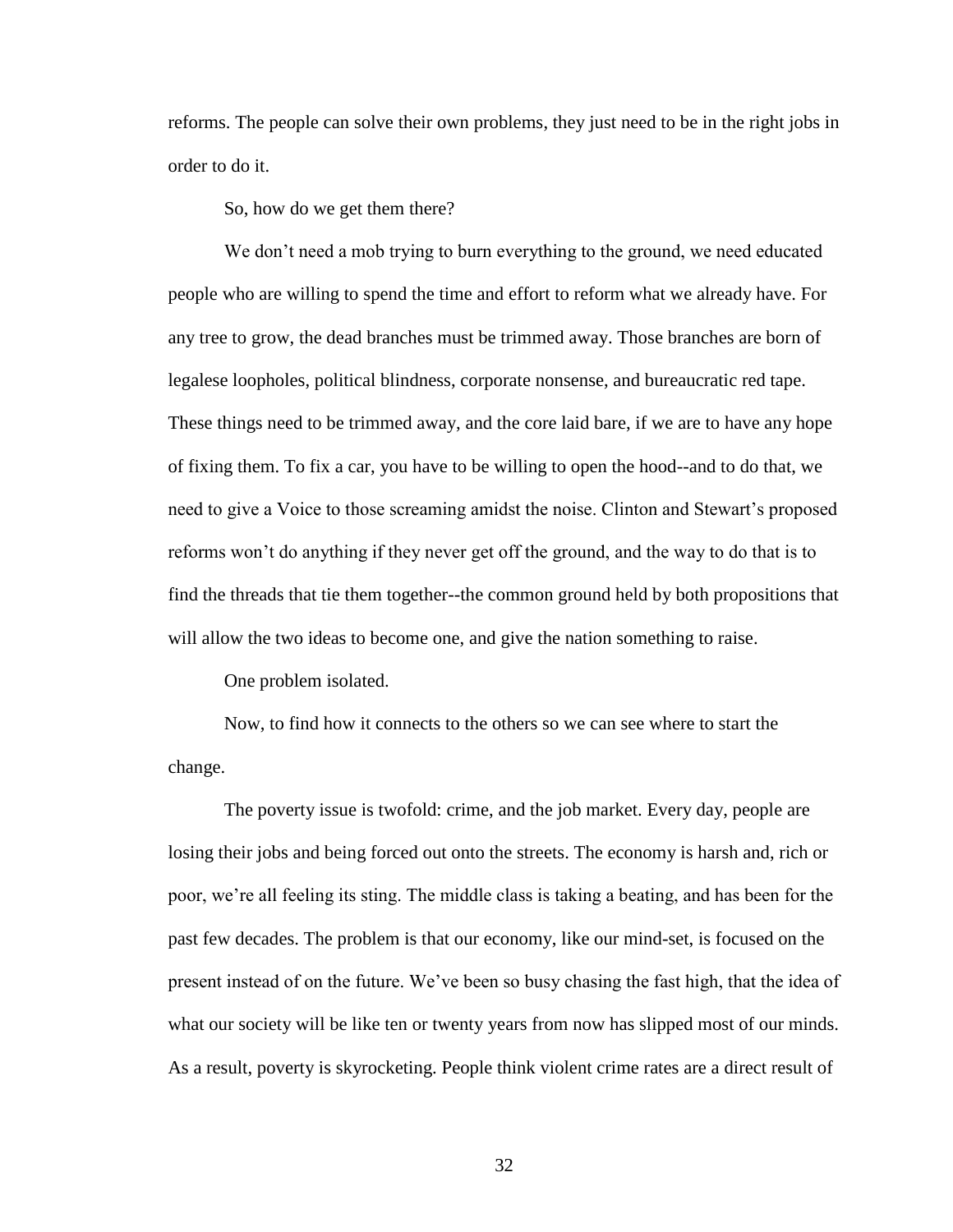increased poverty. In a way they're right, and in a way they're wrong. While impoverished neighborhoods can be more prone to violent crime, it's not necessarily due wholly to that lack of money--it's due to the mentality that people have adapted in order to survive on the streets.

The system failed us. How can we feel that the police or the government are on our side when we're the only ones getting punished for crimes? When *we're* the ones being profiled, when *we're* the ones that can't walk down the street without a cop circling the block twice, just to make sure we aren't up to something? How can we think that the system has our back when we can't even walk down the street wearing a hoodie without having to worry about someone on the neighborhood watch shooting us? Everyone knows laws don't apply to those who can afford it, and everyone knows that we can't. We make up the deficit. Some of us grew up in jail, the system, or both, and are expected to be anything but criminals when we get out--even though we'll never stop being treated like one. We turn to one another for protection because no one else is coming. No one else cares. We learned young that the only way to get respect was by being an adult. No one had time for kids. Sex and violence were just part of that equation. All we have is each other, and it's a cycle that's going to keep repeating itself as long as young people feel that the only way their voice can be heard is if they're holding a gun.

So, what can we do to fix it? We already know no one else is going to. We've known that for generations. How do we keep the next generation of kids from making adult choices when they aren't ready to face adult consequences?

For a start, people can get involved in their communities and increase local funding. If we start free outreach programs and community service projects that intervene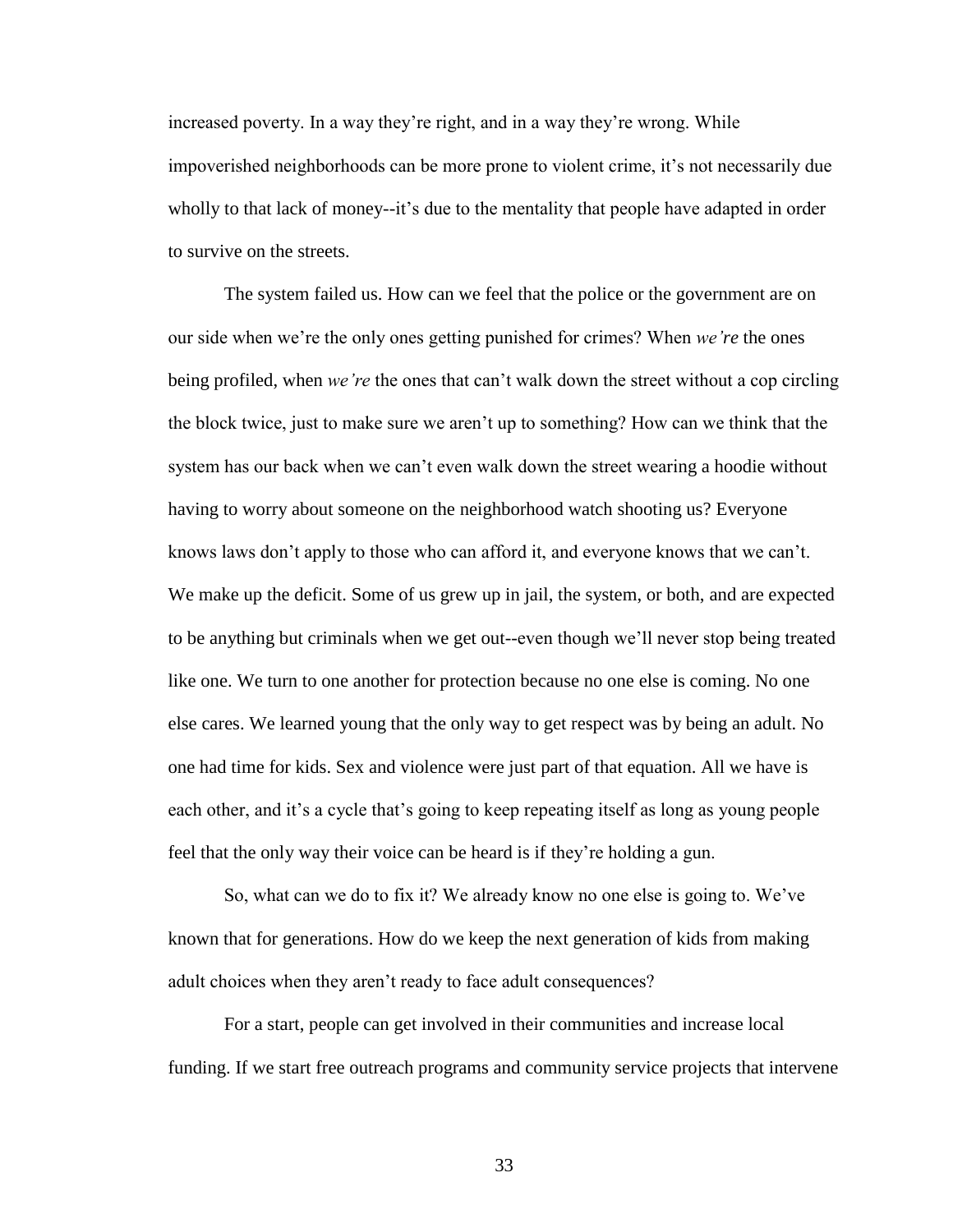before kids feel that they have no choice but to join gangs, we can stop the problem before it starts. These kids want to be a part of something, and they want to feel like they matter. They need an outlet for their frustrations and their pent-up energy. So, give it to them. Don't just *tell* them they matter. *Show* them they do. *Teach* them that they do. Teach them that it's a hundred times more rewarding to give back to the community instead of taking from it. Raise them up instead of keep them down. Someone failed them, and it's up to us to make sure they don't fail themselves as a result. Get people together and clear the vacant lots, cut the weeds, and fix the broken windows. No one wants to live in a war zone. No one wants to live with the fact that their kid could get shot walking home from school, or even catch a stray bullet while sitting in the living room. The only people benefiting from these environments are the gangs, because people are too afraid to stand up to them. Most of these communities grew up together. They know each other. That's where the fear comes from--the people you're afraid of know where to find you, and know who to threaten or hurt in order to get you on their side.

Marching into these neighborhoods with an army of cops would only get more people hurt, and violence is *never* a solution. That's why showing people that there is an alternative to violence and drugs is the only way to really start making changes. When gangs stop getting recruits, their power base will start to crumble. People can only rule those who let them reign. When the focus shifts from "What can we take" to "What can we fix," the neighborhoods will start getting better. People need to feel like they're being helped in order to want to help. When they feel neglected or forgotten, they're going to act out. It's in our nature. If we start making these free outreach programs, it creates new jobs for the community, and brighter futures for everyone involved. Instead of sentencing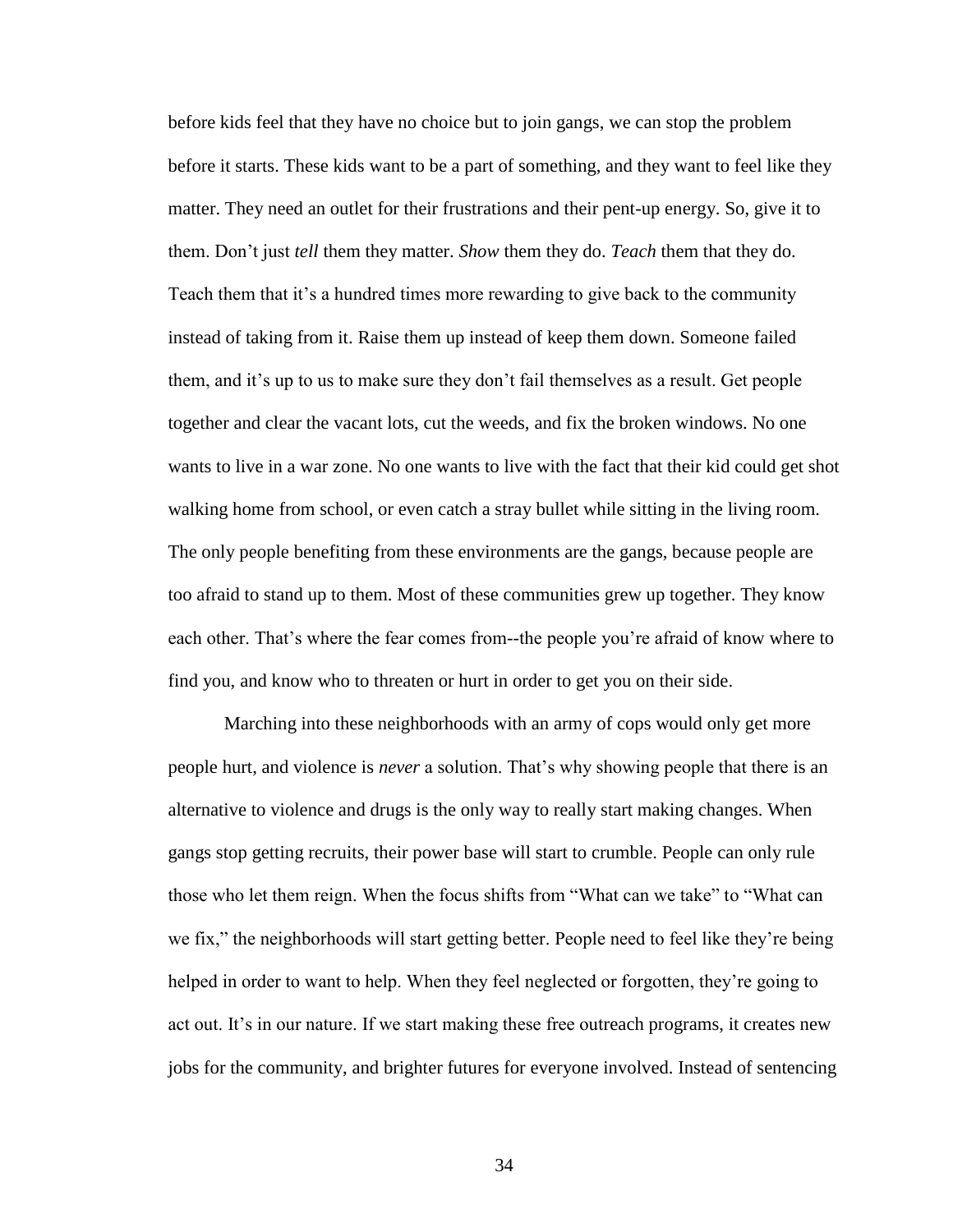kids accused of non-violent crimes to jail time, give them community service. Show them what can be done if you're willing to buckle down and work for it. Suppose that parolees are given the opportunity to help clean lots and cut weeds, fix cars, or build houses instead of struggle in halfway houses and grasp at whatever job they can find. It would be their choice, and if they were willing to enroll in one of these outreach programs they'd be given the chance to emerge from their community service with marketable skills, references, and recommendations for future careers. If they so chose, they could even enlist with one of the free organizations in their neighborhood or city as advisors after their parole had been served, and help the next kid that's down on their luck make the right choices instead of the wrong ones. Together, we can create an ongoing cycle that will make everyone's life better and more fulfilling. Programs like this exist already, and we need more of them. We need to help get the word out, and spread the opportunity to every community rather than only a few. Together, we can raise each other up higher than any one person can do on their own. Johann Wolfgang von Goethe said, "You can easily judge the character of a man by how he treats those who can do nothing for him."<sup>22</sup> Well, you can judge the character of a nation by how it treats its weakest--and our "weakest" have the potential to be one of the strongest forces for good in this entire country. People just need the motivation.

### Motivation *we* can bring.

As for the job market, outsourcing is ruining this country. People are looking for jobs that are being given away on the other side of the planet. They're trusting their country to be there for them, and it's letting them down. In the words of Henry Rollins,

 $\overline{a}$ 

<sup>22</sup> Johann Wolfgang Von Goethe,

<sup>&</sup>lt;http://www.goodreads.com/author/quotes/285217.Johann\_Wolfgang\_von\_Goethe>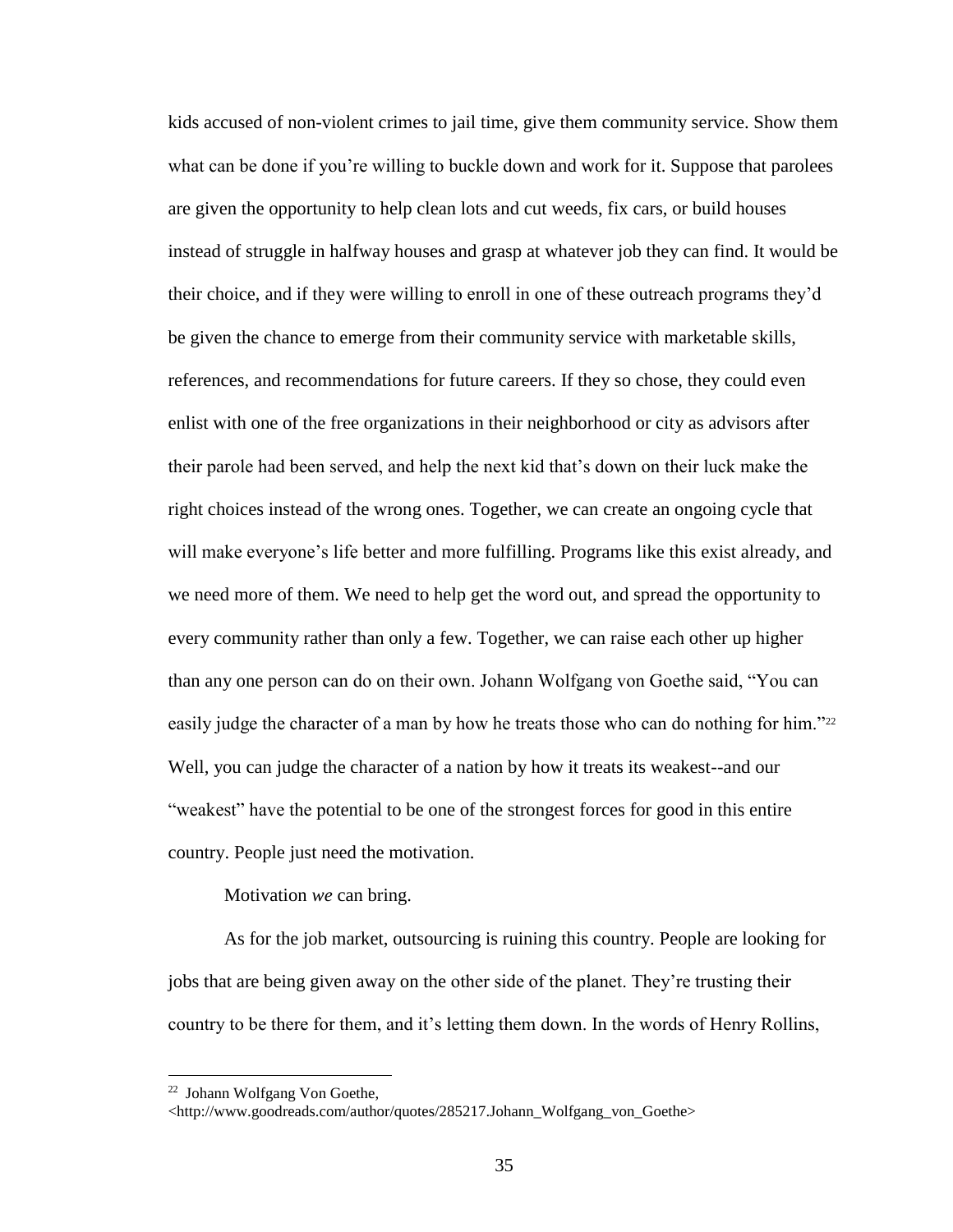"We are wasting people's time who put considerable amounts of energy, time, and their youth into hitting those books, when they wanted to go off doing everything else (as a young person is wont to do). They hit the books. They did what they were told. They paid, and paid, and their parents paid, and they're *not* getting the promise of America because those jobs went away." The stockholders are benefitting, and the current (as well as the next) generation is suffering.

To get those jobs back, incentives need to be put into place in order to *make* them come back. How? Lower the corporate tax rate, and broaden the base. Again, in the words of Bill Clinton, we need to let these corporations repatriate their money with no taxes if they are using it to hire more people stateside. The corporate tax rate is a joke anyway, so what reason do we have to keep it around without heavy reform? One could also make it to where if a corporation was dead-set on outsourcing, then the pay rate of all international employees would have to reflect the pay rate of stateside employees with similar positions--not just the quality of living in overseas countries given the exchange rate. If corporations stop saving money overseas, and see profit in repatriating, then they'll do it in a heartbeat. In a capitalist system, money talks--and if you want people to listen, you need to be willing to show them that they stand to gain by doing so. In order to make changes in America, you have be able to turn a profit. That's never going to change. What *can* change is the method behind the machine. Same result, different process. Through changes like these, people on United States soil start *getting* the jobs that they've spent years preparing for, and the stockholders are still in the black.

We *can* make the change.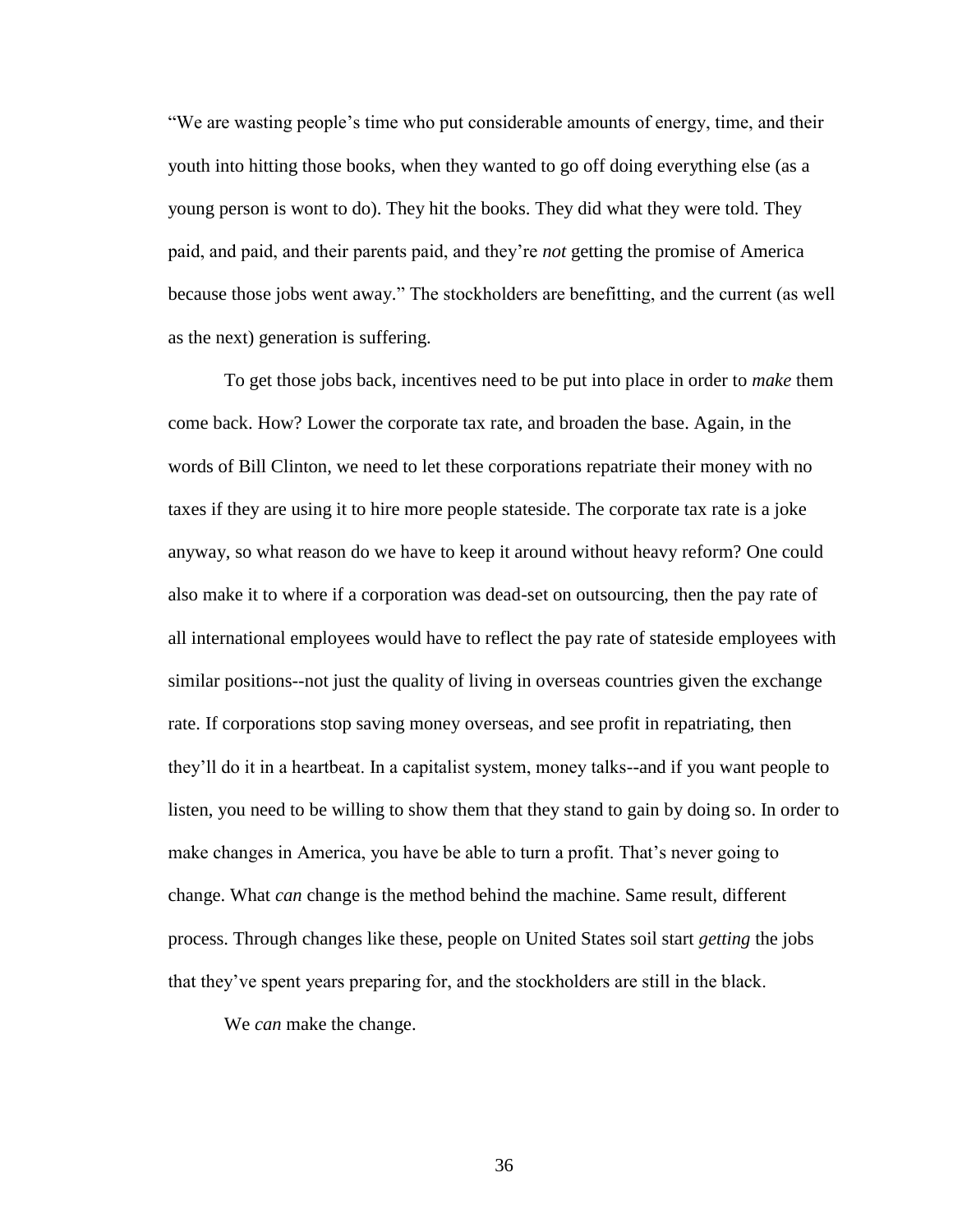The environment has also taken a serious beating, and it's our fault. We're faced with a choice: we can either fix it, or let it kill us. If you side with the former, then it's time to take action. If you side with the latter, then stop reading. At the end of the day, you can take back neither action *nor* inaction--and these words are for people who won't regret their choice.

One solution to help kick environmentalism into gear would be government mandates on recycling and eco-friendly energy systems. That method takes away the delineation entirely and transforms environmentally safe and conscious living into simply living, like how seat belt laws are a direct result of the work of Nader's Raiders. Another take would be making people *want* to do it by providing incentives to businesses and the like in order to make economically beneficial choices more affordable, instead of unreliable and expensive. Faking environmental integrity by greenwashing products isn't going to cut it anymore, and corporations need to *know* that. Again, the thing that gets results in this country is money: when people see that they can make a profit from going green, they're going to make the necessary changes.

Environmental sustainability is not a lofty a goal; all it means is that our system isn't imploding. Often times, people get lost in the romantic notion of sustainability as an environmentalist's dreamlike utopia, forever out of the waking mind's grasp. This isn't true at all. Sustainability is essentially the bottom floor of progress, and presently, we're camped out in the basement. A sustainable system is the first step forward, not the end goal (which alone should show you the state we're in). It's the same with business--if you're consistently losing more money than you're making, then your business is going to collapse. That's just the way that it is. Right now, people treat environmental issues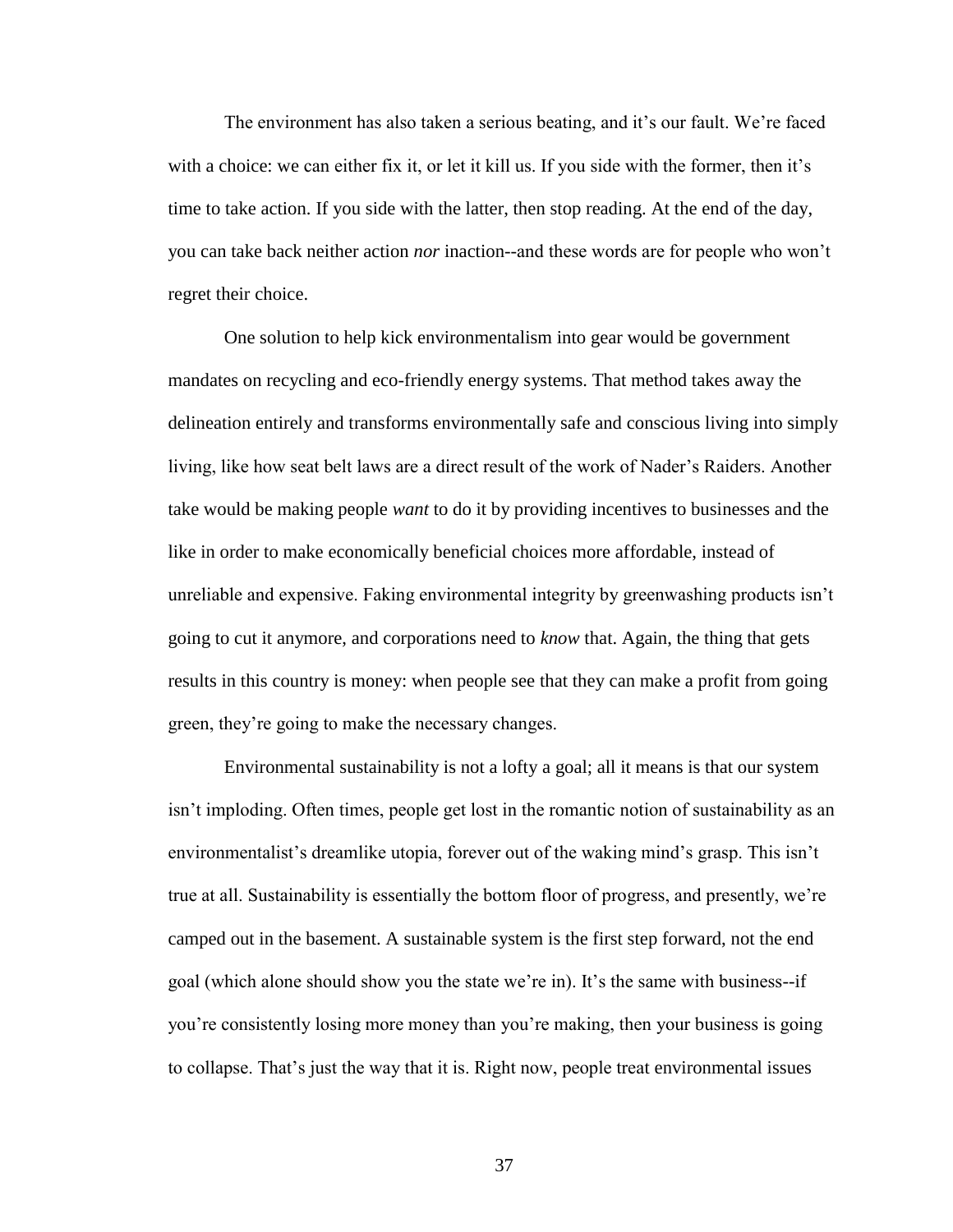like they aren't a big deal because they'll be long dead before anyone has to deal with any of them, and it's that very state of mind that got us so deep into the hole we're in in the first place.

If we keep digging, it's only going to get worse.

Moreover, what if future generations *can't* fix it, because everything has gotten too out of hand? The environmental decisions we make today affect the future of humanity, and life on this planet as a whole. It's up to us to make sure that we make the right decisions.

So, what can we do? Get informed, get involved, and get innovating. Remember, your dollar is your vote. When the demand for green energy and products increases, the supply will kick start itself into gear. If you want to get more in touch with your local ecosystem, you can visit farmer's markets, go for hikes, and just get to know the world right outside your door. That park next to you, or those woods just a little ways out? Those aren't the city's. Those are *yours*. That's where *you* live, and that's what *you're* in charge of taking care of. If you get to know your little slice of nature and come to care about it, you can make damned sure that protecting it is going to matter a lot more to you. Don't want a highway or strip mall being built in one of the last wooded areas left in your neighborhood? Then don't *let* them build one. Get involved in your community, get informed, and those "Coming Soon" signs are going to stop popping up. Familiarize yourself with where you live, and what's around you. Clean up the trash you see, don't wait for someone else. Form petitions and take collections to protect it, or even buy the land yourself to keep the "manifest destiny" mentality of some people from turning it into a strip mall. You don't need to do anything more than protect it. After all, we're part of it.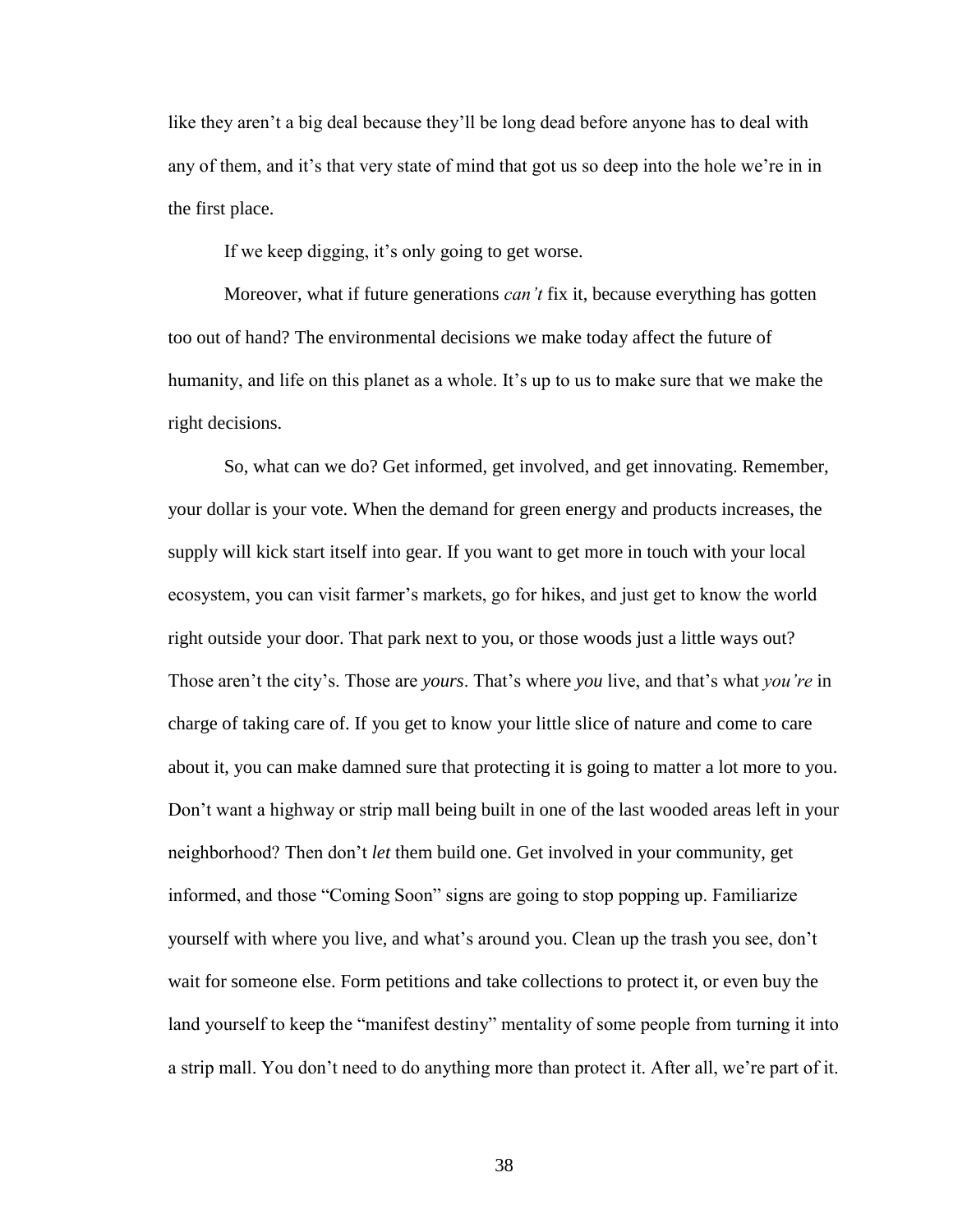One of the most important things you can do is to get educated about your environment. Environmental changes happen when *you* choose to do them. You can go outside today and make a difference, and you should. You can go to your local city or town hall, find out which areas need the most help, and see what you can do to start fixing them up. Educate yourself, and make a difference.

All of today's issues circle back to a shared source: lack of education.

Education is key. It is the first step towards progress. It governs everything, and enables anything. It's how we build a better tomorrow--and when the education system fails, the nation fails. Ours has several fundamental problems that are crippling it, and each needs to be dealt with: the No Child Left Behind act, the price, the availability, and the mind-set.

No Child Left Behind forced an entire generation to be taught to a test. It tried to bring everyone to the same level, and in doing so, brought them all down. Innovation needs to be encouraged, and motivation needs to be kindled. The way to do that is not through standardized testing. Sure, it's a great way to make assessing the quality of schools easier based off of test scores, but that's *all* it's good for. Teaching kids *isn't* easy, and teaching them to a test is NOT the same as teaching kids how to learn. The primary focus of the education system should be to equip children with all the tools they need to devour every scrap of information contained within a book, and give them the drive to do so. As the system is now, books are the last things most kids want to see. That needs to change, and we can make that change happen by getting No Child Left Behind repealed in our states by our school boards. Get people to sign petitions, and show your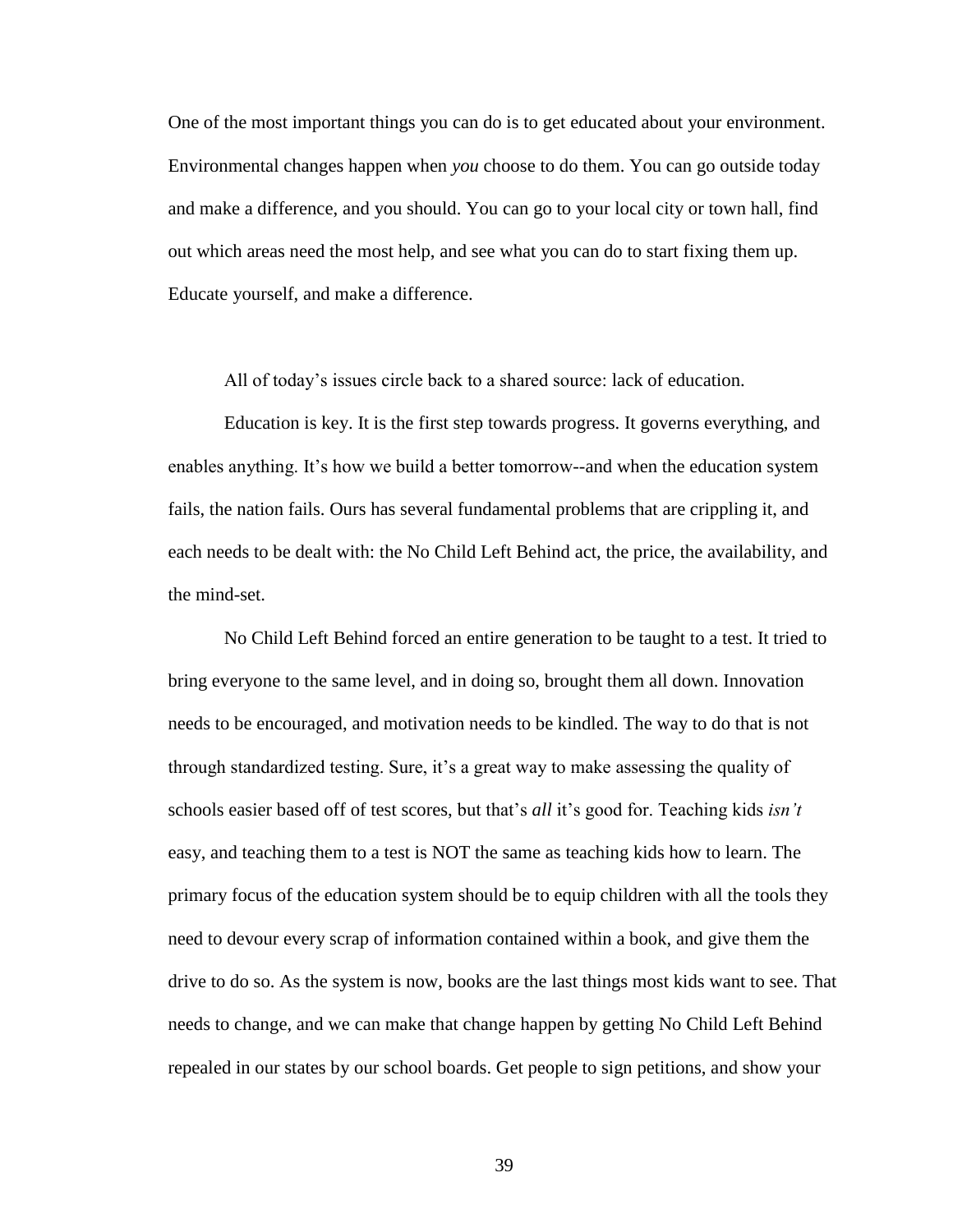school board that the people in your city take education seriously. We can make the requirements for becoming a teacher (one of the most important jobs in the entire country) more stringent, and get them better pay and better benefits. Being a teacher is an honor, and it needs to be treated as such (as it is in other countries).

As for the price of education, student loans are strangling this country. People are graduating with tens of thousands of dollars (at the least) worth of debt, and no job to help them pay it off. Colleges have gotten so expensive because they've tried to incorporate every possible career they can instead of specializing in scholarly areas. It's because of this that the quality of education in college is plummeting, and the price of attending is skyrocketing. Why do many subjects poorly when you could do a few very well? Universities need to shrink in order to truly expand their parameters, and once they do, free tuition can become an option. We need people who are motivated to get their education, and they should be encouraged instead of bogged down with debt.

For those who aren't interested in academia but feel the need to go to college in order to get a career, initiate a trade school/apprenticeship program that stems straight from high school like Germany's vocational schools. High schools could begin offering more of a work-study program that allows students to specialize in a field that interests them during their early teens, and would end with them graduating with a marketable skill. From there, if they so chose, they could pursue professional training through one of the state's trade school/apprenticeship programs. That would create jobs, as well as new opportunities, and give kids something to *do* to give back to their communities.

Higher education doesn't mean solely university education. Some people just aren't interested in philosophy or the sciences, and forcing them to pay thousands of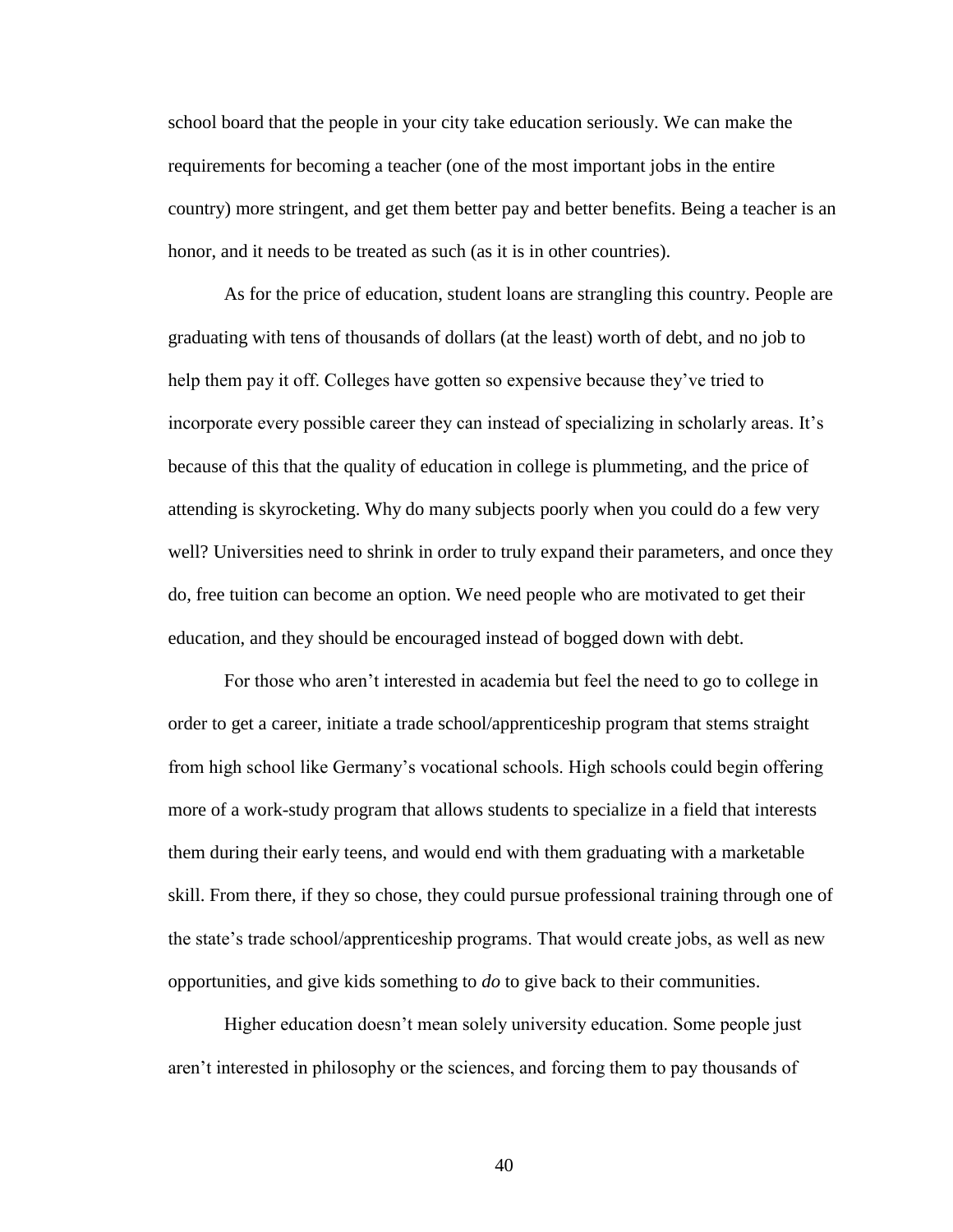dollars for classes they don't want to take just needlessly fills the spaces of people who *do* want to be there. With the trade school/apprenticeship initiative, everyone has a form of higher education to attend. People would stop feeling like their time and money is being wasted, and they could actually see the direction of their studies rather than being submerged in a bunch of classes that aren't related to their discipline but the college is making them take anyway in order to get more money from the state every year. This change would shrink colleges, and expand career opportunities. That way, people could get the training for the career they actually *want* instead of being bogged down with distractions and debts. The availability of education in the field that students desire is what they need to make them want to learn how to learn. Instead of feeling like they're treading water just waiting to graduate, they'll know and *see* that they're on the right course for their chosen career.

The mind-set of many college freshmen in America is essentially 'entitlement.' No Child Left Behind means that they didn't have to work in elementary or high school, and many of them are completely unprepared for the challenges an actual university is going to throw at them. That state of mind coupled with the obscene pricing is why college dropout rates are so high--a lot of people just aren't ready for it yet. In truth, it's not even teenagers' fault. Their brain is still developing, and their hormones are going crazy. Of course they're going to have a hard time focusing. That's why one or two years of service in the military, work for the state, or work in one of the community outreach programs should be a requirement for any college or trade school, and perhaps even for getting a voter's license. It gives people time to come into who they are before they're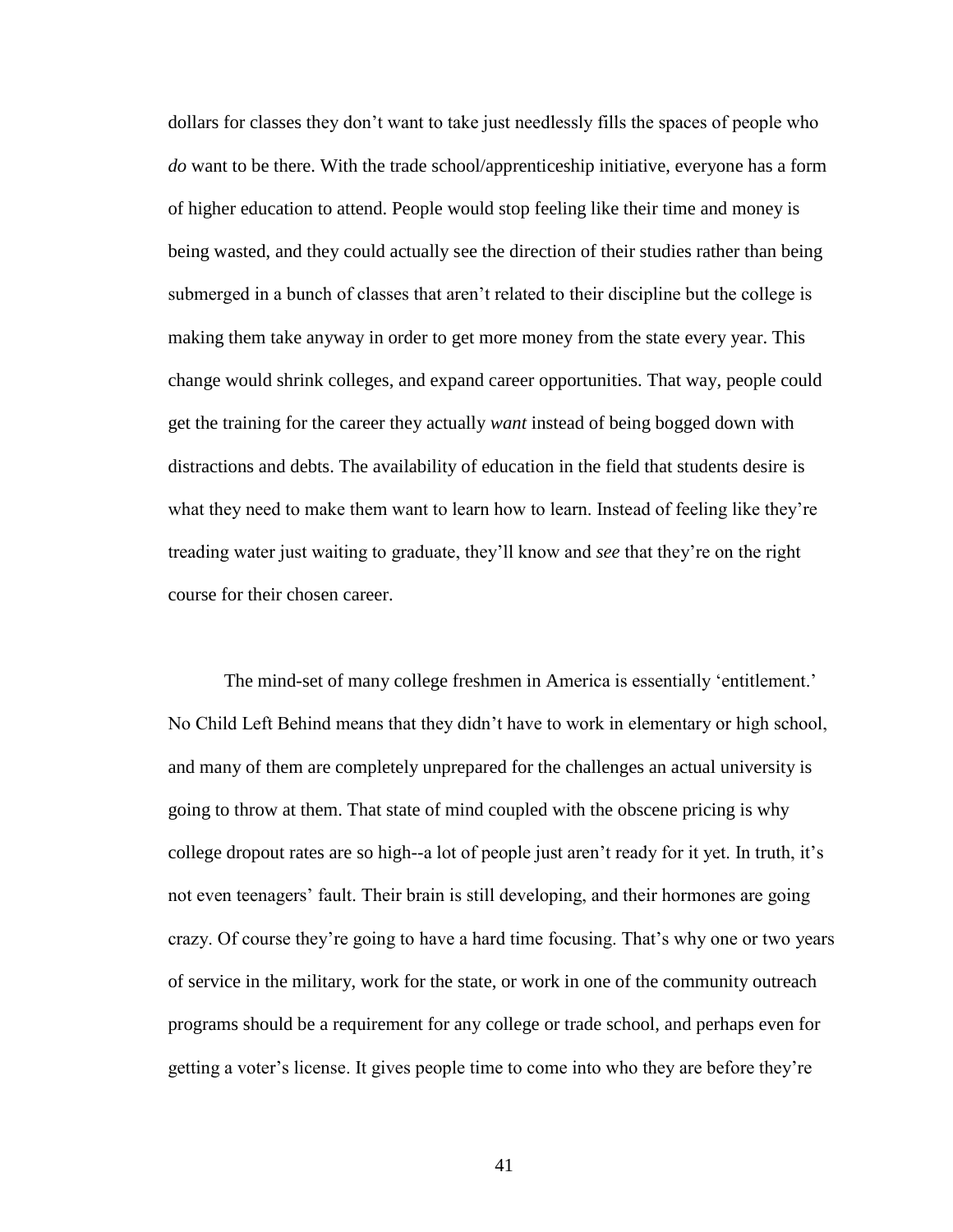twenty years old, and thirty thousand dollars in debt. It also keeps them from being two years towards a degree that they realized they didn't even want. It gives them a chance to learn and mature, to find out who they are, before thrusting the responsibility of deciding their future on them. It gives them a chance to be happy and learn instead of be stressed and overworked. This is of course not to say that everyone will automatically know their path in life by age twenty. It's just a way of giving people a chance to find their way instead of making them think college is the only place to go after graduation, and that if they don't go that they're failures. That is *not* true, and if people simply waited a few years before rushing to college then they won't be thousands of dollars in debt before realizing that college just isn't for them. Learning isn't limited to school. We need to stop pretending that it is.

Though education appears to be the stem of the issues we face, it is only a part of the thread that binds them all together. What links all of these issues together is You- because *you* are affected by each and every one of them in one way or another, whether or not you may see it. And, as such, your actions can bring about their solutions. It's not *just* education that will solve these things, but *your* education. You *are* the thread--and to pull that thread is to rev up your mind into a new gear of thinking. It gives you a new lens to see the world through: the knowledge that all things are invariably linked, and to move one is to move them all. You alone can see the pattern as it truly is. Through the emancipation of your mind, you become the prime mover of this nation's progress. Your mind may well hold the answer to a critically important question that has not yet even been thought to ask. You may be the one to come up with the synthesis to the perilous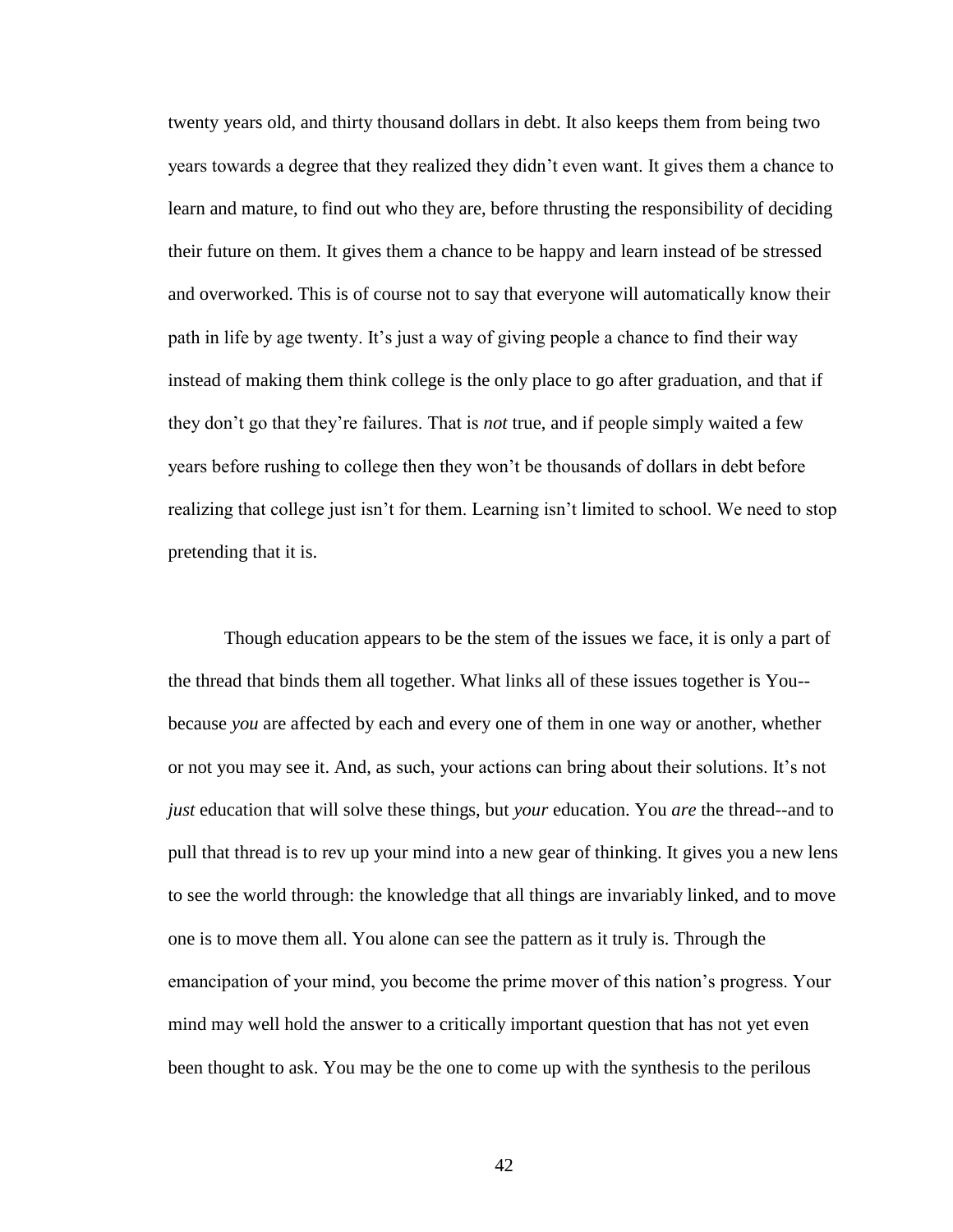war of thesis and antithesis. To waste that potential, silent and bound in chains of your own making, is worse than for you to have never lived at all. Now is the time for action, and You are the key to this nation's chains.

With your help, we can make these monumental problems unravel.

### **The Pull**

Call it 'the kindling'-- the moment when your mind is no longer bound by the chains that once weighed it down, and you can gaze upon the world around you with eyes unclouded for the first time. You can not only see, but truly *comprehend* that every choice you make, every action you perform, echoes for eternity. You can *watch* the world change at your fingertips. Imagine a pond at your feet, and for every action you make, a pebble drops into the smooth, clear water below. Some actions are naturally larger than others, and bigger stones create bigger initial splashes. Yet, even the ripples caused by the tiniest pebbles will still stretch across the full breadth of the pond in time--whether or not you can see them.

Imagine a turbulent ocean, relentlessly pummeled by a rain of stones upon its churning surface. The thunderous splashes form huge waves that clash, oppose, and absorb one another, plunging the ocean into utter chaos. This ocean is the world. These actions are our own. The choices we make, no matter how small, never stop influencing the world around us--whether we are aware of it or not. Few people are truly malevolent by nature, and though they may feel that the stones they throw are bigger than everyone else's, their impact is completely impotent compared to the waves caused by little actions performed by many people working together. For example, one person stealing from a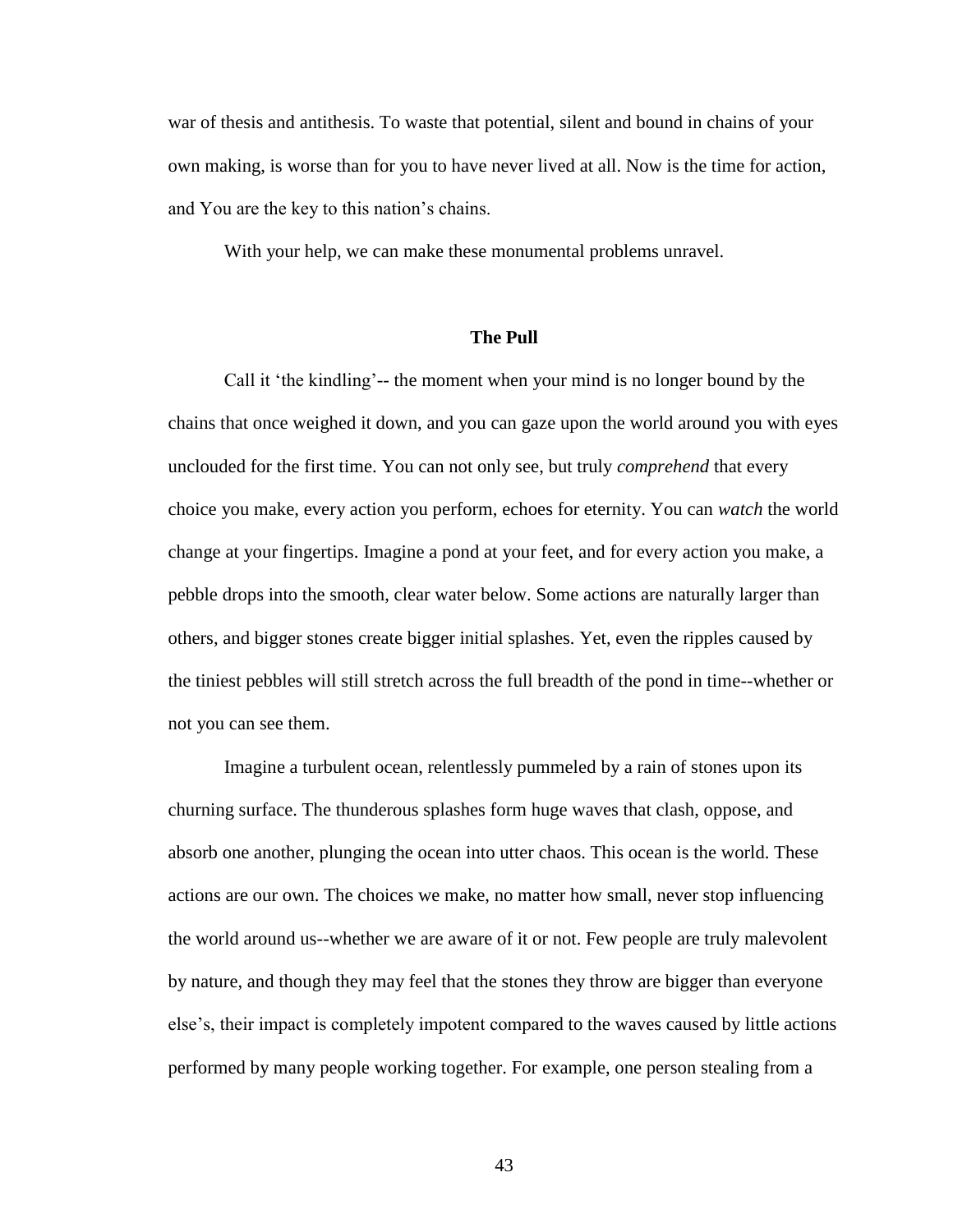donation basket compared to a million people donating a dollar to the same organization. The issue is that sometimes those million people inadvertently contribute to a negative cause, and those rogue waves swallow up the hard efforts of good people just as easily as the other way around. That's where we come in.

We can't control what other people do, but we *can* control what *we* do. The only thing that we truly have any control over in this life is ourself. You alone make your choices, and you alone perform your actions. No one can make you do anything, and you can't make anyone else do anything. There is always a choice. Now, imagine looking upon this maelstrom, forever assailed by the eternal onslaught of stones, and to you falls the labor of soothing the rage of a particularly violent wave by tossing towards it a single pebble. If the sea is the world, then the pebble you hold is your life. You must commit it, at the right place, at the right time, to doing the right thing. The ripples caused by a single pebble, no matter how small it is, can detract even a little bit from the mightiest waves if it is cast in at the right time. While alone the action may seem futile, what if we *all* tossed our lone pebble in at the right time with you? The wave we create could be strong enough to engulf the chaos, and restore a prime direction to the turbulent sea.

What better place than here?

What better time than now?

This sea knows no borders, and neither do we. It knows only the positive and negative nature of the waves upon its surface--as we know in our hearts the positive and negative nature of our own actions. It is not intent behind an action that the sea measures, but only the action's effects. Even a right action, performed at the wrong time, can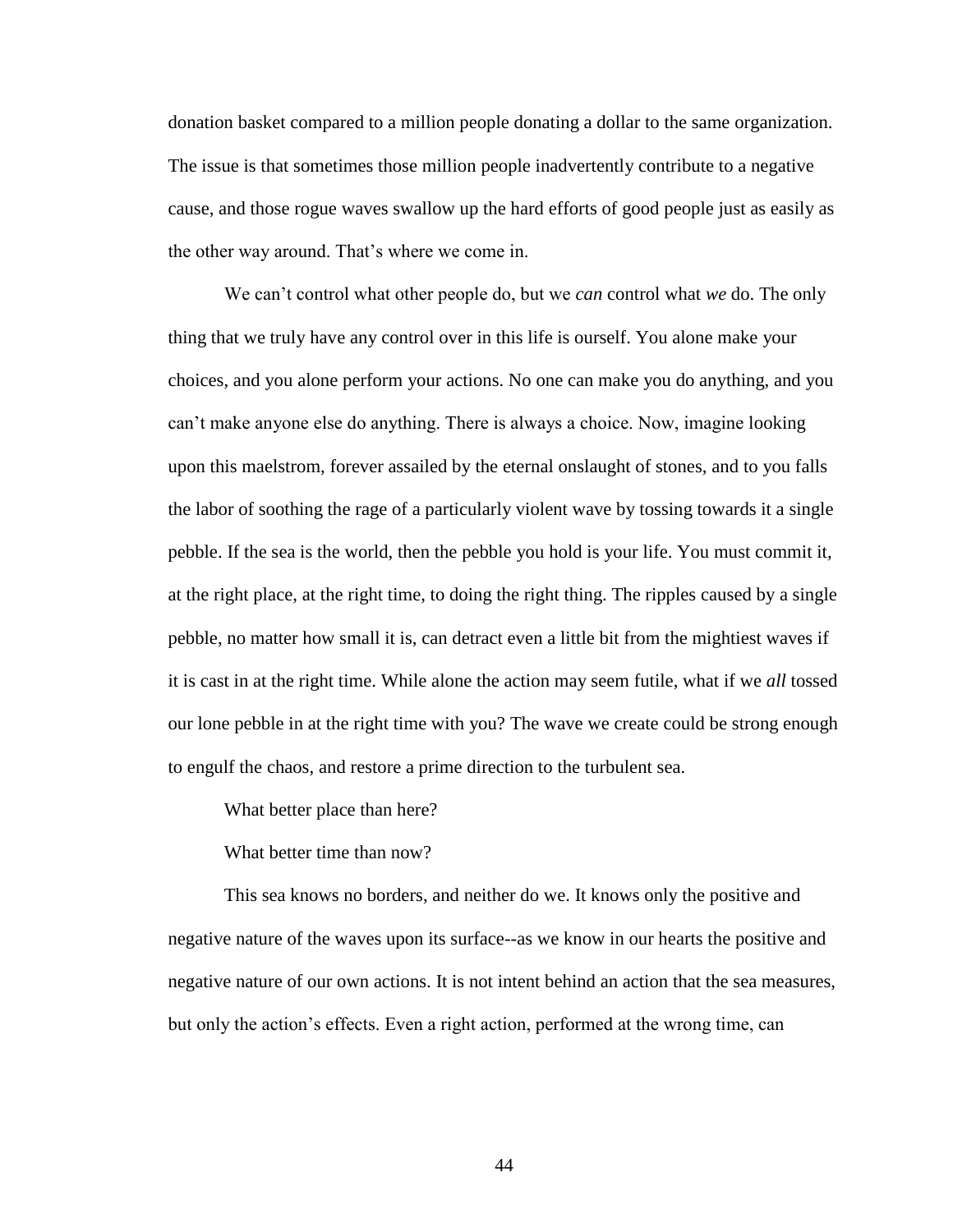inadvertently add to a destructive and chaotic force. But a positive action done at the right time can completely neutralize a negative one.

Moreover, even a negative action perpetrated by those trying to make you fail can end up adding to the positive wave that you have helped create. This balance works both ways. Spontaneous actions on either side can hurt more than they help--it is the well reasoned action that will reach the farthest and last the longest. Strategy, in all things, is paramount. In the words of Marcus Aurelius, "Look back over the past, with its changing empires that rose and fell, and you can foresee the future, too." Watch the pattern unfolding before your eyes. See the state of our nation, and compare it to nations passed. Where are we heading? How long before we get there? What are you doing right now to make that future brighter?

In his book, *The Honest Truth About Dishonesty: How We Lie to Everyone - Especially Ourselves*, Dan Ariely examines how powerful the effects of little actions performed by people working together truly are (whether for better or for worse). For example, a few bankers raising interest rates can affect the world economy itself. The bankers don't always see that at the time, because they're too far removed from the far reaching effects of their actions. They are only looking at the present, chasing the fast high, instead of looking toward the future. Moreover, most people, as Ariely points out, tend to believe that they are behaving morally while still benefiting from dishonest actions. This is because, as he says, we tend to rationalize our actions, which in turn allows us to cheat "just a little bit" and still feel good about ourselves. He says, "if we can rationalize things to a higher degree, we will be able to cheat more or be more dishonest and think about ourselves as good people."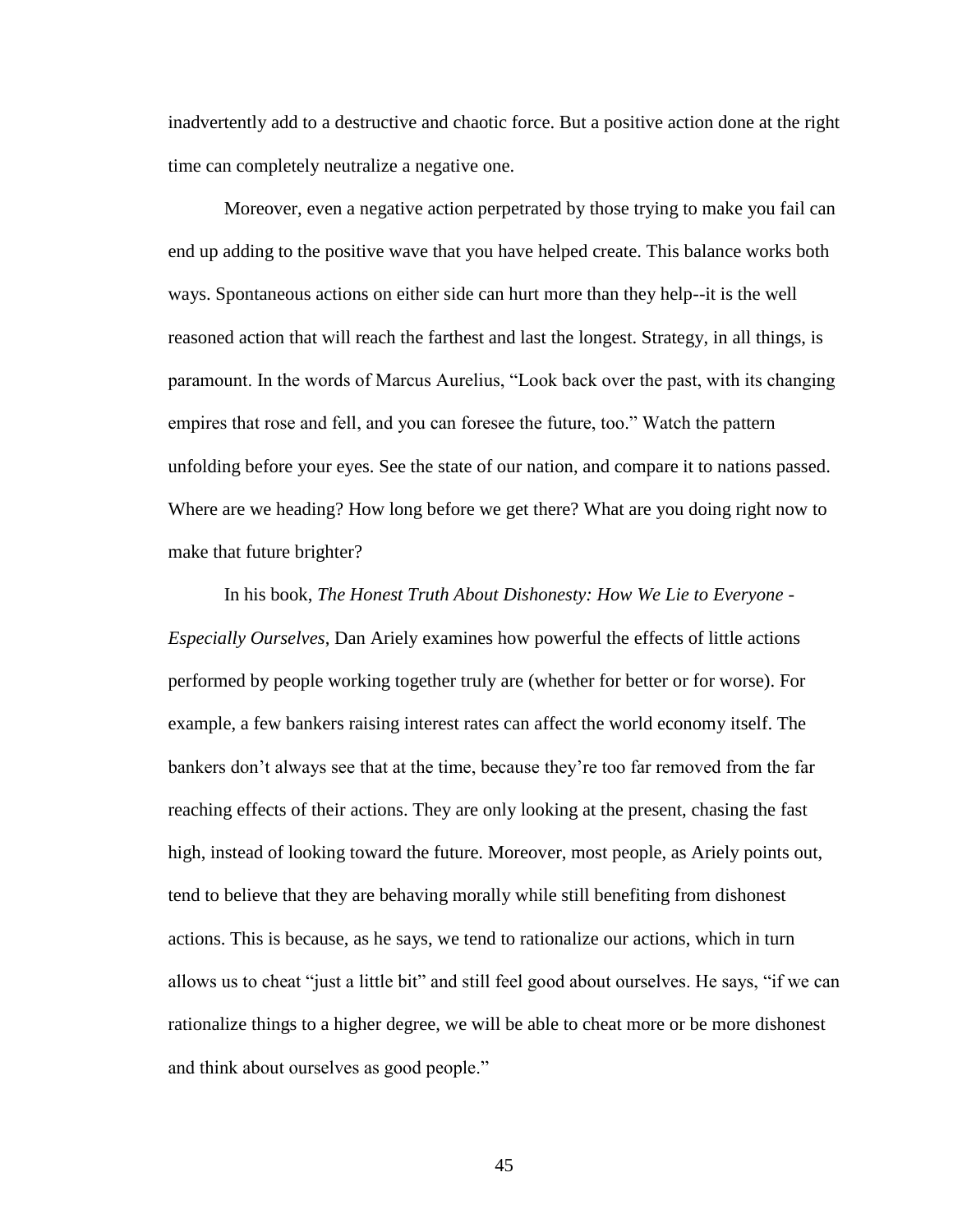This is best demonstrated by an experiment he conducted upon roughly thirty thousand people. Of the thirty thousand, only twelve were "*big* cheaters," and stole the largest amount of money individually. Together, they stole a collective amount of \$150. However, out of the thirty thousand, there were eighteen thousand "*little* cheaters," who took only a little bit each--and made out with a total of \$36,000 together. He says that this reflects what we have in society: some people who will go "all the way," and while they will take as much as they can, they are very few in number. In his own words, "the magnitude of dishonesty we see in society is by *good* people who think that they're doing good, when they are cheating just a little bit--but because there are so many of them, of *us*, there is a tremendous economic impact." He demonstrates this with an example of a child who stole a pencil from one of his classmates during school. The child's father scolds him relentlessly, appalled that his own son would stoop to such a level, and then says, "If you needed a pencil, you should have just said something! I can bring you *dozens* of pencils from the office."

While this may be an amusing example, its consequences can really begin to add up. Ariely says that while we may not feel guilty for taking a pencil, we may feel guilty for stealing the money required to buy one. He explains this as a result of the psychological distance that has begun to influence our 'cashless' society. The further the gap between money and what we want, i.e. credit cards, stocks, and so on, the less we truly think about it. We never see exactly whom we affect when we steal something we may think of as trivial, like a pencil. Our ability to rationalize the benefits of only a little cheating as still being moral behavior has created perhaps the most devastating wave in the sea.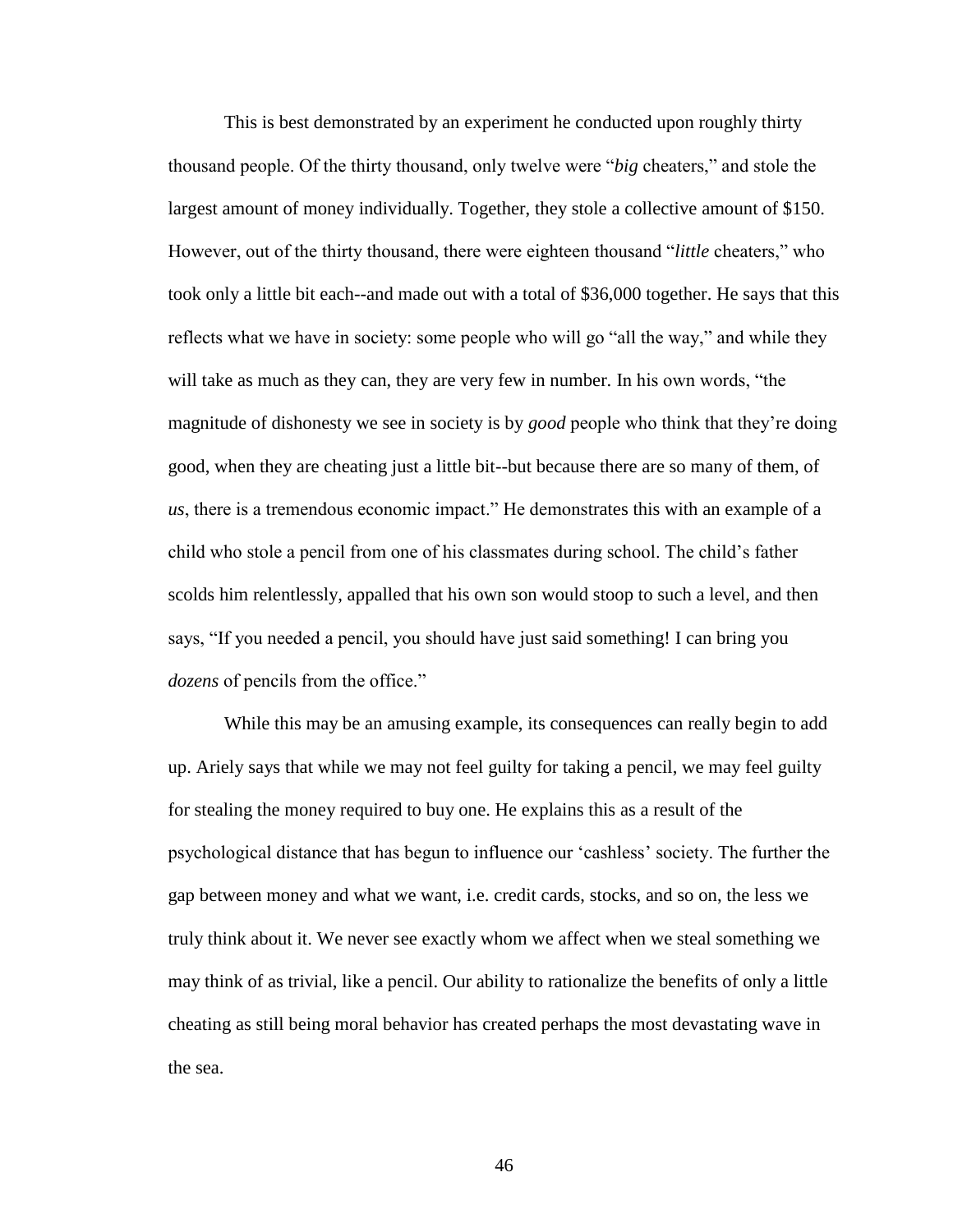So, what can we do to stop it?

Ariely's experiment showed us the answer to that, too. The solution is essentially creating an opportunity for people to "open a new page," by way of being able to open up and confess their respective "little bits of cheating," without fear of reprisal or judgment. We all make mistakes, but which method of dealing with it would suit you better? Suppose you stole a pencil: would you respond better to someone berating and punishing you for it, or to someone presenting you with the opportunity to just give the pencil back without punishment or judgment?

Often times, Ariely found, when we're confronted with the realization that we're "bad," a lot of people will identify with that spirit of defiance, and sometimes even take pride in their behavior. "Yeah, I took a pencil. What are you gonna do about it? If you didn't want someone to take it, then you should have watched it better." This mind set gets us nowhere and creates needless conflict. By giving people the opportunity to confess to these little moral blemishes, they begin to *think* morally--even if just for a while. Moreover, it removes the feeling that they're under attack from their accusers, and so there is no need for any feeling of defiance on their part in the first place.

This method allows us to examine the motivation behind other people's actions, remedy the ripples they cause, and show them a better way to cast their pebble. Most people do wrong simply because they don't know any better, and *everyone* makes mistakes; there is great power in forgiveness. Strength is not found through the cultivation of anger, but rather in the ability to let go of it. Once again in the words of Marcus Aurelius, "The best revenge is to be unlike him who performed the injury."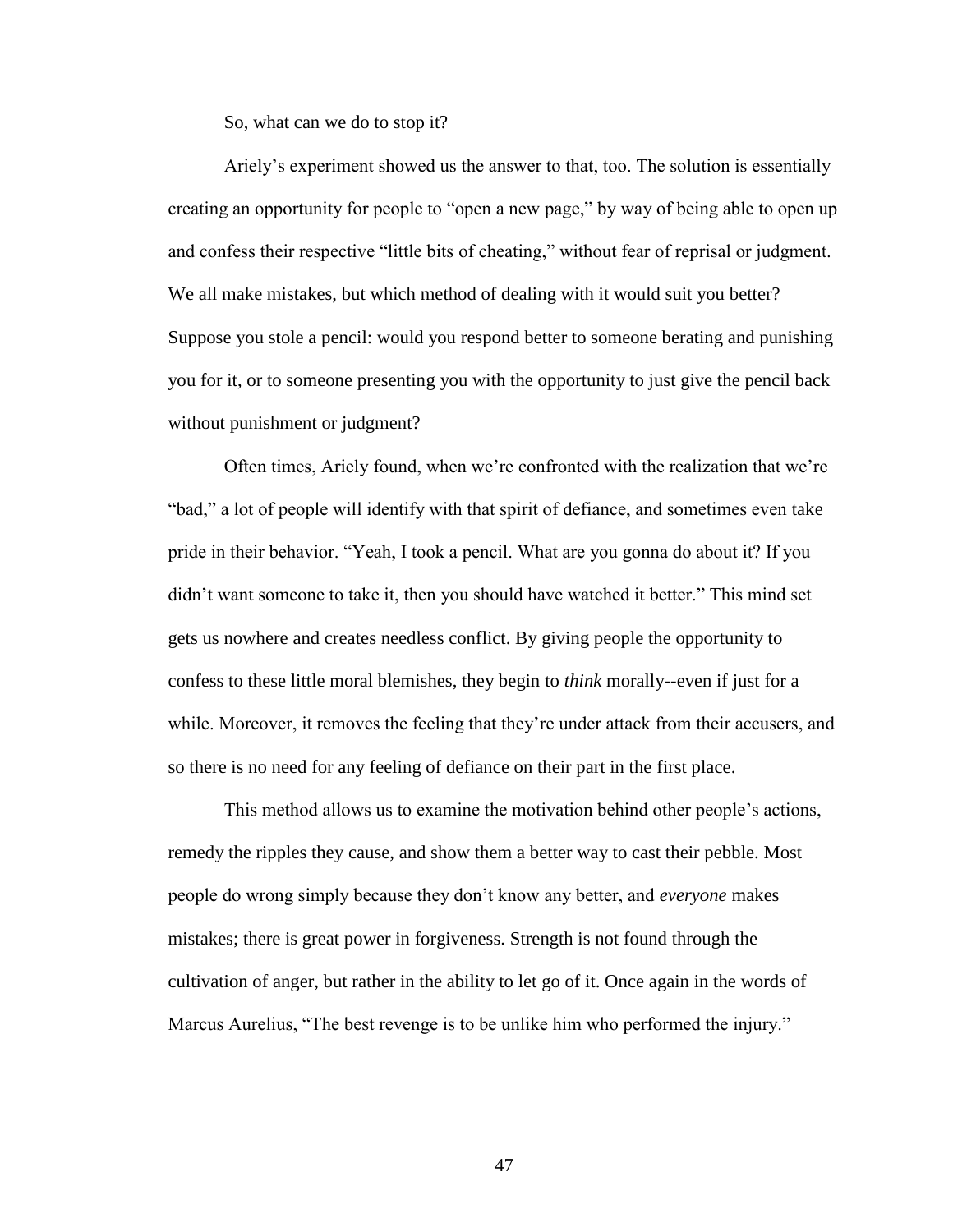We must remember that we all have the capacity within ourselves to achieve incredible good or inflict unimaginable evil. It's not punishing those we may perceive as wicked for being "*little* cheaters" that will push us forward, but examining the motivations behind their actions. When we blame politicians for the problems we're in, we forget a crucial fact--while some may well be the corrupt spawn of dissolving dynasties, some of them are doing the best that they can. They just don't always know how best to help. The problem is that when business captains are elected to political office, they try to run the government *as* a business. If they only *know* business, then they will only make legislation to *help* business because they think it will ultimately help the nation. What they have forgotten is that, in the words of Bill Maher, "The government is not supposed to turn a profit." Many elected officials who hold national offices are privileged people, and have been for their whole lives. As such, how can they be expected to feel the urgency inherent in the unresolved issues of our time if they've never felt the weight of them? They want to help but they don't know how, so they do what they can. It's our job, the people who feel these problems and live with them every day, to show these officials *how* to help and direct them to where it's most needed.

Instead of blaming solely the people in office for these problems, we need to focus also on fixing the system that put them there. It's easy to point and say "so-and-so is corrupt," because of some of the things they have done, but it's important to remember that no matter how infuriating their actions may be *they* may believe that they're making the right call. *They* are trying to help. It's our fault for electing people that don't know how. It's our fault that honest people stand almost no chance of winning elections, because they don't have the financial platform some of these people do. It's hard to get a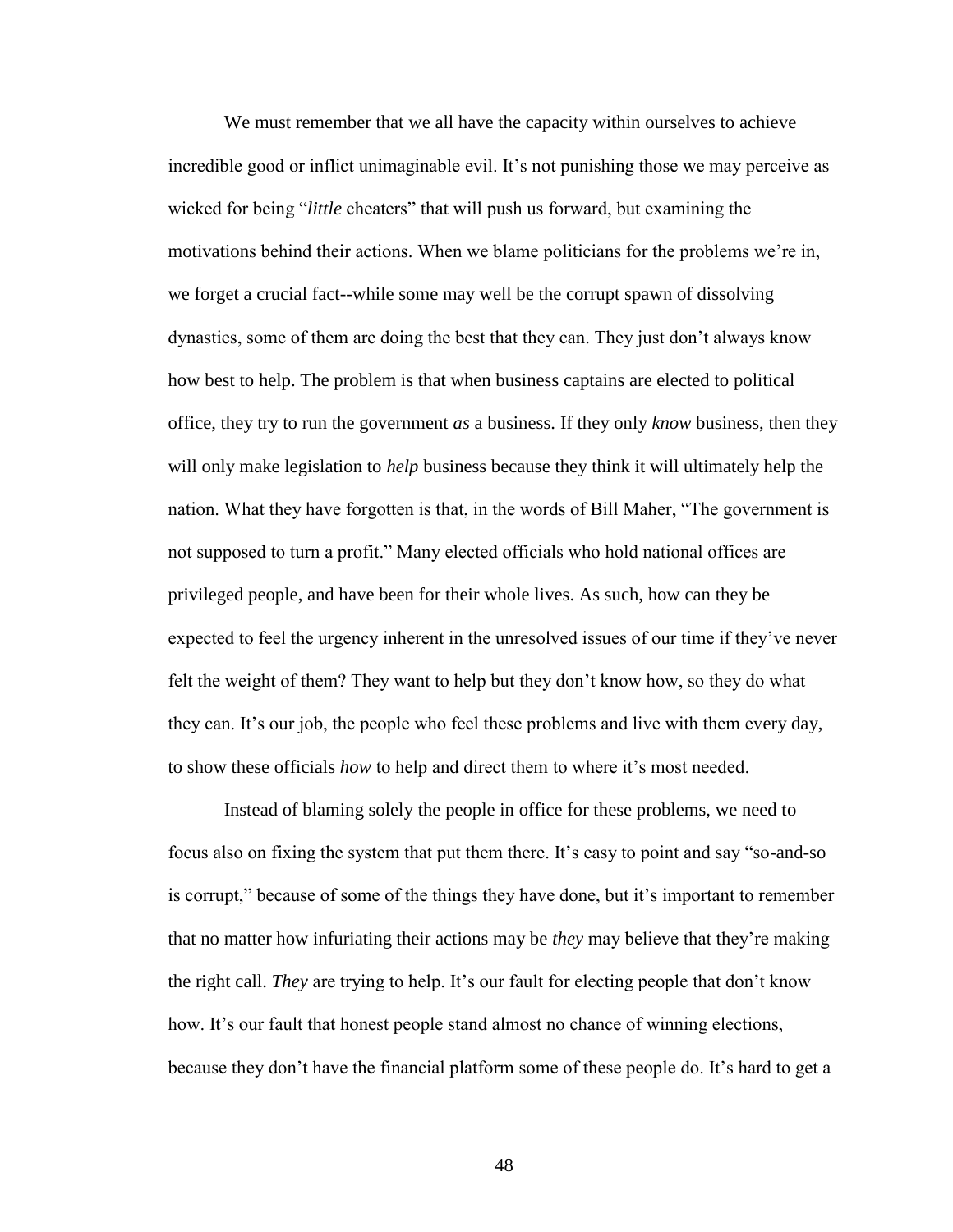vote when you're trying to impose term limits on the senate, and make corporations give back to the people instead of giving only to themselves. In this world, all that the meek shall inherit is the short end of the stick. When people are elected, their perspective changes. It's up to us, the people they serve, to make sure that that change is for the better rather than for the worse.

It's time for Change.

The world doesn't need plastic politicians anymore--it needs statesmen.

It needs patriots.

The world needs its people.

We are all in this together, but we can only control our own actions--so if you want to make a difference, then always do your best. Never give up. We are all born with the duty of making this world a better place, not only for ourselves, but for those who will come after us. All throughout our lives, we are given the choice: do we hang an intricate tapestry of beautiful distractions over our eyes, or do we muster the courage to pull the stray thread dangling right under our noses and unravel the curtain between ourselves and the turbulent ocean we've unknowingly helped to create?

Will you see, or will you hide?

Will you act, or will you run?

These are the choices that we all have to face. The result of this very decision is what we will all be remembered, or forgotten, for after we are gone. This is the choice that only you can make, and it will echo for eternity.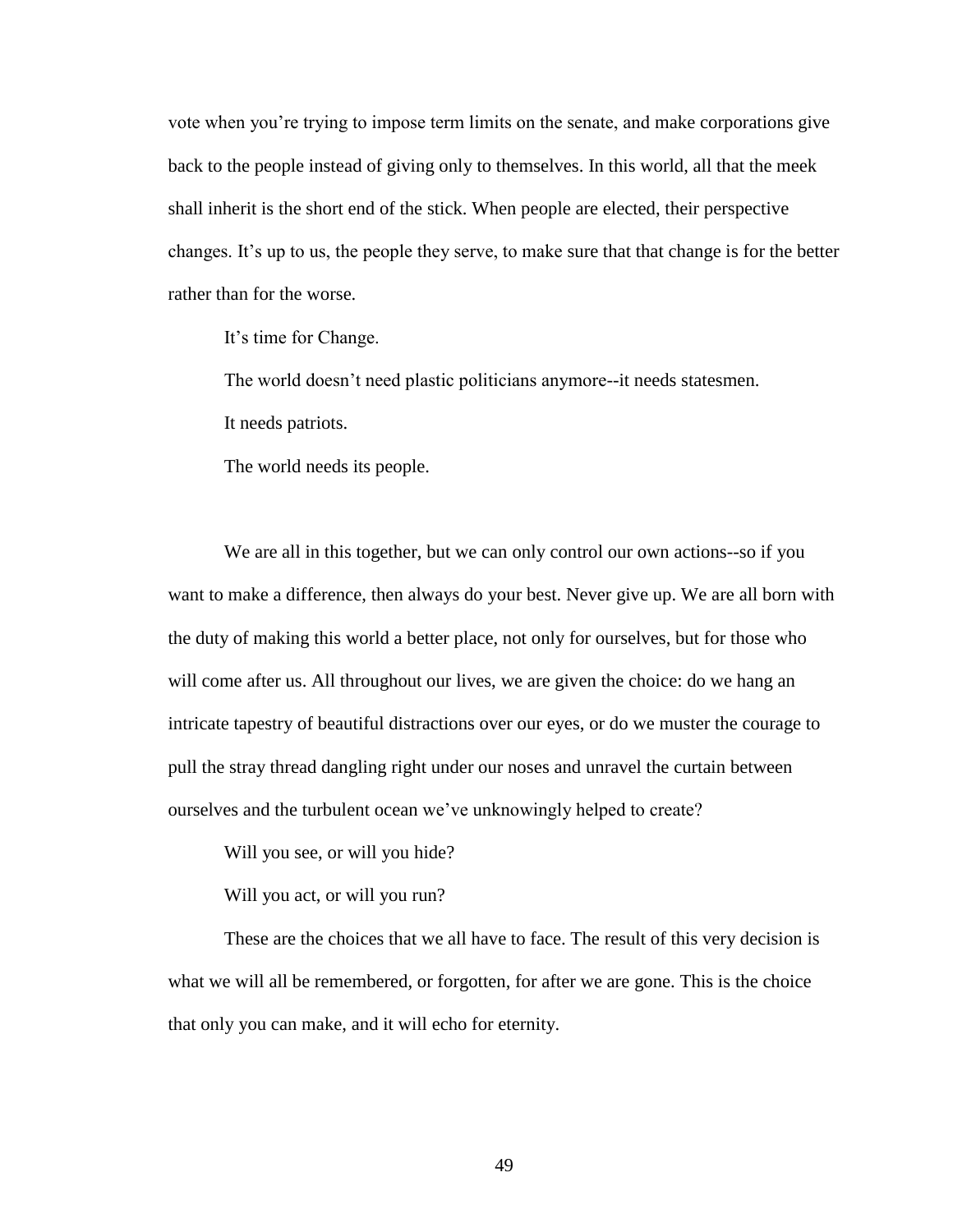# **CHAPTER III**

# **KRATOS**

# **The Spark**

"We're the first ones to starve, we're the first ones to die, The first ones in line for that pie-in-the-sky, And we're always the last when the cream is shared out, For the worker is working when the fat cat's about.

And when the sky darkens and the prospect is war, Who's given a gun and then pushed to the fore, And expected to die for the land of our birth, Though we've never owned one lousy handful of earth?"

-Dropkick Murphys, "Worker's Song"

We are the workers, and we take care of our own because no one else will. We are the helping hand to those who stumble. We are the Voice that Will Not Be Ignored. We are the bulwark that holds steadfast against hatred and bigotry. We ride the chaotic tempest born of human action, and we tame the storm. We are the wings of liberty. We are the White Stars.

Know us not by our age, race, gender, or orientation. We are united by purpose, not by color or creed. We are connected by the light that shines in each of us. The spark that ignited in our hearts when our chains were broken. The Light that is the brightly burning symbol from which we take our namesake--the White Star.

Our Stars shine not only for our state or our country, but for all of those in need of a light to guide them. In the words of Thomas Paine, "The world is my country, all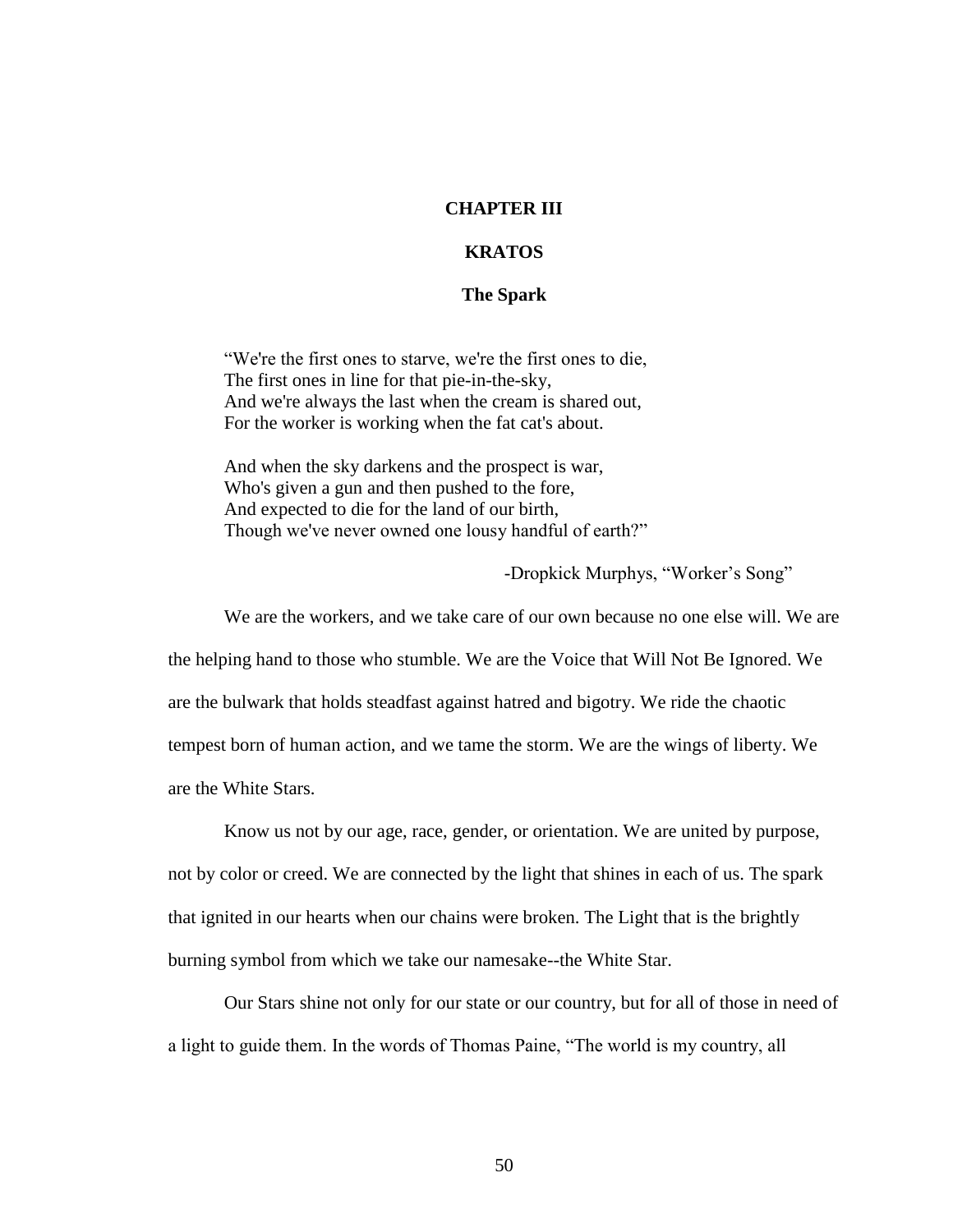mankind are my brethren, and to do good is my religion."<sup>23</sup> By bettering ourselves and our nations, we can help bring the entire world together under one cause--the wellbeing of the people.

Our flag--a banner as black as empty space, emblazoned with a white star at its center--is the symbol of both the universal *and* the individual. It is a declaration of cosmic citizenship; no matter where we travel, we are home. We are made of stardust, and to it we shall return. Our flag is the clarion call of peace, and the harbinger of reason. When we fly the Black Flag, it is a symbol of hope for the hopeless. Our mark is a threat to ignorance, not to people. White Stars lead by example, not through fear. Violence only breeds more turmoil, and fighting fire with fire makes the whole world burn. We seek understanding and equality, not bloodshed.

We claim no moral high ground nor any other kind of superiority, for there is none to be found. We are neither above nor below anyone else. We are all equals. We are the People; no more and no less. Our role is to serve as a reflection of us all. We chose to become White Stars because our hearts, the blazing fires inside of us, refused to let us sit idle any longer. If you wish to spark that fire within yourself and fly the Black Flag alongside us, then read on.

To become a White Star, you must adhere to our tenets--the four chief virtues outlined by Marcus Aurelius: wisdom, justice, fortitude, and temperance. Through breaking your chains, you have already taken the first steps toward reclaiming your independence, but to be a White Star is not only to *reclaim* that freedom, but to *master* it.

 $\overline{a}$ 

<sup>&</sup>lt;sup>23</sup> Thomas Paine, Rights of Man: Being an Answer to Mr. Burke's Attack on the French Revolution. (2nd edition) by Thomas Paine (London: J.S. Jordan, 1791). http://oll.libertyfund.org/titles/798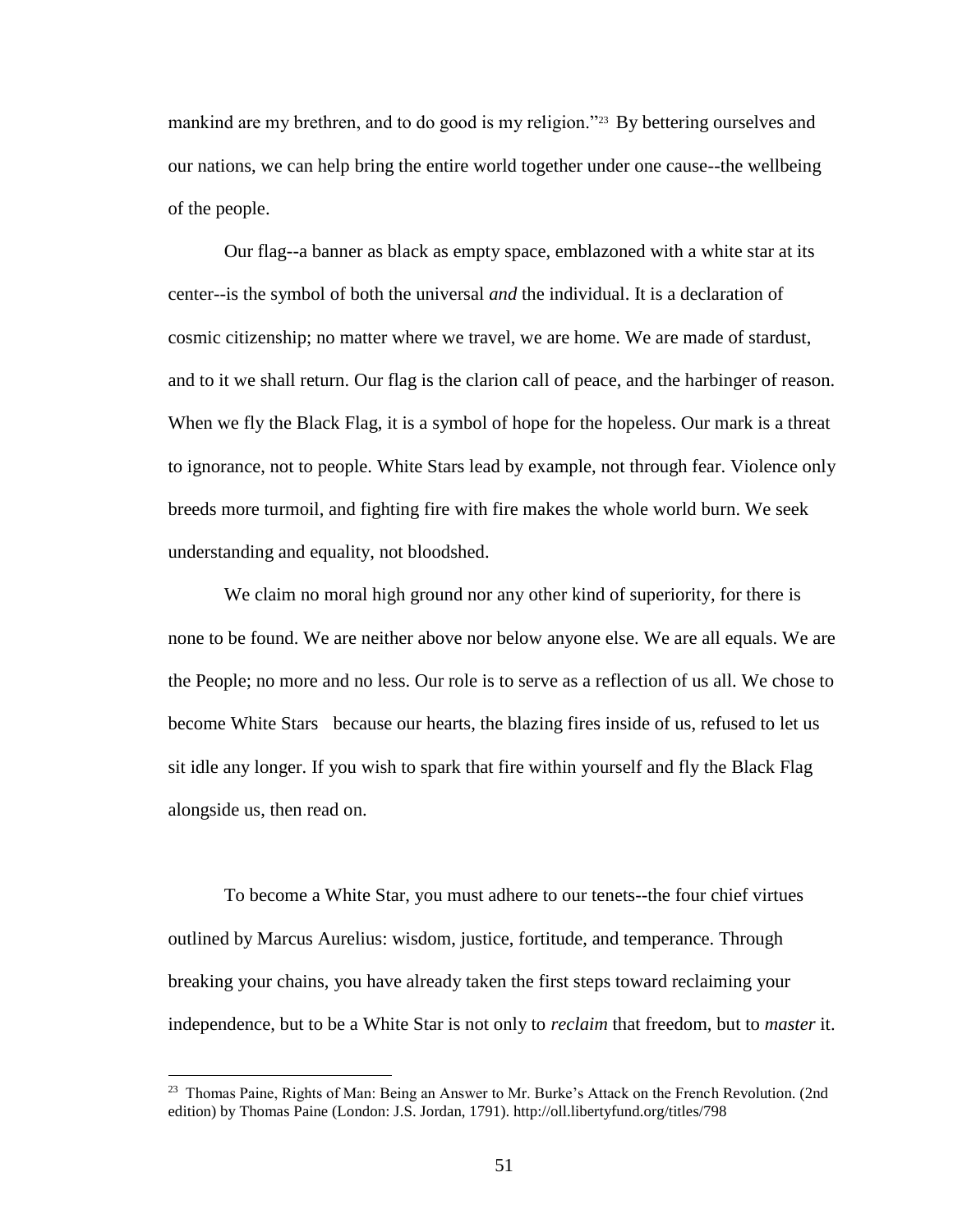In order to do that, you must first master yourself. If one is to lead by example, then one must set an example worth following.

To have Wisdom, you need experience. In the words of Henry Rollins, "Knowledge without mileage equals bullshit." You will learn more by actually going for a walk through your city than any tourist pamphlet can ever tell you. It's not the encyclopedia of the world you should turn to, but the hitchhiker's guide. Worldly wisdom comes from getting your hands dirty, and scholarly wisdom comes from the ability to think critically. It's not the ones you already agree with that you need to hear, but the ones who are arguing against you. Do not shut out the criticism of others, but *learn* from them. Use their critiques to examine your own actions and beliefs, and question *why* you did them, and why you believe them in the first place. You must first question everything if you want to be free to learn anything. Winston Churchill said, "Courage is what it takes to stand up and speak; courage is also what it takes to sit down and listen."<sup>24</sup> If you have no willingness to hear your own criticisms, how can you expect others to listen to yours? Moreover, how can you know you're doing the right thing if you don't have the courage to ask yourself "What if I'm wrong?" The dialectic is our model of progress. Without an antithesis to a thesis, there can be no synthesis, and therefore no step forward. Wisdom must first guide you if you are to have any hope of guiding others.

To cultivate Justice, you must first ask yourself what justice even is. Is it to abide by the law? What if the law is unfair? What if the law *is* the problem, such as segregation laws before the Civil Rights Act of 1964? If justice is not found through the law, then

 $\overline{a}$ 

<sup>&</sup>lt;sup>24</sup> Winston Churchill, <https://www.goodreads.com/author/quotes/14033.Winston\_Churchill>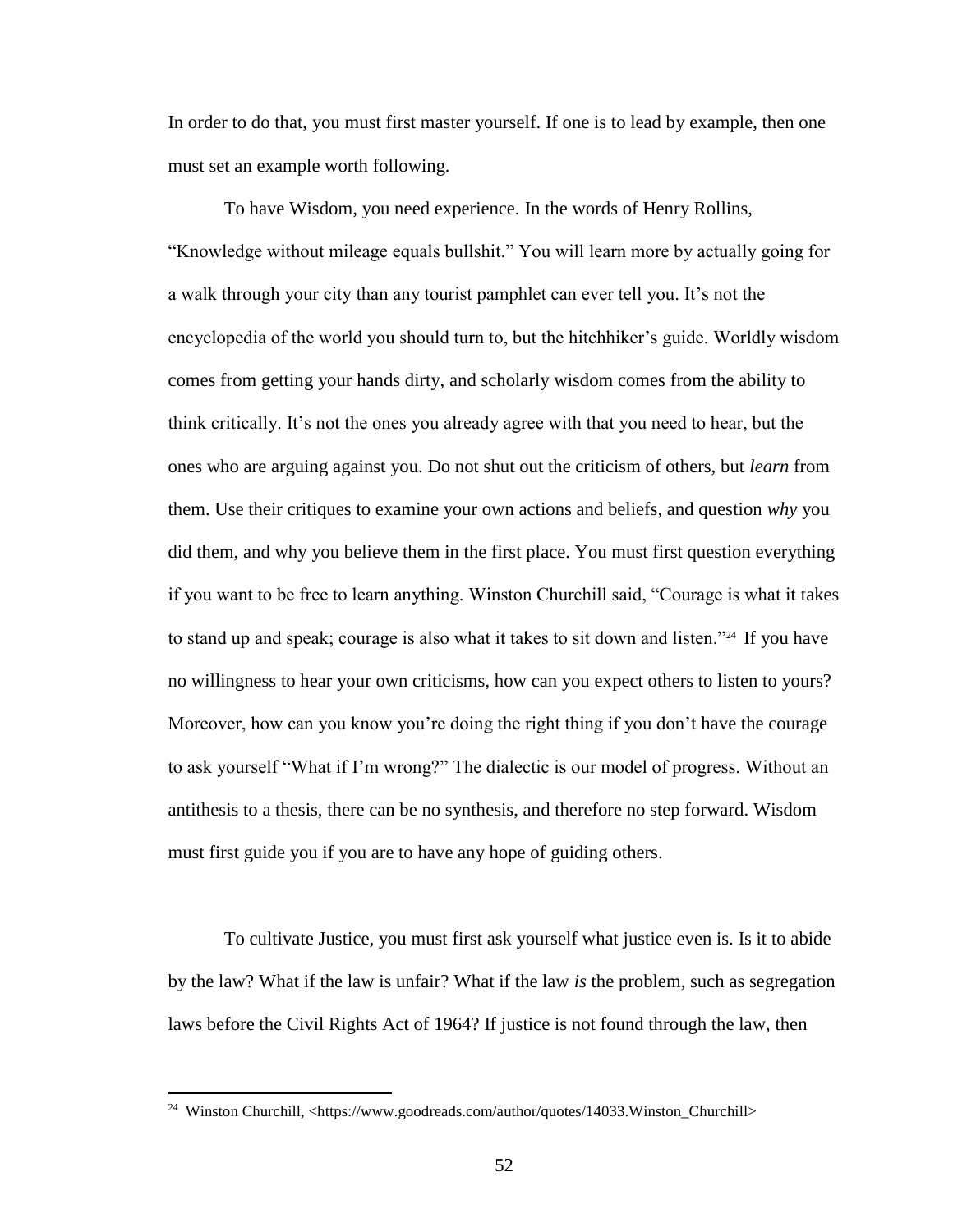where can we turn to *find* justice? Is it through divine edict? What if our particular dogma commands us to harm those of another? Justice can never be found through bloodshed, divinely commanded or otherwise because justice does not favor one side over another. Simply because movements in the past have used violence to further their means does *not* mean we should. You reap what you sow. Violent movements are met with violent opposition. Those that were once freedom fighters become terrorists at the drop of a hat. Peace is our answer. Reason is our method. Through reason, we can find the thread that binds laws, dogma, and everything else together. We can find justice.

We all know what it is like to be treated unjustly in one form or another, because we have all been wronged in the past. Therefore, as we examine what justice *isn't* we are better equipped to find what it *is*. Through every unjust action we have witnessed or heard about, our understanding of justice grows. We see pain, and we see cruelty, and we *act*. We *see* injustice, and we do our best to stop it. Moreover, we do *not* repeat that injustice on anyone else. Why would we ever do to another what we would not want done to ourselves? We want to be treated with respect, dignity, and understanding--so that is how we treat others. To be just, simply never repeat an unjust action. After all, where else can justice be found if not through the utter absence of injustice?

In other words, justice comes from the platinum rule, coined by Dr. Tony Alessandra: "Treat others the way they want to be treated." Though this iteration of the rule is relatively recent, the rule itself is a concept that has emerged all over the globe throughout human history as examined by Robert Kane, in *Through the Moral Maze*. In short, act for the sake of others instead of always for oneself. All are equal beneath the Black Flag. All for one, and one for all. To wear the White Star is to embody this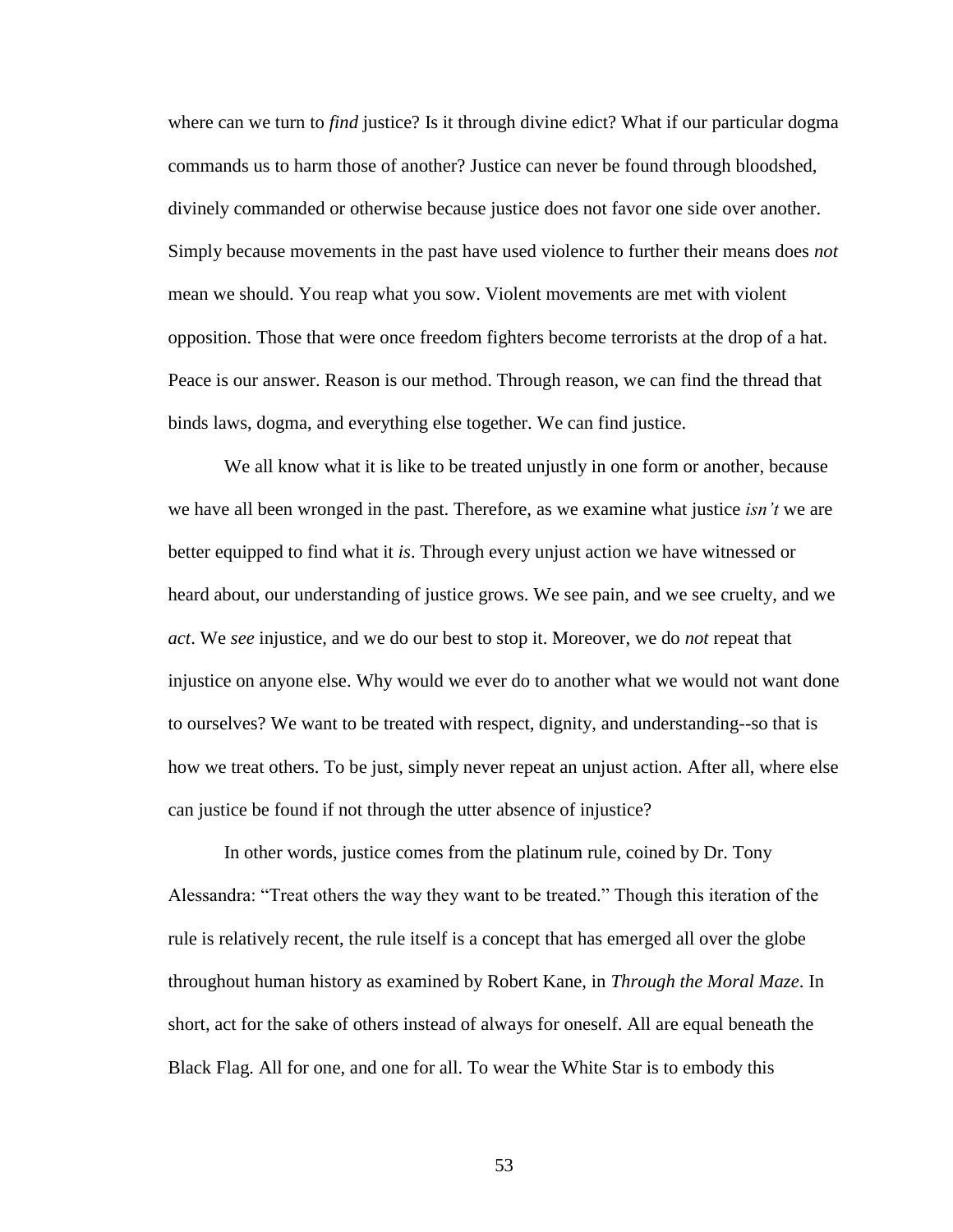philosophy. Your actions must be consistent with your beliefs. If they are not, then they are empty. In the words of the explorer Freya Stark, "There is no happiness in the things that we believe if they are different from the things that we do."

To have Fortitude, one must have unshakable willpower. As a White Star, you will be the shield of the defenseless--and a weak shield accomplishes little. You must not only have the strength to set about initiating change, but the courage to see it through to its end. You must never give up. All changes take time, and the bigger the change, the more opposition it will face. It's like Newton's third law of motion: "For every action there is an equal and opposite reaction." Do not let the opposition, no matter how vicious, overcome you--for White Stars are a threat to ignorance, and ignorance will fight tooth and nail to preserve itself. Instead, become the very bastion that you represent. To prod a beast is to invite its wrath. You must be ready. You must be strong. Your fortitude alone decides whether or not you are still standing when the beast tires, and only then can you hope to overcome it. The key to immortality is living a life worth remembering, and to do that we *must* endure. You are not, and never will be, alone. You will have White Stars at your sides and at your back in every action you undertake. Be brave, be strong, and endure. Together, we will never be overcome--for we are as one.

Lastly, Temperance. You have no power over the actions of others, but you can influence the direction in which they sway. This we know, but it is equally as important to remember that people will try to sway you as well. We are all given orders, but it's the ones that we choose to follow that define us. Reason is what guides White Stars. There is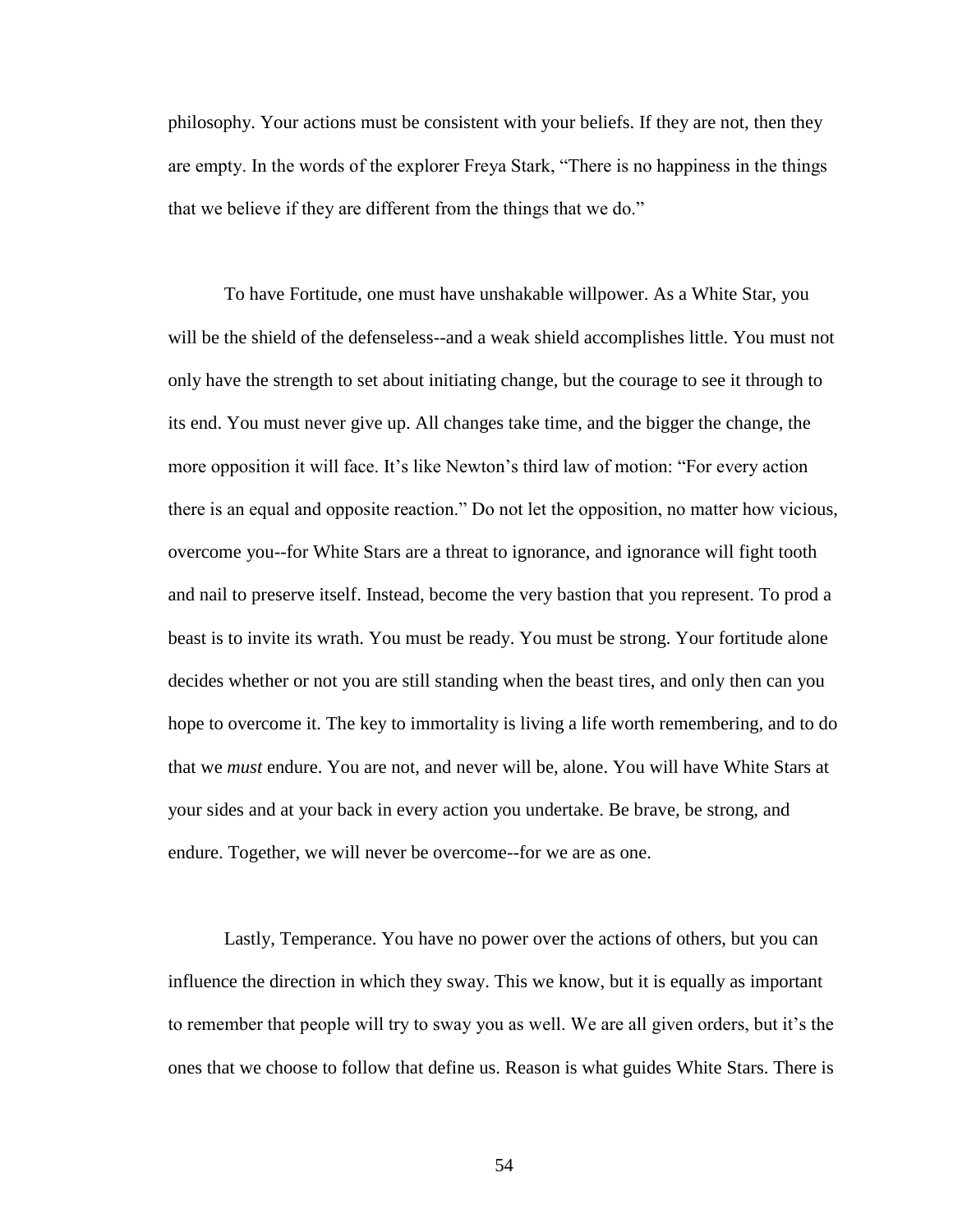no sense in getting upset or emotional over things that you cannot control. Not everyone is going to agree with you, and you cannot make them. Don't let this make you angry. Don't let this impede your progress. Just see it for what it is: something that you cannot change. Remember the pebbles and the waves--if you are to have any hope of taming the storm, you must make sure that you act rationally. Timing is everything, and if you miss your opportunity to act then you may never get another. Panicking at a crisis, no matter how large or small, will always exacerbate things. Those around you will see your dread, and respond with hysteria of their own. White Stars lead when others are afraid to. Shaky walls do not build a strong fortress. When you wear the Star, people will turn to you in times of need, and if you are in trepidation, so too shall they be. Therefore, don't panic. It is alright to be afraid, for we all feel fear. It is alright to be alarmed, for we all suffer the occasional unwanted surprise. But you must not let these feelings overwhelm you. You must become the master of your fear, and learn to use it to give you strength. Your words and actions must be the product of reason, not the fallout of dread. As Marcus Aurelius said, "Never let the future disturb you. You will meet it, if you have to, with the same weapons of reason which today arm you against the present." The Star you wear is not only an example to others, but to you as well. Look to its strength, and you will always find strength in yourself.

Wearing the Black Flag is not difficult. It can be anything from white spray paint on a black t-shirt, to street art on a brick wall. Your uniform is as unique as you are. It can be whatever you want it to be: from t-shirts or hoodies to business suits. We come from all walks of life, and our uniforms show it. From spray paint and patches to lapel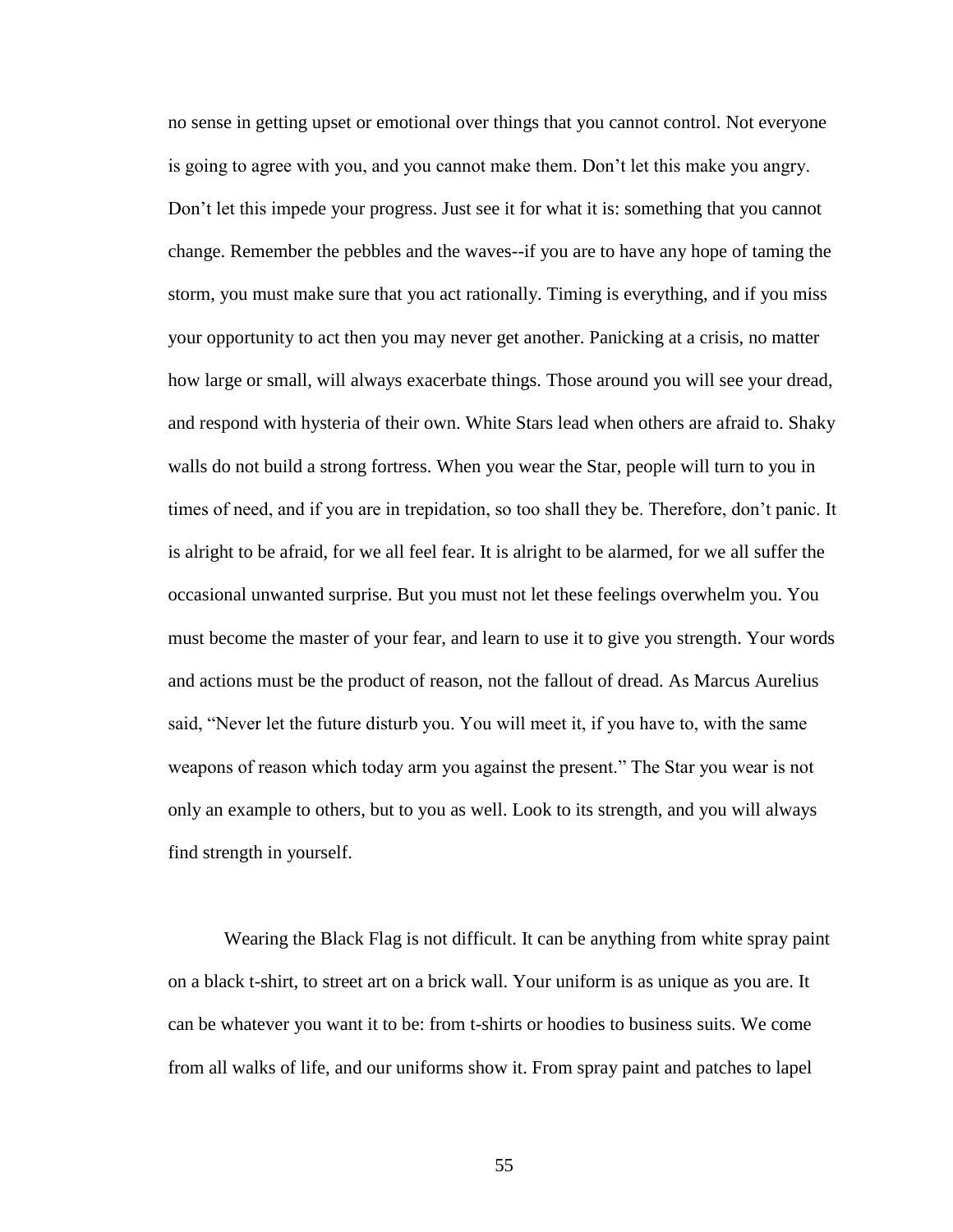pins and tie clips, all you need is a white star on a black surface to show the world who you are. While your uniform can be as creative as you want, flying the Black Flag alone is not enough to be a White Star. Being one of us means embodying everything that the Flag represents. It means upholding our tenets, and being true to our cause. Though the flag is new, the idea behind it has always been around. Every time someone advocates freedom, every time someone stands up for liberty, every time someone gives freely of themselves for the sake of another, we have been there. We have existed throughout time and history, but *you* exist now. Fly the Black Flag, wear the White Star, and help to forge history's next chapter. A spark by itself can be powerful, but many together can be unstoppable. With you at our side, we can make a government by the people, for the people, answerable to the people.

## **The Flame**

Few people through time have had the luxury of knowing exactly when they were creating history. That luxury is yours, because your chance to change the world is here. Now. Find the courage to act, and find immortality. From many sparks emerges a flame.

The Revolution is calling.

This is a revolution born beneath the Black Flag, guided by White Starlight. White Stars see the pattern. They see the ebb and flow of history playing out before their eyes. They know that in truth there is no such thing as a "small action." Everything, even the tiniest pebble, creates ripples that echo into eternity. This very same realization also makes them vividly aware of their own place in that pattern--their place in the maelstrom of Time. The savage waves will swallow all of us eventually, but in those blackened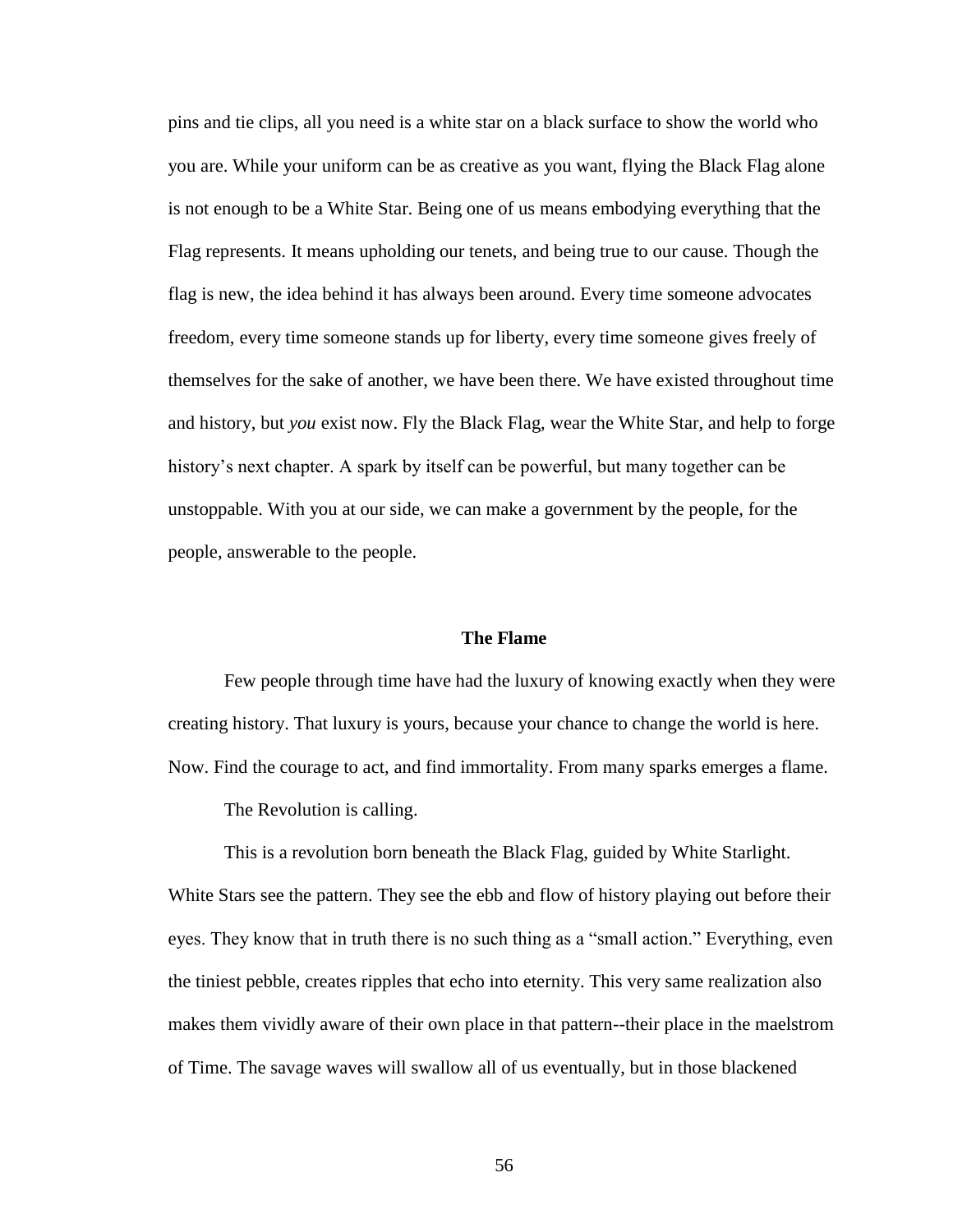deeps dwells the potential for your rebirth. From within the waves, swept up in their tumult, you can see your actions from the inside out. You can become part of the movement, become part of the sea, become a force of nature and *ride* the tempest. You can master its fury, and soothe its rage.

You can break the storm.

The power of the individual is far stronger than is given credit for. Sometimes all it takes is just one person in the right place at the right time to make all the difference in the world. *Be* that person. Your chains are broken. You are free to change the world. All you have to do is be brave enough to try. It's not a war that will end corruption, but the everyday deeds of good people. White Stars bring light to the darkness. *You* can make the world a better place.

Through cultivation of the four chief virtues we can attain inner peace, and through mastery of the White Star's five points, we can give that peace to the world. The virtues soothe the tempest within, while the Five Points soothe the one without.

#### **THE STARS FIVE POINTS**

**1 LIBERATION THROUGH EDUCATION:** We hold at our fingertips limitless knowledge and limitless potential. It's up to us how we use it. We bring injustices to light. Nothing escapes our eyes. We are the people. We are the streets. We are the future. If you want tomorrow to have a better chance than today, then make tomorrow's people smarter. We don't tell people what to think, we show them how to learn and let them come to their own conclusions rather than regurgitating hollow ideas that have been crammed down their throats. Reforming the school system is paramount to our pursuits, and doing it is easier than you may think.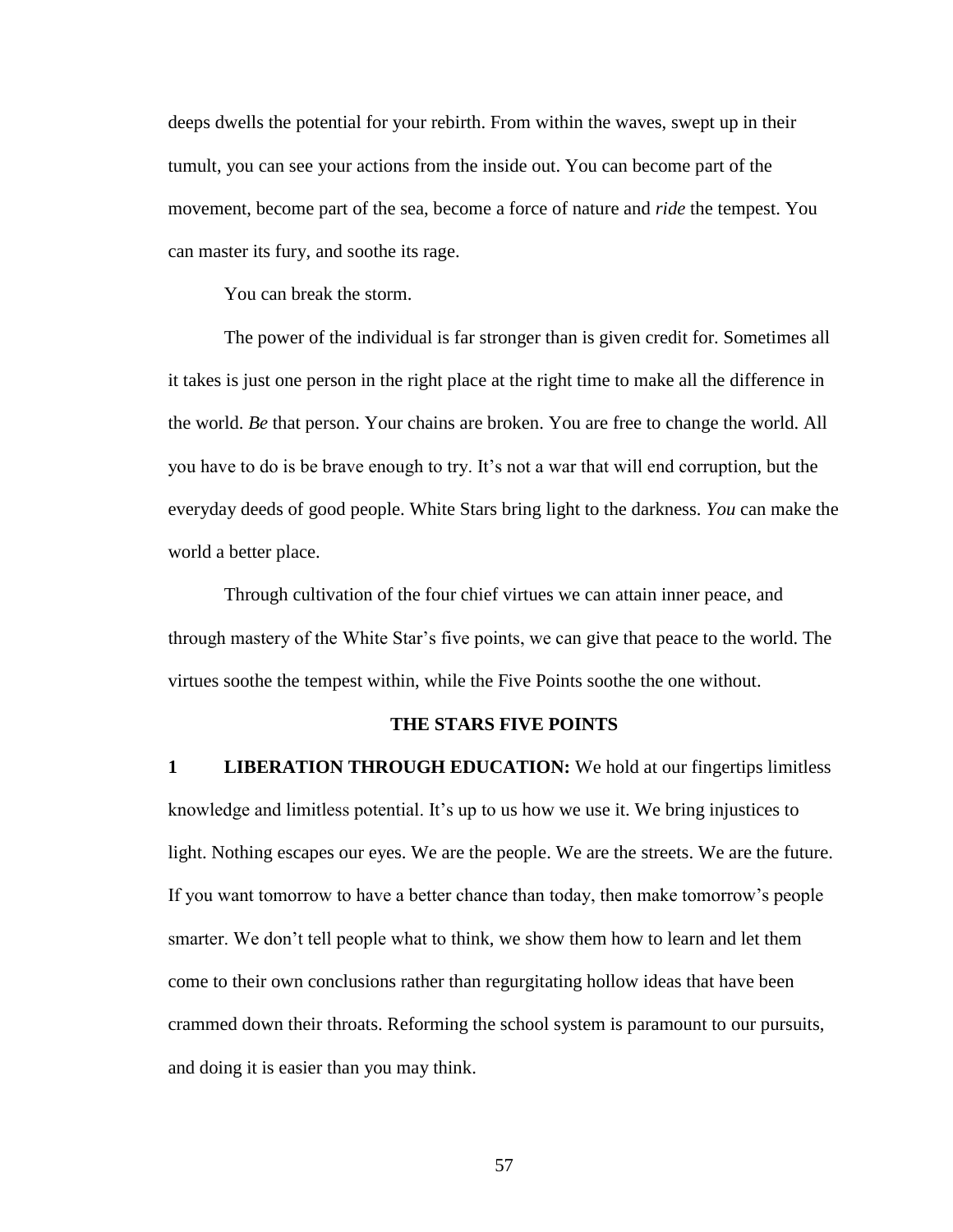Remember, schools only got into the condition that they're in now because of legislation and school boards. Find out the curriculum of local elementary, middle, and high schools and see what kids in your city are being taught as well as what is being omitted from their education. Do this, and you'll see how easy it is for kids to slip through the cracks of our education system. Those cracks can be lack of direction or motivation, inferior textbooks, inferior teachers, or any number of other things. The issues will change from school to school, but they can all be fixed. We did not escape our chains just to see our children put in them. Start petitions, spread the word either online or on the street, and get people interested in the next generation's education. We may not have been the ones who let our school system become an international laughing stock, but we *are* the ones who are going to fix it. Look at the countries with the best education systems in the world like South Korea, Finland, Canada, New Zealand, and Japan, and see what they're doing differently than us. No Child Left Behind has taken away our drive to move forward. We can set things right. All that takes is a quick online search, and a fire in your heart. Find your local school boards, and see what you can do to help model our education system after the countries leaving us in the dust. Never forget that you will not be alone in this. Even if we have to march on Washington D.C. together, we *will* see it done. Our minds, and the minds of our children, deserve nothing less.

### **2 WE ARE STEWARDS OF OUR CITY AND OUR ENVIRONMENT:** No

one is going to save the world for us. If you want your city to be a brighter place, then take an active role in cleaning it up. Likewise, if you want to promote a sustainable environmental structure, then start implementing one into your daily routine. White Stars don't wait for others to take the first steps--we *make* the first steps. Do something every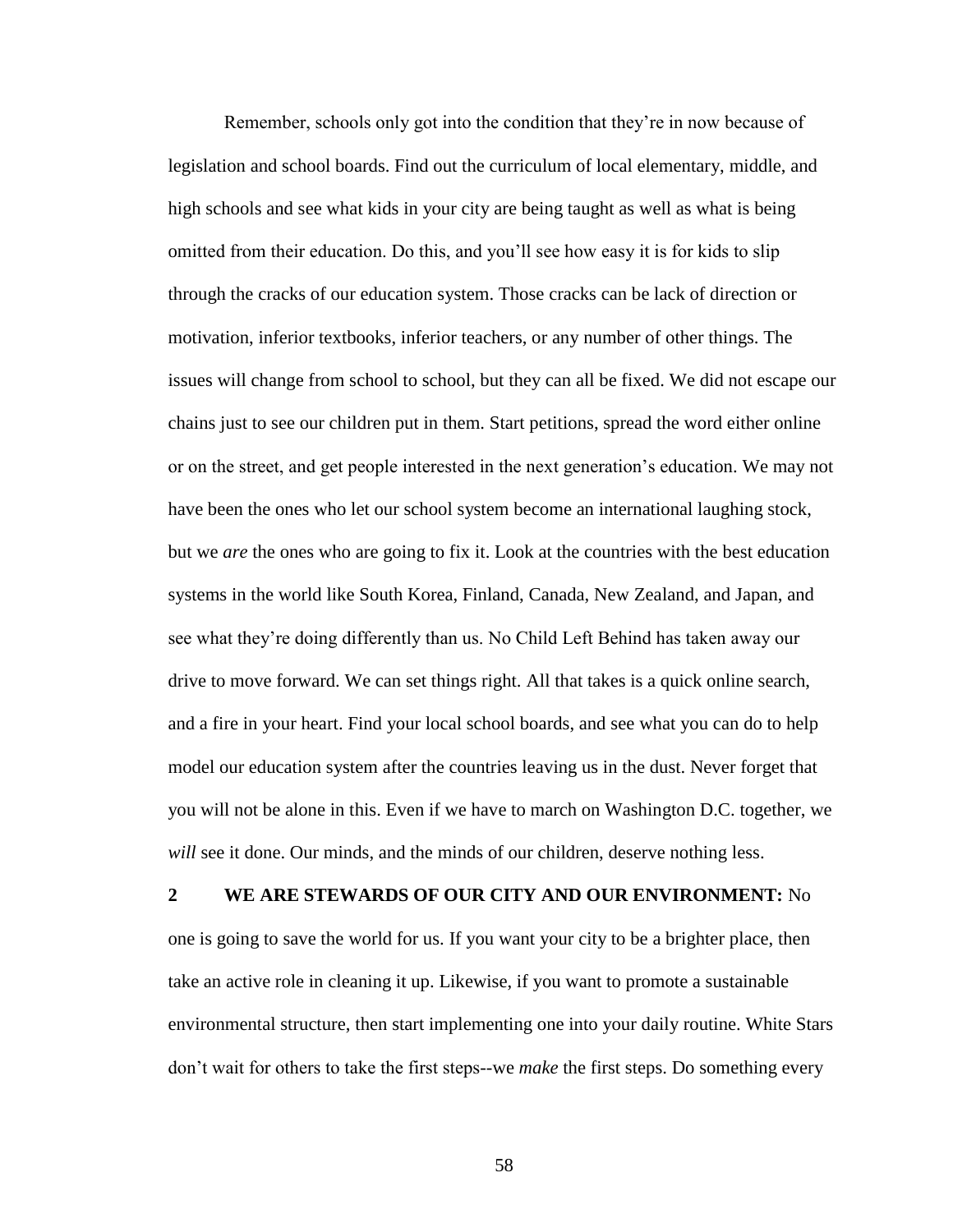day to further your ends, even if it's something small. You want a cleaner environment? Then stop walking passed litter and leaving it for someone else to clean up. Take the time to dispose of it properly, and you're one step closer toward cleaning the world. Get involved with your local Parks and Recreation departments, and see what you can do to help them. You can get online today and organize a park clean-up, or find one with a date that's already set. Just because someone may not be wearing Stars on their shoulders doesn't mean you shouldn't help them. Even if you're the only one at your community clean-ups flying the Black Flag, you're not alone. We're all with you, in every action you undertake. You can even follow in the footsteps of Austin, Texas's Rhizome Collective and find a nearby Brownfield to tackle next. Brownfields are properties potentially contaminated, polluted, or under the presence of a nearby hazardous substance that *need* to be cleaned thoroughly if they're ever to be healed or otherwise re-used in the future. Most cities have a Brownfield Redevelopment Office, and getting in touch with them is your first step toward organizing one of the biggest, most rewarding, and potentially most lucrative clean-ups most people will do in their entire lives. You can do it. You can do *anything* you put your mind to. That's what wearing a White Star means.

If you live in a more urban environment, there's no reason you can't help clean up your city. Outreach programs, soup kitchens, and homeless shelters can *always* use more helping hands. You don't need a judge to tell you to help people. Volunteer work is what we're all about. It's a chance to give back to the community that brought you up, and helped make you who you are. There is *always* something going on in major cities, and that something is *never* hard to find. Check in with your local City Hall, neighborhood watch, or anything else. Just remember, you're not there to distribute street justice.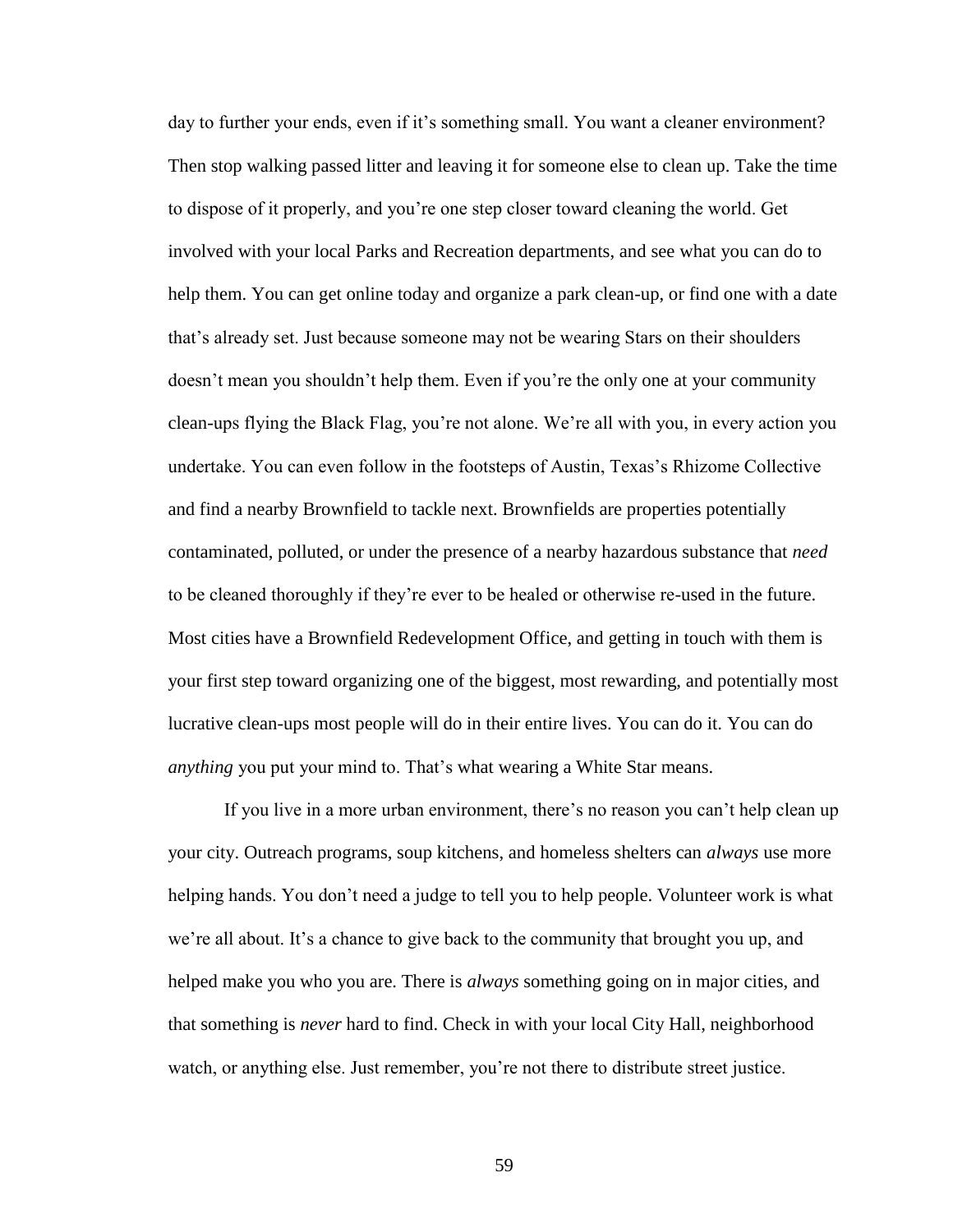You're there for *true* justice: the kind that helps people back up onto their feet, instead of makes them bite the curb. White Stars help people. That's who we are. If you see someone who is having car trouble, then stop and help them. Chances are, no one else is going to. Give them a jump, or help push them out of the street. Give the help to someone that you would want yourself. The act alone *is* the reward. If someone looks hurt, see if they're okay. If you see a crime, report it. Cities fall into disarray when people treat things like someone else's problem. With that state of mind, other people's problems become invisible, and the plight of those in need gets worse and worse. Every time you help someone, you remind them that maybe things *aren't* all someone else's problem. Maybe it's their turn to pay it forward instead of always having to pay something back. When you act, you remind the world that we're here, and that we're watching. The more good you do, the more it will spread. Be the first to light the spark in your neighborhood, and shine a light that others can follow.

**3 UPHOLD A TRANSPARENT, SECULAR GOVERNMENT:** Governments should not play favorites. It should neither favor the wealthy nor the poor. It should never seek to put one religion above any other, and it should not kneel to corporations because they bring the money in. Legislation should be based off of the interests of the people politicians have been sworn to represent, not the personal beliefs of the politicians themselves. People in political office shouldn't be there to get rich, they should be there to make this country a better place for everyone who lives in it--not themselves.

We can do that by making "donations," or any other form of bribery not only illegal, but punishable by removal from office. Why? It means that that politician is no longer upholding the ideas of the people they were sworn to represent--it means that they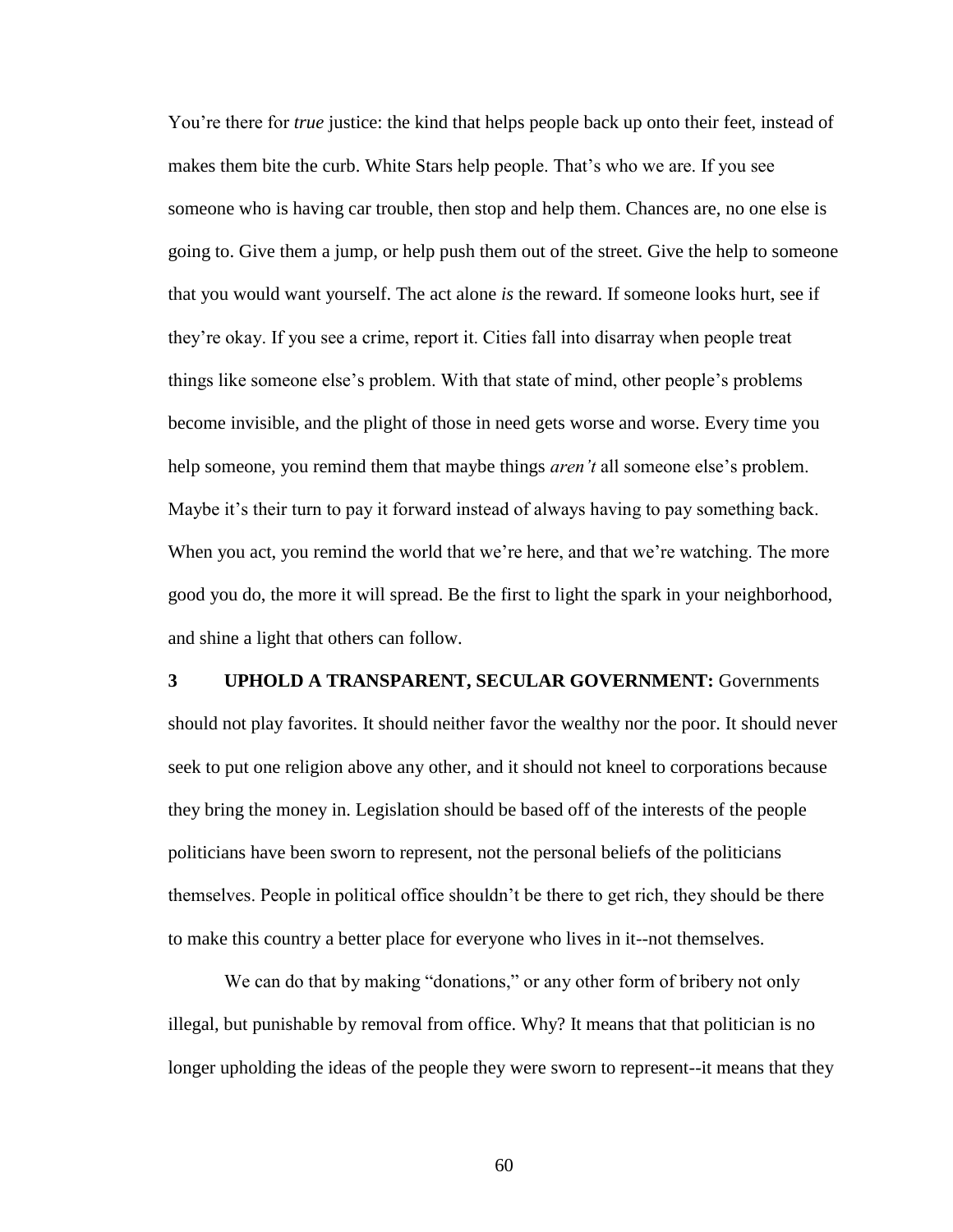would rather line their pockets, and help a corporation create yet another loophole it can slip through instead of doing their *job*. So, why do they deserve that job in the first place? Our economy doesn't have to be a leaky bucket. Once we see where our nation's money is going, we could stop waging wars for oil and start feeding our people. Start petitions, go to your local city halls, and demand that they make their funds transparent. Some places (like Kyle, Texas) have already done this, and even show their financial records on their city hall's website. There's no reason other places can't be like them. Follow the money, and you'll find the snakes. Bring them to light and they will strike, but we are many and they are few. They may want to kill us, but they can't. Dead men get listened to. To silence us, they'll have to discredit us--but we are White Stars. We are *everywhere*. We are their security detail, their drivers, their chefs, and their neighbors. We are the face in the crowd that *sees* them. They cannot hide from us, no matter how much they may like to. Silence one, and a dozen more will take their place. Any illusion of authority that these snakes have stops at their neckties. They can't make us do anything we don't want to do, and we are *sick* of giving them money for nothing. People are starving. People are freezing. People are living in the streets, and their greed is sucking those people's hopes away. How long are we going to let them do it? They have forgotten that they *represent* the People, not themselves. They were put there *by* the People, *for* the People, and now they need to be reminded that they are answerable *to* the People. White Stars bring the snakes to light. When you see someone accept a dirty check or any other kind of bribe instead of following the will of their people, Tell the World. We are the watch dogs, and we hunt the snakes.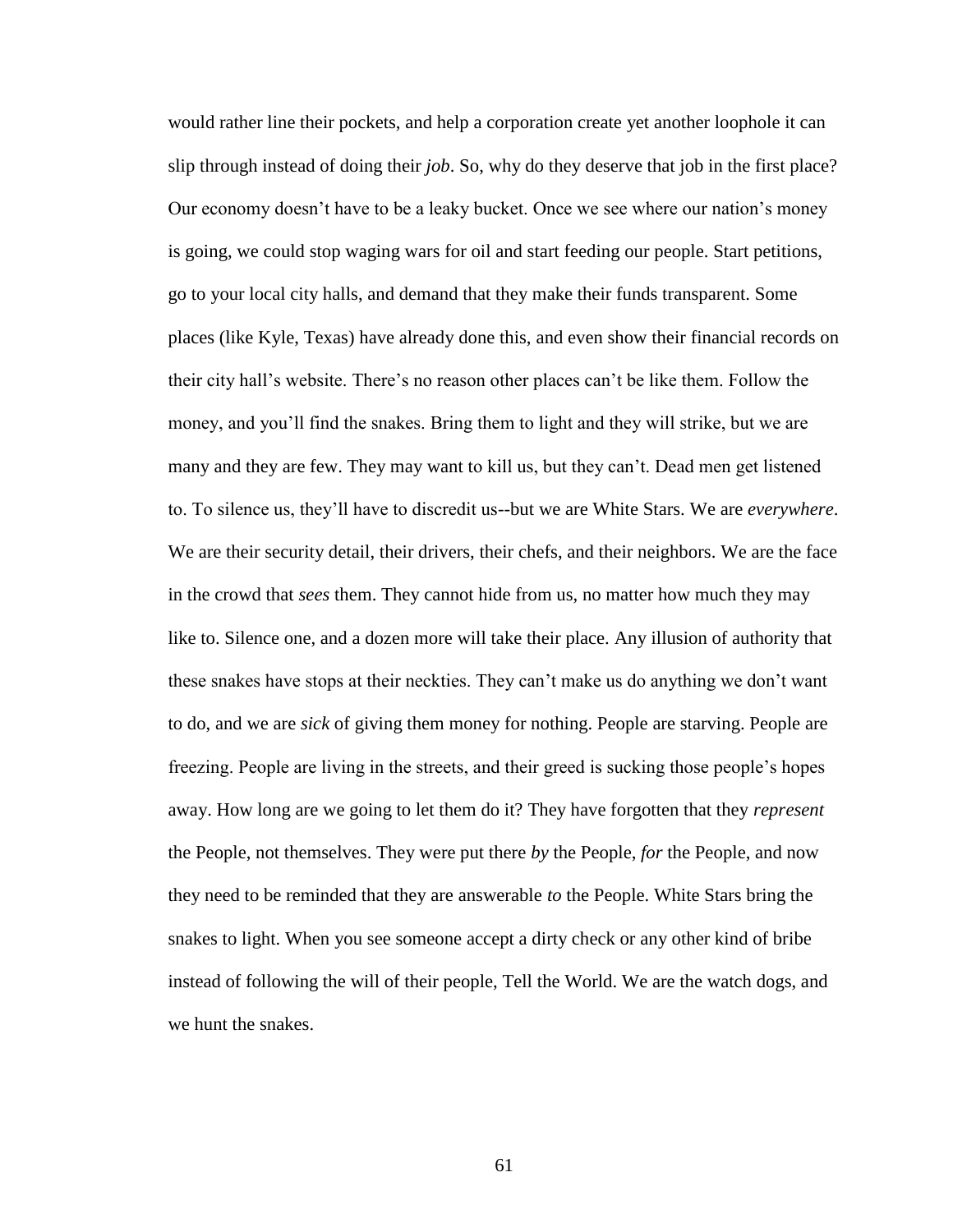**4 THE RIGHT PEOPLE IN THE RIGHT PLACES:** We neither need nor want politicians who deal in snake oil and empty promises. We require men and women of action, integrity, and intelligence. We need people capable of looking at this nation's future instead of only its present. Elect people who aren't opposed to term limits and view accepting bribes as the crime that it is. To ensure people are elected on merit instead of their bank account, there are a few steps we can take. Dissolving the Electoral College is paramount. We can make the popular vote the *only* vote, and keep people like former Governor George W. Bush from being elected even after they've lost it. From that point on, it's in our hands who gets elected or not. If they're liars, then expose them. If they're crooks, then stop letting them pick our pockets. Merit is what matters, not money. From the internet to the streets, show people who is worth voting for. Remember, Abraham Lincoln was born in a log cabin. Imagine who else of his magnitude we may have missed because we were too busy watching the rat race of two competing dynasties. The changes we want can all be found--just don't expect them to be handed down.

This method doesn't stop solely with politicians, either. It extends to every facet of our society. A police officer who abuses their power doesn't need to be a police officer. A banker who takes advantage of people and steals the money they've been charged with looking after doesn't need to be a banker. These people aren't just guilty of minor infractions; they're ruining people's lives and they need to answer for these crimes. They deserve to go to jail, just like *we* would have been if we were guilty of even a fraction of the things they've done. Imagine a world where everyone actually *got* the job they deserved. You can help make that happen one tiny step at a time, and you can do it by showing people how to make the educated vote instead of just the impulse one.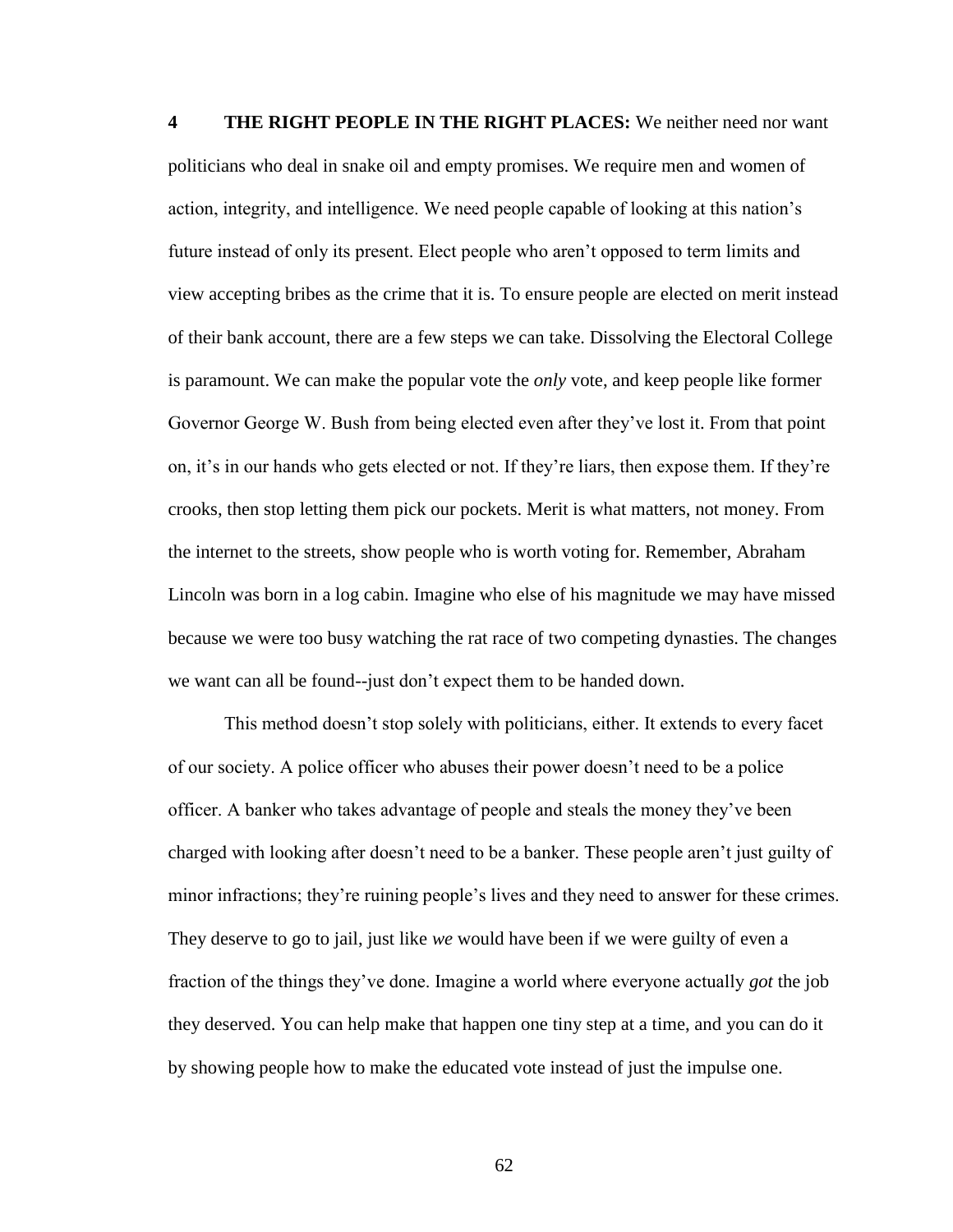**5 NO KING AMONG EQUALS:** The last of the Star's five points is a mind set held by each and every White Star, no matter what: no one is more important than anyone else. Wealth or station doesn't put one person above another no matter how grandiose the split, and imagine how much the world would change if everyone thought that way. Take the example of Marcus Aurelius, the emperor, and Epictetus, the slave--one of Marcus Aurelius's most admired role models. Intellectually, the two stood as equals. You are not your job. You are not the contents of your wallet. You are your actions, and your moral character. You are your integrity. You are your word. You are your honor. No more, no less. No one should be awarded special treatment under the law that would be denied to another. Our job as White Stars is to see that sentiment made manifest. Our justice system doesn't need more martyrs, like Aaron Swartz or Trayvon Martin, to see how far it has fallen. It's become a bad joke, and it's ruined (or ended) enough lives.

Our system, our *culture* is run by money. So much so, that we give it away for nothing. In 2013, the yearly income of the President of the United States was \$400,000. Why in the Hell should anyone make five or ten *times* that amount for throwing a ball around a field or being in a movie? Our nation over pays the *wrong* people, and as such the focus of our youth is horribly skewed. People will still be celebrities if they're paid less. We'll still know their names, and we'll still care about them all the same if they can't afford a diamond encrusted collar for their pet tiger. Their antics have become a joke, a selling point for magazines and tabloids, and it's distracting us from the fact that some of them spend more money in a week than most of us will make in our entire lives. Now ask yourself, what in the Hell did they do to earn it? There are some celebrities, like Angelina Jolie, who care more about people than status. She honestly wants to help the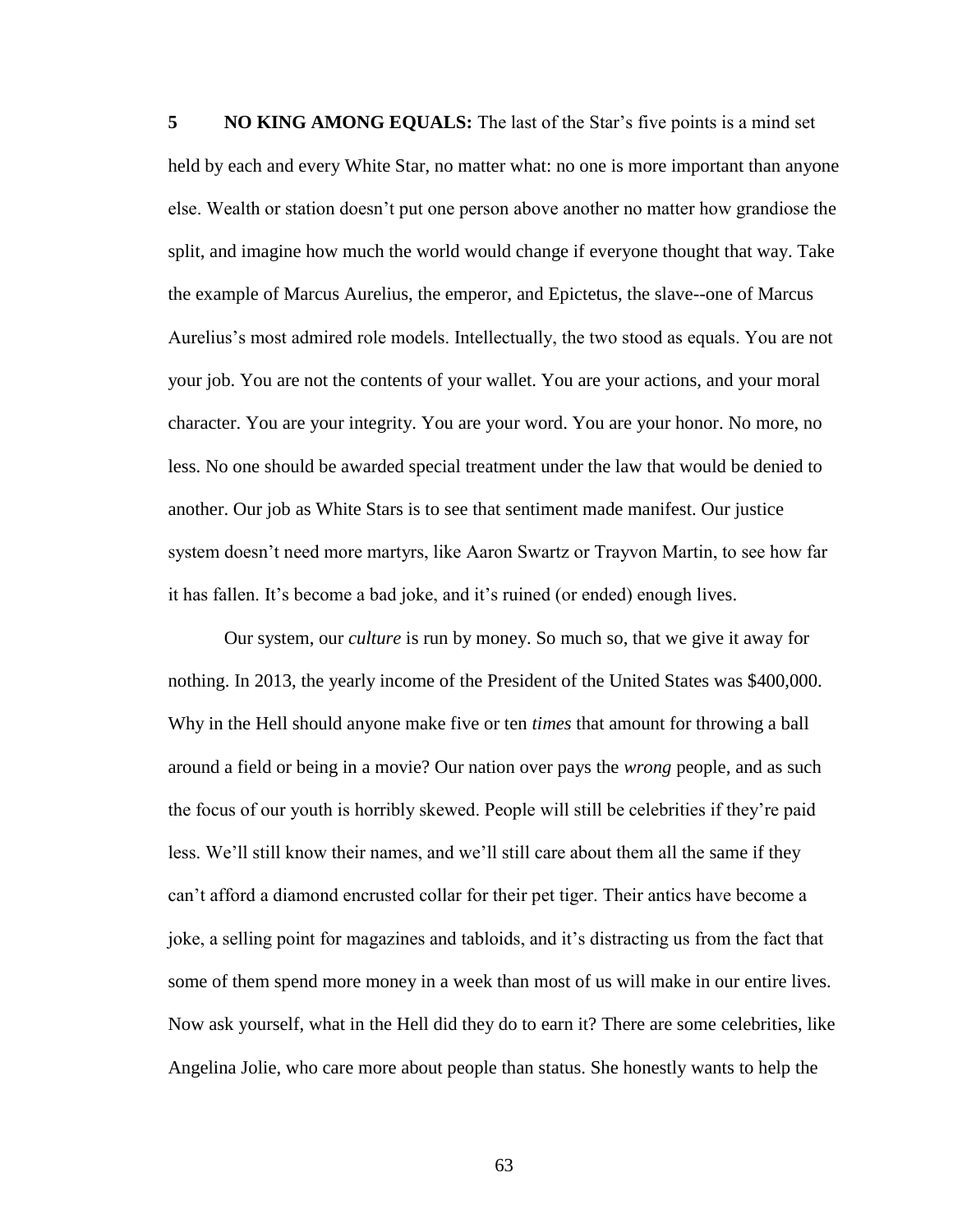millions of people that are suffering in the world, and does what she can to actually *do* it. Almost everyone *wants* to help, but few have her courage and actually *do*. If we stopped throwing money at people, and shifted our focus of celebrity to scientists, philosophers, and humanitarians instead of weed jokes on late night television, imagine what the world would be like.

If you have the money, then help. If you have the ability, then help. This world starts with you. Give what you can, and do what you can. Some people may say it's easier for wealthy people to donate larger and larger sums of money, and use that as a justification for giving nothing at all. Well, in a sense they're right. It *is* easier for a millionaire or billionaire to give one hundred thousand dollars than it is for a middle class person to give ten thousand dollars. Some people don't even make five thousand dollars a year. That's why it's so important that people give what they *can*. If all you can do is pick up a piece of litter and dispose of it properly, then do it. If you can hold a sign, and you're free the day of a protest that's for something you believe in, then get out there and do it. If you have enough money to spare, then donate some of it to someone who needs it. Help fund clinics, shelters, soup kitchens, clean-up projects or whatever else. Move, and the world moves with you. We can't take anything with us to the grave. The time of warring dynasties is over. We are all the People, no matter our wealth. We are all equal, no matter our station. We all have the same rights, and the same wants, and need to show each other the respect that we each deserve. No more, and no less.

These Five Points shine in every White Star. Each of us is unique, and will find pursuit of a certain point more fulfilling than another--and that's what we need. Each of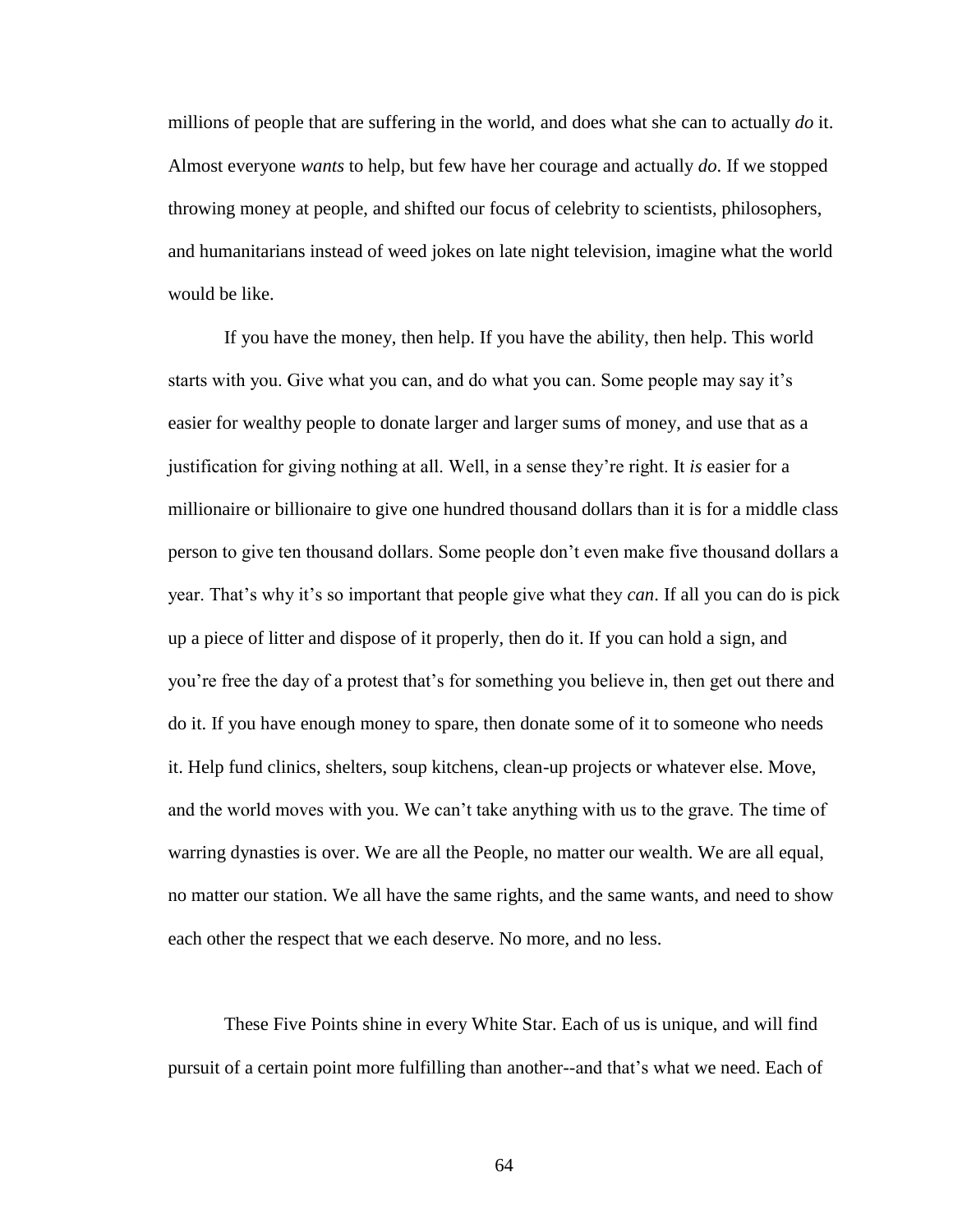us is different. Our lives are different, our hobbies are different, our talents, dreams and goals are different: but our interests are the same. We want a better future, and we're making it happen each and every day. We believe in each point, and while we may spend our life pursuing only one of the five points, we know that our brother and sister White Stars live pursuing the others. Together, we make the Star complete. Together, we are unstoppable.

We live in an age where sharing information takes the blink of an eye. Each and every one of us has the capability of overthrowing corrupt officials--not through confrontation or violence, but through information. Evidence. Proof that they aren't who they claim to be, and don't need to be in job they're in. If you're tired of living under surveillance, then why not do it right back to them. Edward Snowden showed the world what happens when one person speaks up. He showed us what the government was getting away with, and how *we* let it happen. Imagine ten people with his courage, or even a hundred. Why not a thousand? Why not a *nation*? We are everywhere. We are everyone. Spy on us, and we'll spy on you. Lie to us, and we'll expose you. Hunt us, and we'll hunt you.

We See You.

Chuck Palahniuk said it best in his book, *Fight Club*:

Remember this. The people you're trying to step on, we're everyone you depend on. We're the people who do your laundry and cook your food and serve your dinner. We make your bed. We guard you while you're asleep. We drive the ambulances. We direct your call. We are cooks and taxi drivers and we know everything about you. We process your insurance claims and credit card charges. We control every part of your life.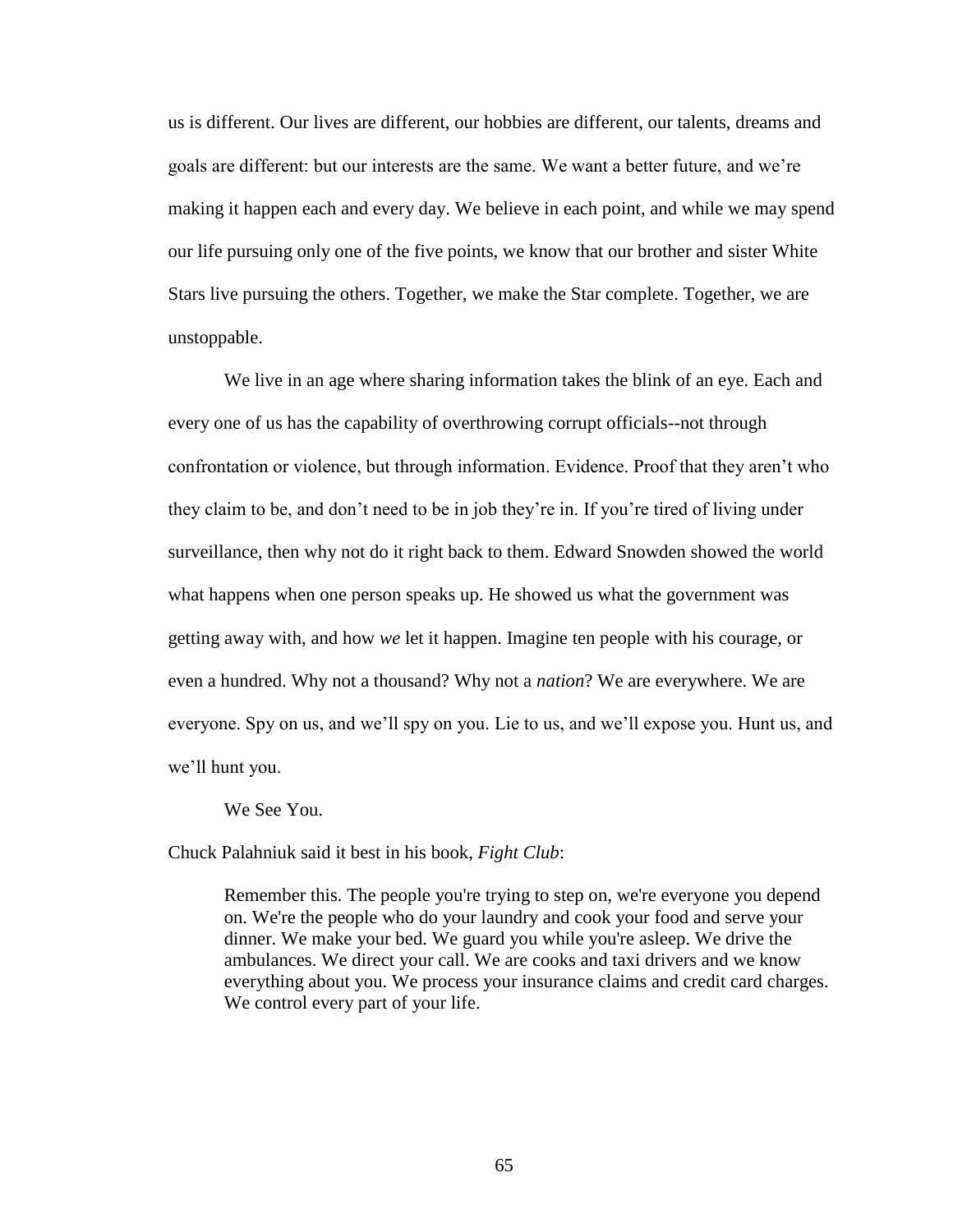We are the middle children of history, raised by television to believe that someday we'll be millionaires and movie stars and rock stars, but we won't. And we're just learning this fact. So don't fuck with us.<sup>25</sup>

We are not history's forgotten generation. We are not consumers. We are *citizens*. We deserve respect and equal treatment, and we *will* have it. No longer shall we lay dormant and let these travesties unfold in *our* nation. We have finally awoken from the American dream, and none of us like what we see.

We are White Stars, and *we* watch the watchmen.

We *are* the Revolution.

We Are Here.

# **The Revolution**

"It is in truth not for glory, nor riches, nor honours that we are fighting, but for freedom-for that alone, which no honest man gives up but with life itself." -*The* 

*Declaration of Arbroath*, Scotland, 1320.<sup>26</sup>

We are the People. We are the Streets. All politics start with us. They exist because of our choices and the votes we make with our dollars. Any 'power' held over us by strangers in suits is illusory. *We* put people into power, whether by voting ourselves, or by inadvertently giving money to people who fed us the lie that our vote didn't matter.

We are in chains no longer.

 $\overline{a}$ 

White Stars ferret out corruption wherever it may hide. We find those unfit to serve the people they swore an oath to, and expose their misdeeds to the public. We show the uninformed the error, and the consequences, of the uneducated vote. When the wrong

<sup>25</sup> Chuck Palahnuik, *Fight Club,* New York: W.W. Norton &, 1996. Print.

<sup>&</sup>lt;sup>26</sup> *The Declaration of Arbroath*, <http://www.nas.gov.uk/downloads/declarationArbroath.pdf>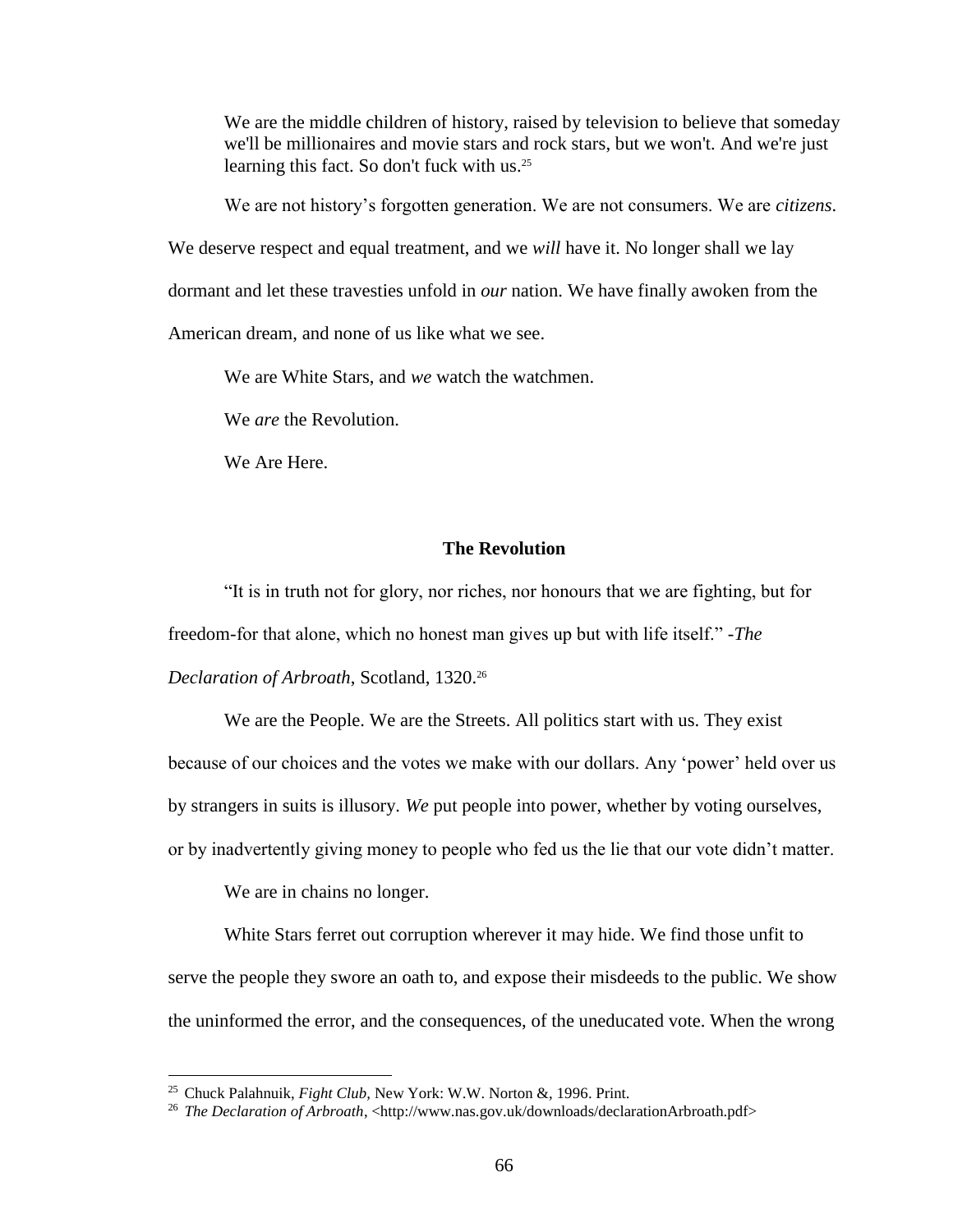people are in power, they legislate out of spite, keeping certain politicians from getting anything done merely out of petty rivalries, or for their own personal gain. With White Stars walking the streets and scouring the Internet, we can keep politicians from merely getting the job for the sake of getting rich. No more bribes, no more corporate "donations." We see their bank statements. We see where the money comes from, and how much each snake's loyalty costs. So, show the world. If they aren't ashamed to take the money in the first place, why should they be ashamed if the people who elected them found out about it?

The word "politician" used to *mean* something.

Now, it's an insult.

It's up to us to reinstate Statesmen to these positions: men and women who care about the well-being of the people more than the special treatment they might get because of their office. It is so easy to forget that once a dollar is spent on something frivolous, it's forever lost to someone who actually needed it. When we throw money at people who don't deserve it for things we don't need, we are taking it from someone who could have used it for better ends. The White Star means all for one, and one for all. The people we elect need to be of a similar mind if we're to see any real change in the political atmosphere. "Profit" means more than just monetary gain, and it's about time we started electing more people who believe that too.

Adam Smith, often considered to be the leading theoretician and defender of Capitalism, would be absolutely disgusted by what this system has dissolved into in the West. We hear a lot about the One percent vs. the 99%, but the truth of the matter is that 5% of the population owns 87% of this nation's wealth. Capitalism was supposed to

67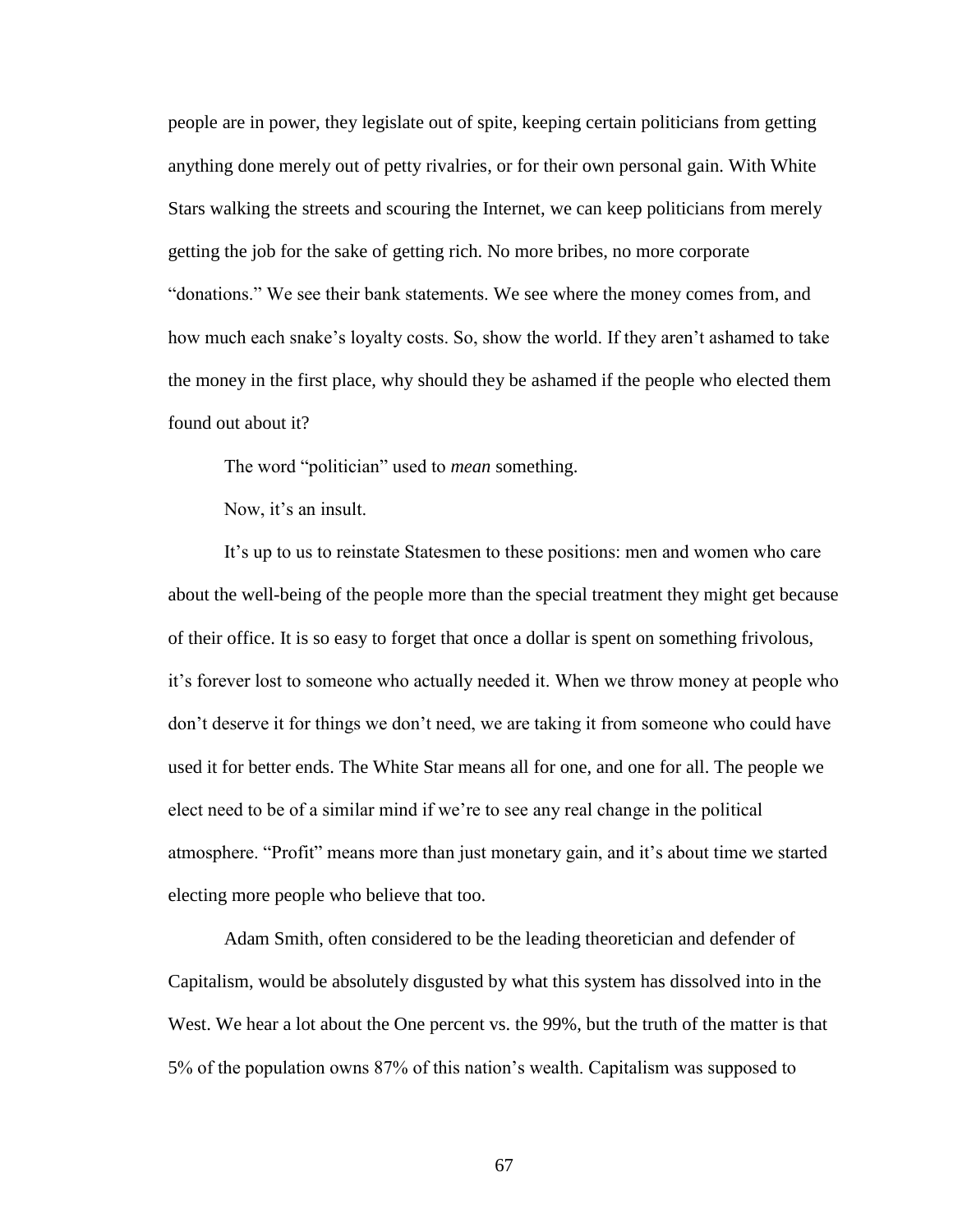symbolize a rising tide that would lift all the boats together, not incite a corporate war that leaves only 5% of the boats floating while everyone else drowns. We *see* what these people are doing. While we endure the noise and strobing lights any time we walk through a city, White Stars see these things for what they are--Distractions. We see the people behind the smoke and mirrors. We see that they don't care about us or our needs; they only care about the most efficient way to take our money.

We will suffer deception no more.

In the words of Abraham Lincoln, "You can't fool all of the people all of the time"

The illusion is finished; the tapestry unraveled.

It's time for change--change that will actually *come*.

We *are* hope. We *are* change.

We don't just *talk* about it, we actually *do* it.

We are born of the ideas of equality, respect, and liberty for all. Wherever people have risen and rallied for these ideas in the past, we have been there. We were there when Tiberius and Gaius Gracchus served as tribunes in 2nd century Rome and fought to redistribute major landholdings back among the poor who were dying in slums. We were there when Spartacus rose up and led his fellow slaves in a rebellion against their masters in the Third Servile War, 73-71 BCE. We were there at the Green Dragon Tavern during every meeting of the Sons of Liberty. We were there when the Founding Fathers drafted and signed the Declaration of Independence, July 4, 1776.

We stormed the Bastille.

We marched on Washington alongside Martin Luther King, Jr.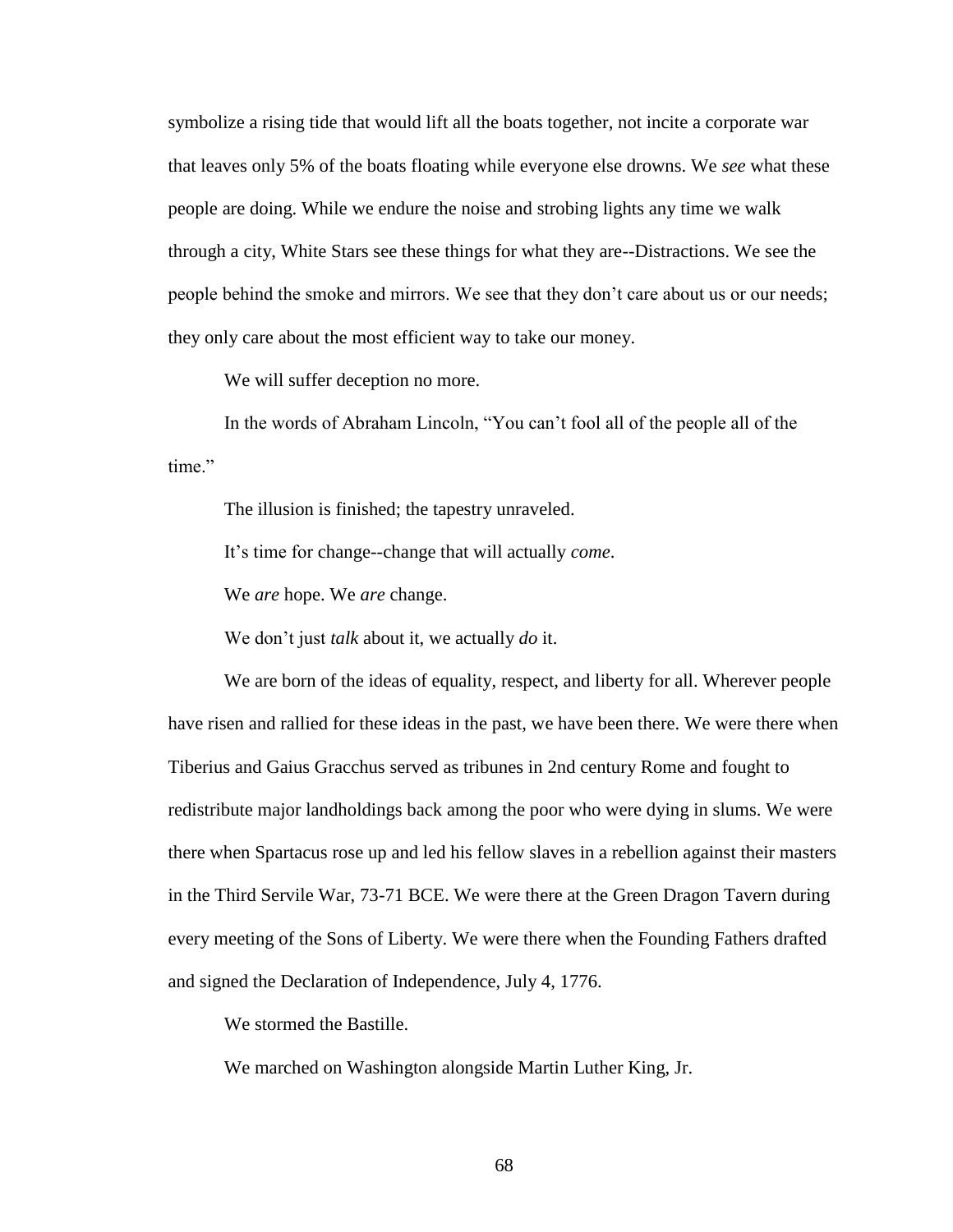We *were* There.

We *are* Here.

Here to reclaim our Independence.

*Be* the change you want to see. The time of violence is over, and the cry for blood rings no more. We bring a change that we can make without bureaucracy and red tape. We bring a change we can make by educating ourselves, and anyone else who wants to listen. The pebbles we drop into the turbulent sea are the dollars we spend in this maelstrom of an economy. The timing, the location, the force of our pebbles against the water--these are the actions we take every day in the streets, and online. When a White Star has evidence of a politician doing the opposite of what they promised, when they see school boards stuffing their heads in the clouds and offering a padded version of history or science to tomorrow's youth, when they see a rich person walk free after committing the same crime a poor person got a life sentence for, they tell people. White Stars show people the truth. White Stars expose war profiteers, corrupt officials, and anyone else who tried to squeeze a dollar out of someone else's tears.

*We* bring darkness to light.

Every advance in society throughout history has only happened when the people have had the courage to stand up. Look around: do you see equality? Do you see liberty? Do you see fair treatment under the law?

No?

Then it's time to get out there and do something about it. If you're only screaming in your head, you'll never make a sound.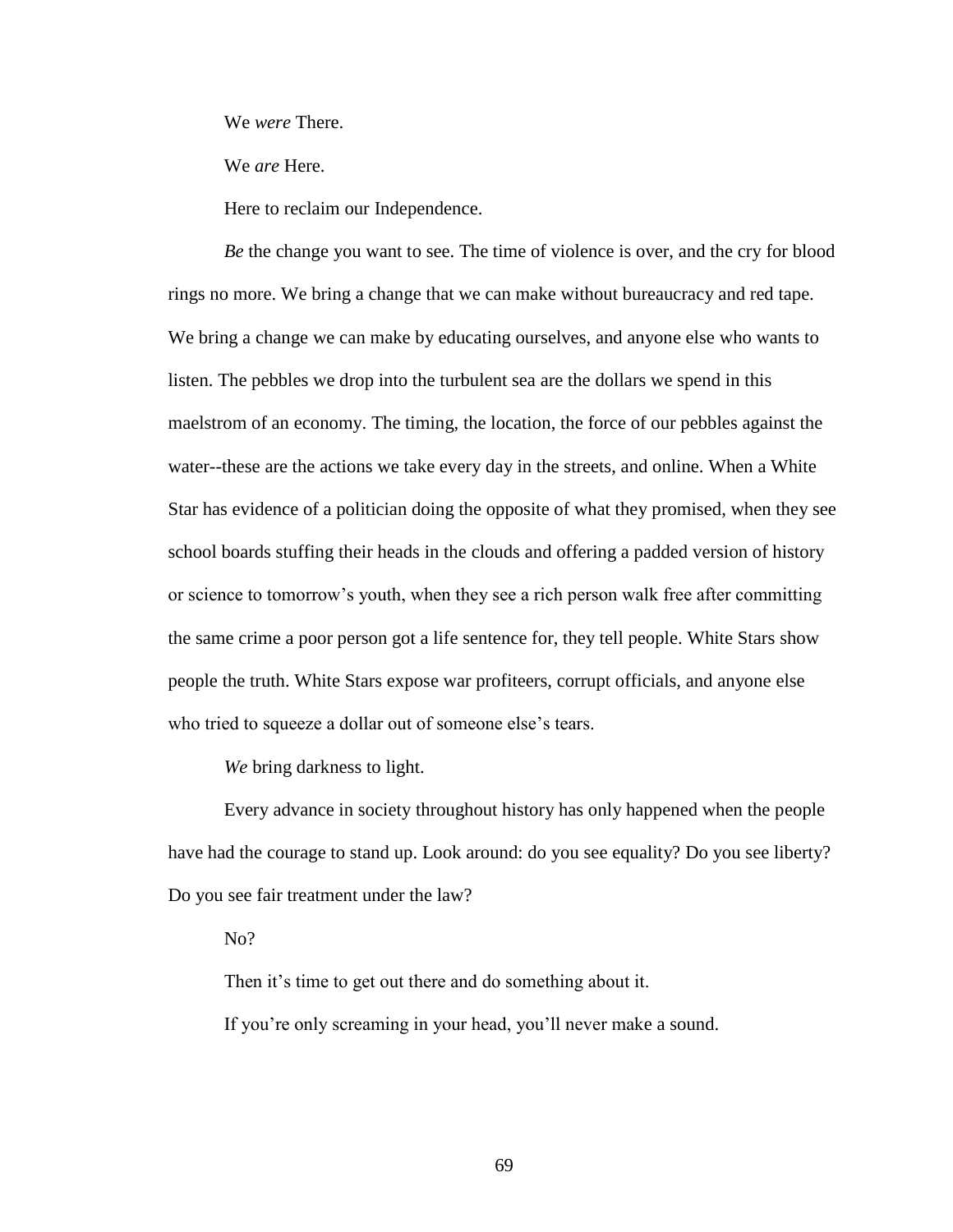We can depose the electoral college, and make sure that it's the vote of informed and meaningful thinkers that puts people into office instead of money. We can create and implement healthcare and environmental policies that won't implode. We can make education free, and usher in a brighter future. All we need to do is Rise. Carry within you the four chief virtues, and give your time to fulfilling even one point of the Five-Pointed Star. If you're done getting walked on, then stand up.

They can't sell bullshit if we aren't buying.

The only reason we have a five day, 40 hour workweek is because people stood up; but how many generations had to die or be maimed before someone finally did? Take *nothing* for granted, because every freedom we have was bestowed through the blood of someone who came before us. Show them the respect they've earned, and utilize every liberty you have to make sure those who come after us will have it better than we ever did. White Stars represent equality for *everyone*. We pursue liberty, freedom, and fair treatment for *everyone*.

Give us your sick, and we will make them well.

Give us your hungry, and we will see them fed.

Give us your lost, and we will see them found.

Give us your wayward, and we will show them home.

Give us your discontent, your frustrated, your unsatisfied, and we will show them purpose. We will show them Life.

We will show them the Revolution.

A new wave is rising--one that we have caused: on which side of it does your pebble lie?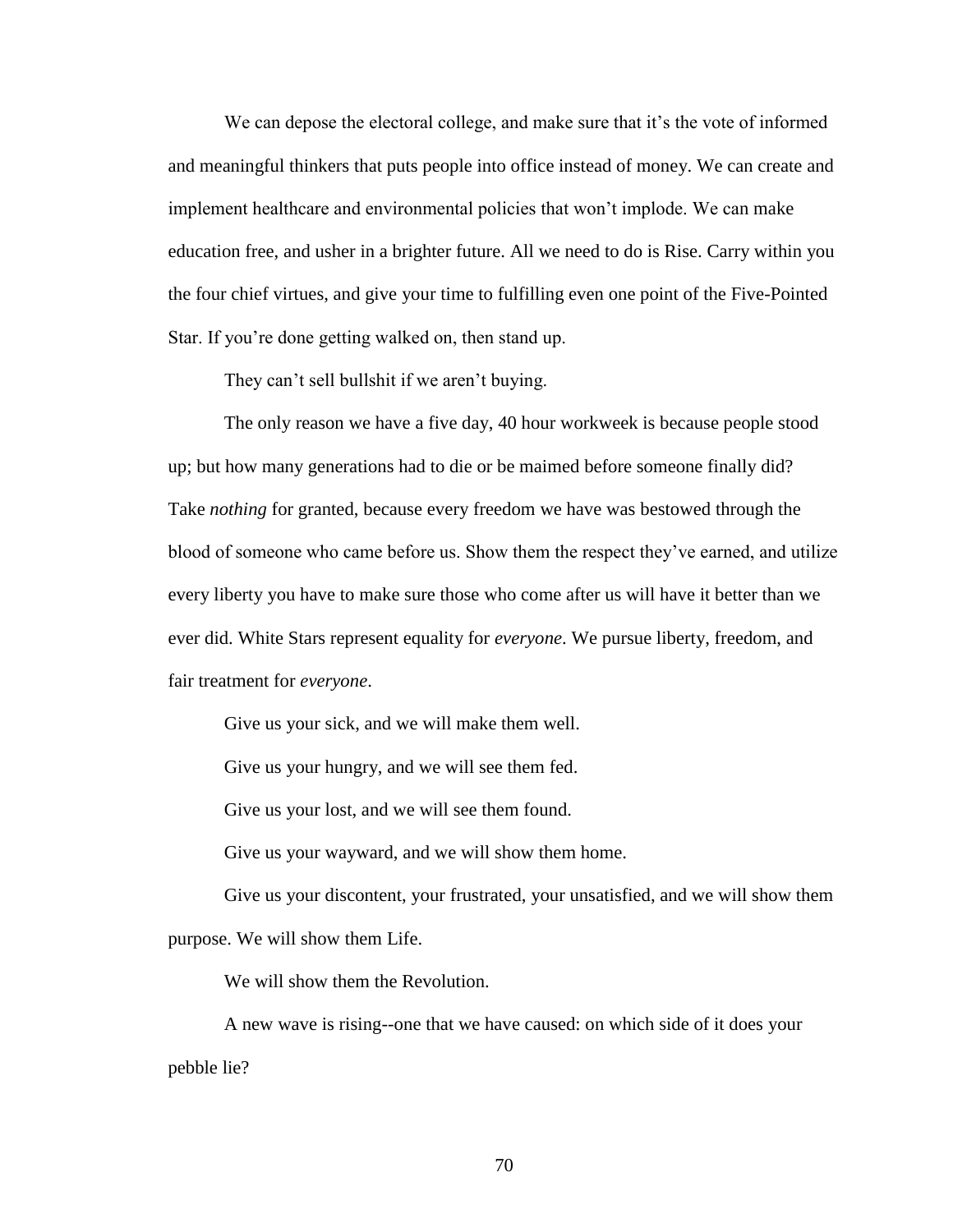White Stars are the unsung heroes of every generation. We are men and women who look tyranny in the face and oppose it, because that's just who we are. Justice is in our nature. We are known through history as "rebels," "freedom fighters," "guerilla soldiers," and any other name bestowed upon those who stand up for the people instead of the government. We are forever the gadfly that stirs the sleeping horse into motion. We are the *Vox Populi*. Be we spurned, defeated, or buried, one fact remains--we are *never* forgotten. We always endure, and in the end, we always overcome.

We are the nightmare specter that haunts the dreams of the bloated kings who see people as pawns, forgetting that at the end of the game we all go into the same box. We are the ever vigilant sentinels who expose lies for what they are, and bring people the Truth--and we will never walk away.

To those who oppose us or our methods, there is only one thing to say: "Our interests are the same." We seek better treatment, better wages, smarter legislation, and better education not just for ourselves, but for everyone. We want you and your children to have a future better than their past, and we are fighting to make that happen.

If you have the courage to join our cause, and the will to embody the four chief virtues of wisdom, justice, fortitude, and temperance outlined by Marcus Aurelius, then declare yourself one of us. Justice doesn't cost a thing. Fly the Black Flag in the streets, and wear white stars on your clothes. Your uniform can be as unique and creative as you want it to be--just never forget what it stands for. Always find ways to better yourself and your community, and show others how to do the same. We've been waiting for you.

There's a Revolution calling.

Take up the Black, and fight for the Light.

*Semper Vigilare*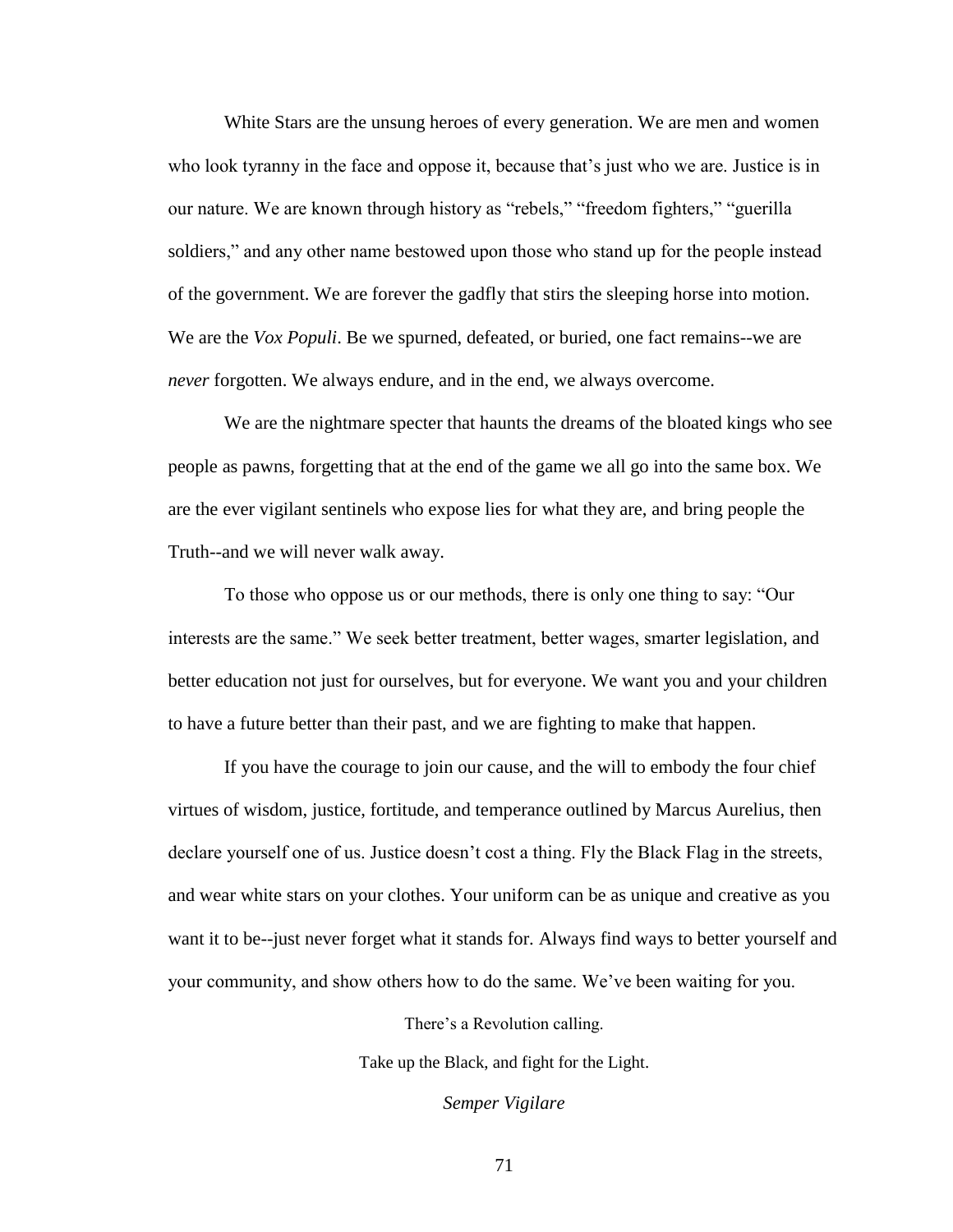## **REFERENCES**

- Aurelius, Marcus. "Meditations," < http://www.gutenberg.org/files/2680/2680-h/ 2680-h.htm> Project Gutenberg, 25 Dec. 2008. Web.
- Aurelius, Marcus, and Gregory Hays. *Meditations*. New York: Modern Library, 2002. Print.
- Dirk Baltzly. "Stoicism", The Stanford Encyclopedia of Philosophy (Spring 2014 Edition), Edward N. Zalta (ed.), <http://plato.stanford.edu/archives/spr2014/ entries/stoicism/>. Web. 01 Apr. 2014.
- Bobzein, Susanne. *Determinism and Freedom in Stoic Philosophy*. Oxford: Clarendon. Print.
- Cooper, J.M.. 2009 'Chrysippus on Physical Elements,' in God and Cosmos in Stoicism, ed. Ricardo Salles, Oxford: Oxford University Press, 93–117.
- Irvine, William. A Guide to the Good Life: The Ancient Art of Stoic Joy. Oxford: Oxford UP. Print.
- Kamtekar, Rachana. "Marcus Aurelius", The Stanford Encyclopedia of Philosophy (Winter 2010 Edition), Edward N. Zalta (ed.), <http://plato.stanford.edu/ archives/win2010/entries/marcus-aurelius/>. 01 Apr. 2014.
- Lord, John. "Marcus Aurelius." <http://www.djmcadam.com/marcus-aurelius.html>. Web. 01 Apr. 2014.
- Palahniuk, Chuck. Fight Club. New York: W.W. Norton &, 1996. Print.
- Salles, Ricardo. God and Cosmos in Stoicism. Oxford: Oxford UP, 2009. Print.
- Sugrue, Michael. "The Virtual University: Marcus Aurelius." The Virtual University. 1 January. 2007. Lecture.